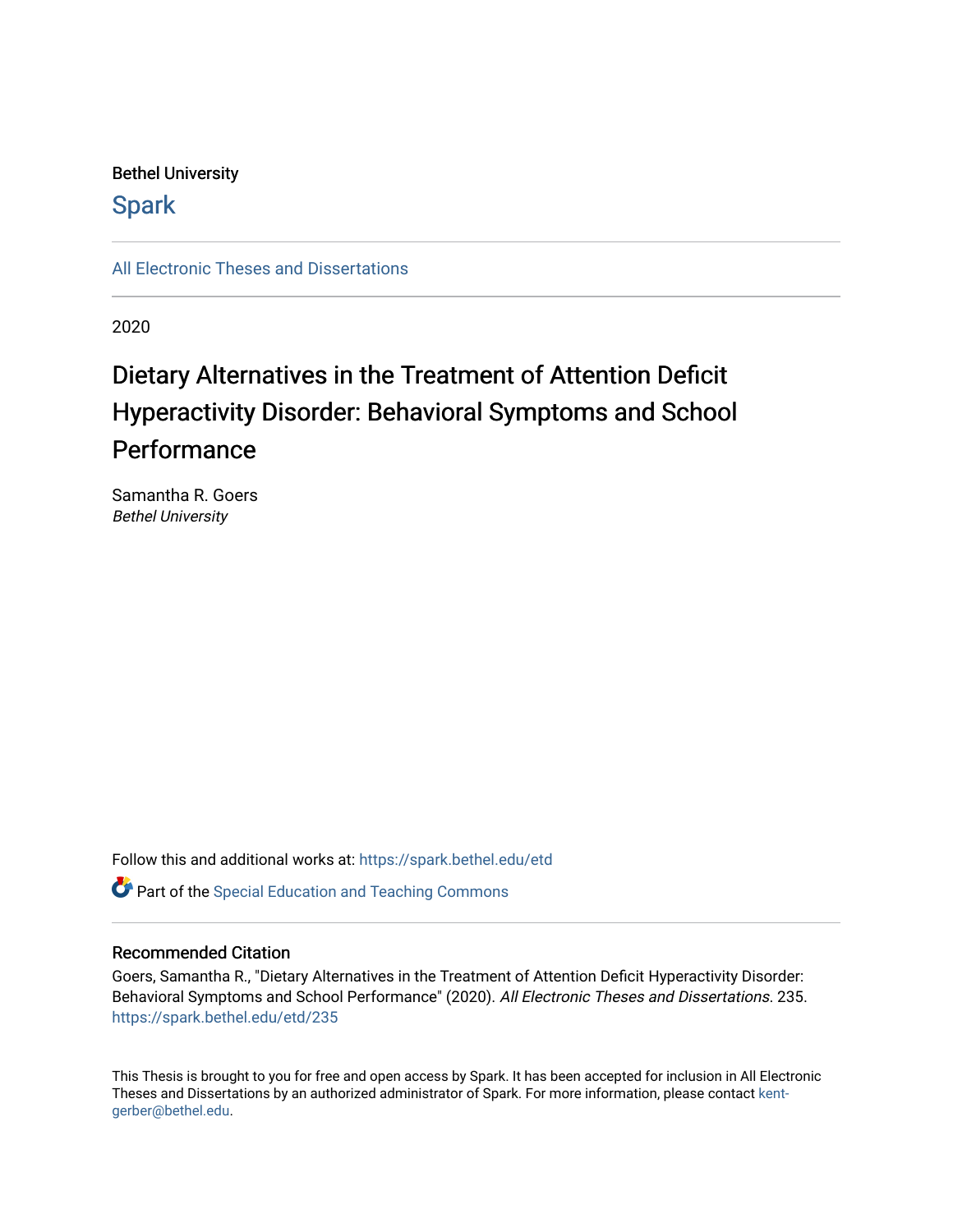# DIETARY ALTERNATIVES IN THE TREATMENT OF ATTENTION DEFICIT HYPERACTIVITY DISORDER: BEHAVIORAL SYMPTOMS AND SCHOOL PERFORMANCE

A MASTER'S THESIS

# SUBMITTED TO THE FACULTY

# OF BETHEL UNIVERSITY

BY

# SAMANTHA R. GOERS

IN PARTIAL FULFILLMENT OF THE REQUIREMENTS

FOR THE DEGREE OF

MASTER OF ARTS

September 2020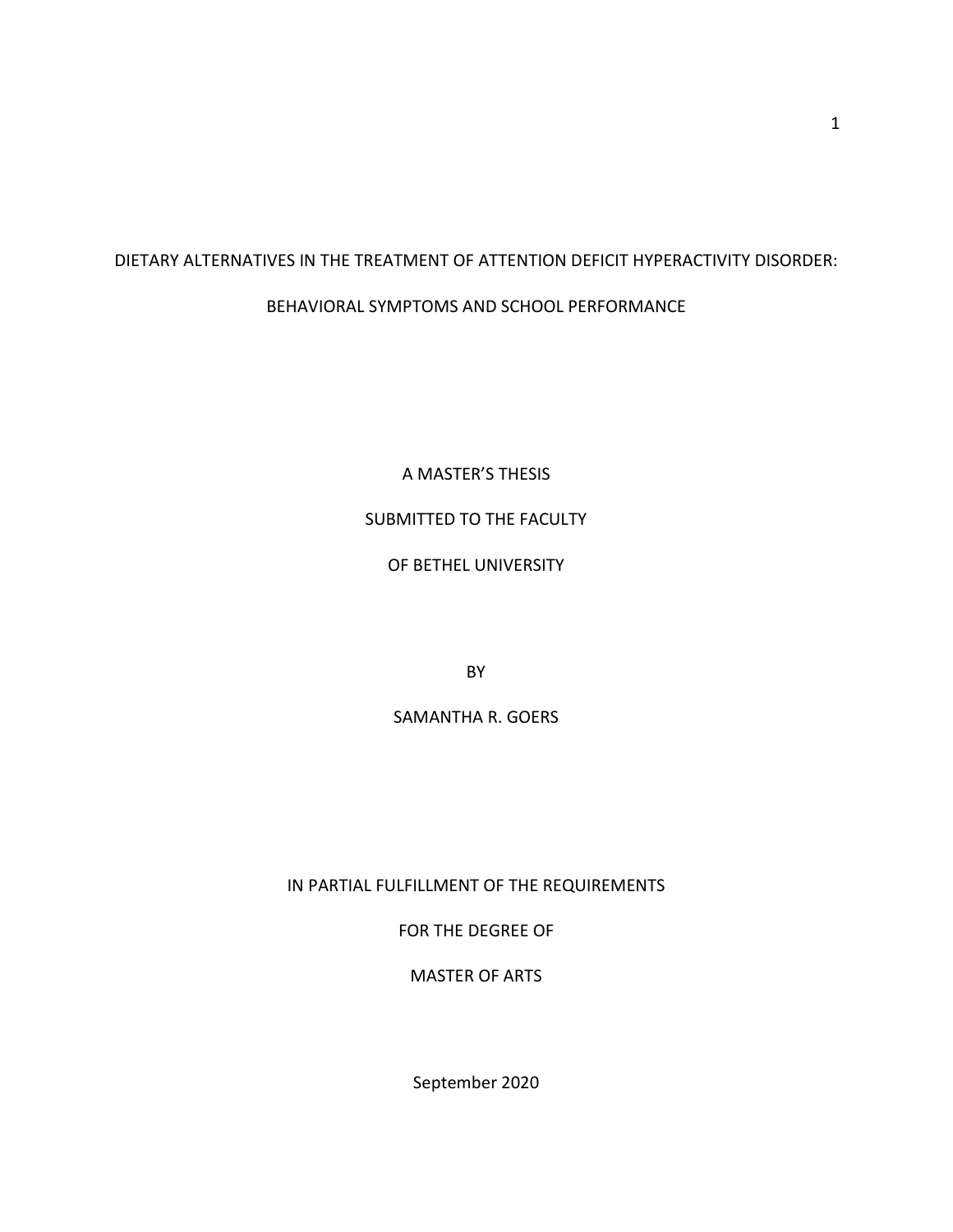BETHEL UNIVERSITY

# DIETARY ALTERNATIVES IN THE TREATMENT OF ATTENTION DEFICIT HYPERACTIVITY DISORDER:

# BEHAVIORAL SYMPTOMS AND SCHOOL PERFORMANCE

SAMANTHA R. GOERS

September 2020

APPROVED

Advisor's Name: Susan A. Larson MAC M.S. CCC-SLP

Program Director's Name: Katie Bonawitz Ed. D.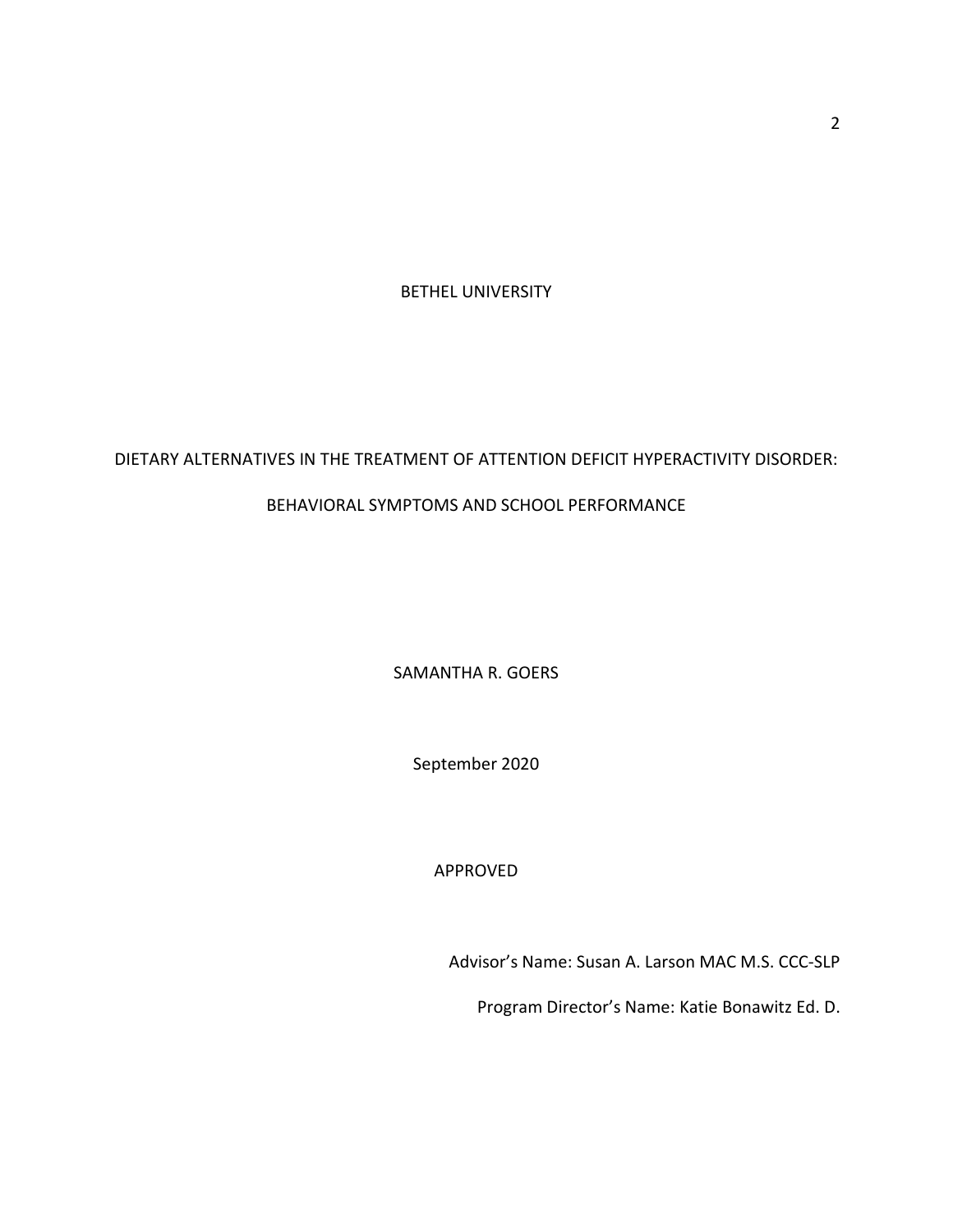#### Abstract

Dietary alternatives for the treatment of Attention Deficit Hyperactivity Disorder (ADHD) are less commonly known and discussed, leaving some children untreated and vulnerable to negative consequences. However, numerous studies have examined the behavioral and academic benefits of following diets as alternative treatments for ADHD. This literature review answers the question: Can school performance, negatively impacted by ADHD, be managed in children by following diets that eliminate artificial food coloring (AFC) or by taking iron supplements? The review found that some children with ADHD can benefit from following an AFC exclusion diet or from taking iron supplements. Benefits were more common in children pre-screened for AFC sensitivities and those who had abnormally low iron levels.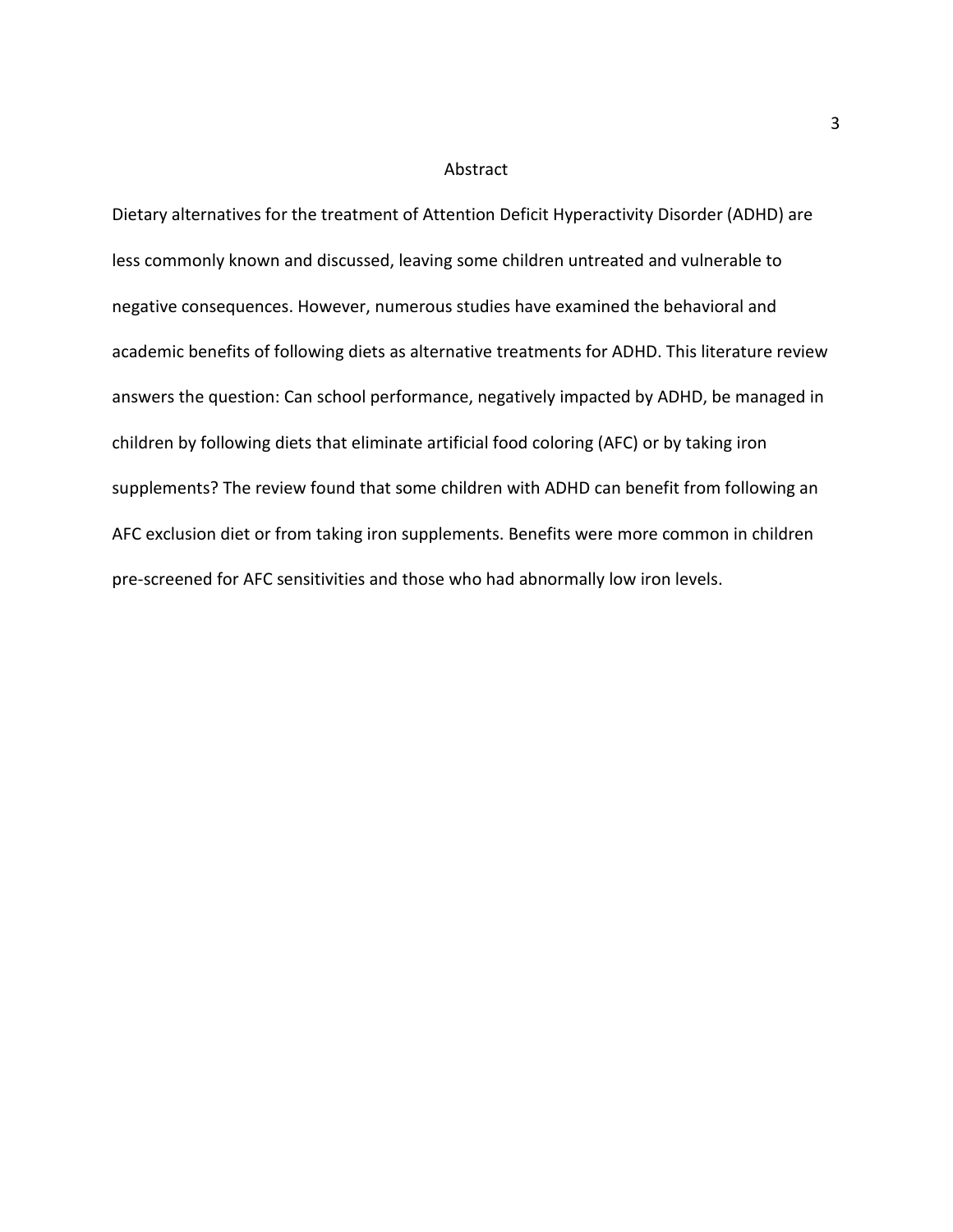# Table of Contents

| Abstract                                                             | 3  |
|----------------------------------------------------------------------|----|
| <b>Table of Contents</b>                                             |    |
| Chapter I: Introduction                                              |    |
| <b>Key Terms and Definitions</b>                                     |    |
| Chapter II: Literature Review                                        |    |
| Typical Dietary Patterns & Mineral Levels in Children with ADHD      | 13 |
| <b>General Dietary Patterns</b>                                      | 13 |
| <b>Artificial Food Coloring Consumption</b>                          | 17 |
| Iron Levels                                                          | 21 |
| Effects of Dietary Patterns and Mineral Levels in Children with ADHD |    |
| <b>General Effects of Dietary Patterns</b>                           | 26 |
| <b>Effects of Artificial Food Coloring Consumption</b>               | 29 |
| <b>Effects of Iron Levels</b>                                        | 34 |
| Types of Diets to Manage ADHD Symptoms                               |    |
| <b>Artificial Food Coloring Exclusion</b>                            | 39 |
| Iron Supplementation                                                 | 46 |
| Chapter III: Discussion and Conclusion                               | 54 |
| Summary of Literature                                                | 54 |
| <b>Professional Application</b>                                      | 59 |
| <b>Limitations of Research</b>                                       | 61 |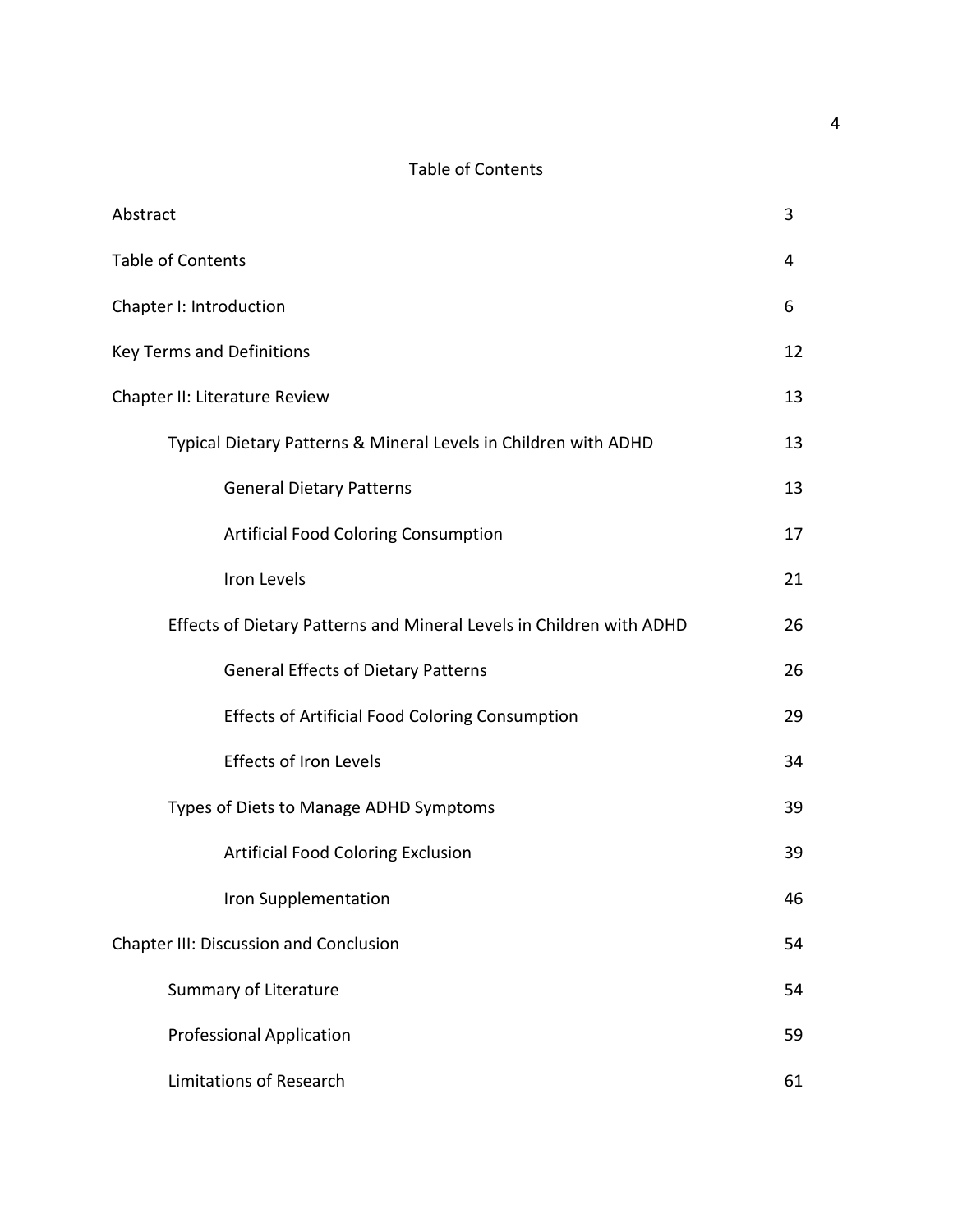|            | Implications for Future Research | -62 |
|------------|----------------------------------|-----|
|            | Conclusion                       | 63  |
| References |                                  | 64  |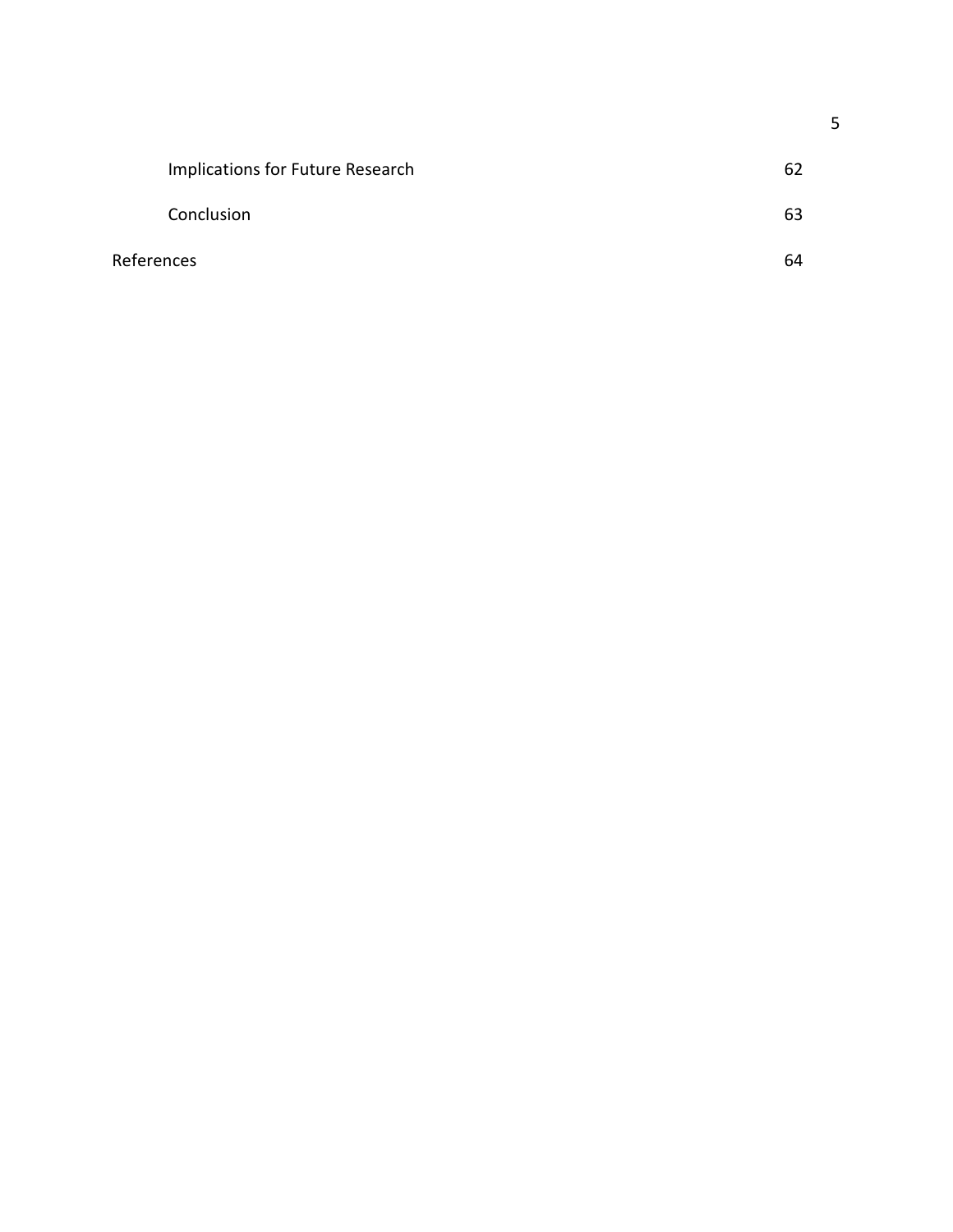#### **Chapter I: Introduction**

Attention Deficit Hyperactivity Disorder (ADHD) is one of the most common childhood neurodevelopmental disorders where an estimated 6.1 million children have been diagnosed in the United States (Centers for Disease Control and Prevention [CDC], 2020). From 2003 to 2011, the prevalence of children with ADHD has increased by 42% (National Institute of Mental Health [NIH], 2017). The Diagnostic and Statistic Manual of Mental Disorders, fifth edition (DSM-5) defines ADHD as a disorder in which people show a persistent pattern of inattention and/or hyperactivity/impulsivity that interferes with their functioning or development (CDC, 2020). To be diagnosed with ADHD, inattention and/or hyperactivity/impulsivity symptoms must be present before age 12, developmentally inappropriate, present for at least six months, not explained by another mental disorder, and present in at least two different settings (ex: at home, school, work, etc.) (CDC, 2020).

ADHD presents in three ways based on the type of symptoms: combined presentation (inattention and hyperactivity/impulsivity symptoms), predominantly inattentive presentation (mainly inattentive symptoms), and predominantly hyperactive-impulsive presentation (mainly hyperactive/impulsive symptoms) (CDC, 2020). The behaviors of children with ADHD will vary based on their ADHD presentation and what symptoms they present. In a school setting a child with ADHD may have trouble attending to instruction and/or tasks, make careless mistakes or not finish schoolwork, have trouble organizing materials for activities, lose necessary school materials, and are easily distracted. A child may also struggle to stay still and/or seated, have a hard time participating in quiet activities, talk excessively, blurt out answers, interrupt others,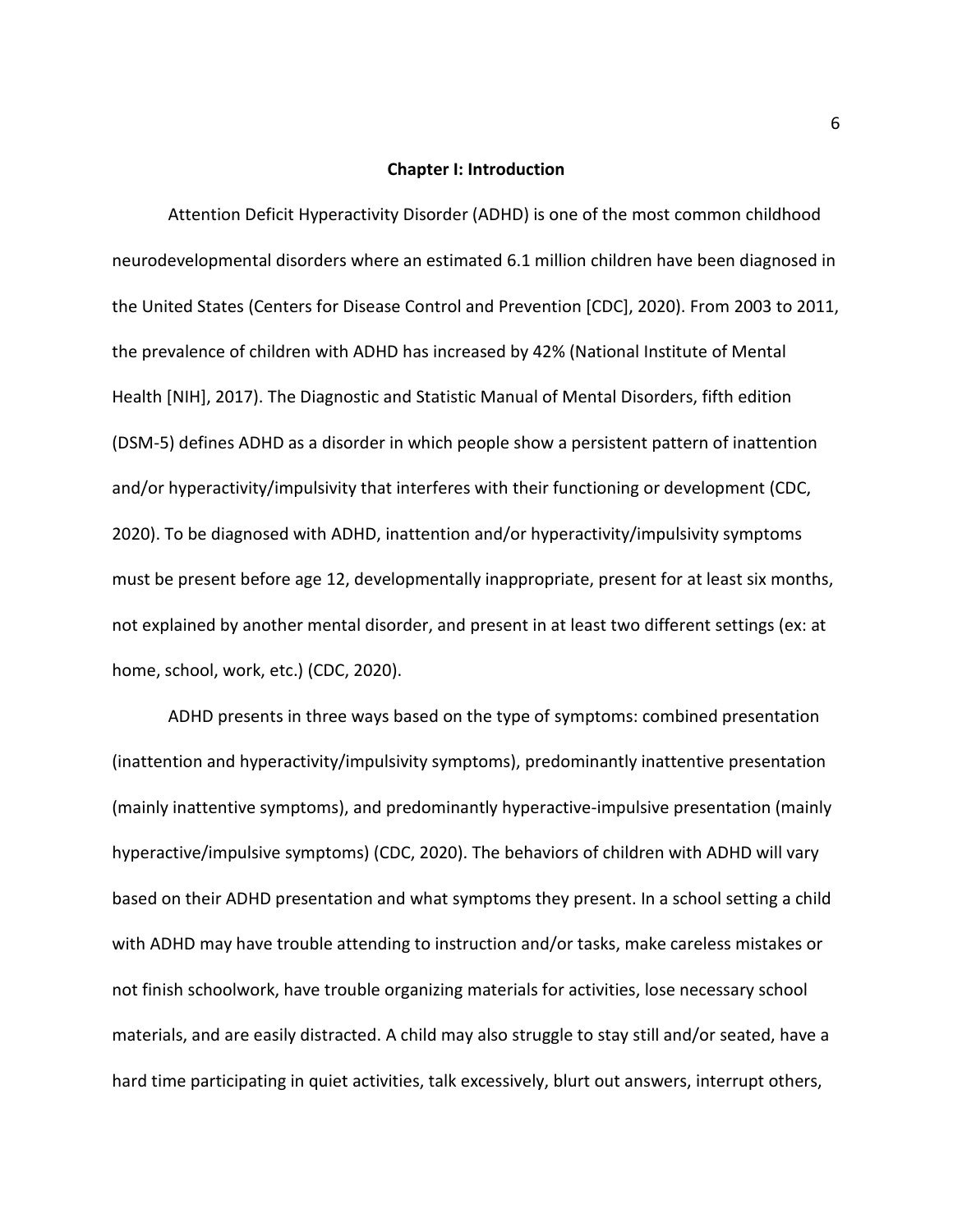and have difficulty waiting their turn (CDC, 2020). No matter the symptom presentation, an ADHD diagnosis makes it more difficult for a child to do well in school.

The Centers for Disease Control and Prevention (2020) notes that behavioral classroom management, organizational training, and special education services or a 504 Plan are schoolbased strategies used to treat students with ADHD. However, studies show that behavior therapy and medications are the best ways to treat children with ADHD. In 2016, 62% of children took ADHD medication and 47% of children received behavioral therapy; some children received both treatments. Twenty-three percent of children did not receive treatment via medication or behavioral therapy (CDC, 2020).

If ADHD is left untreated, children may experience negative consequences. Children with untreated ADHD experience difficulties forming and keeping friends, have conflicts with parents, and fall behind in school (U.S. Food and Drug Administration [FDA], 2016). Some children are more likely to take dangerous risks, such as drinking and driving, which results in more frequent emergency room visits (FDA, 2016). The percentage of children who do not receive any form of ADHD treatment should be cause for alarm.

The U.S. Food and Drug Administration (FDA) recently approved two types of medications for the treatment of ADHD, stimulants and non-stimulants (FDA, 2016). Various forms of methylphenidate and amphetamine are available stimulant medications for ADHD while three different types of non-stimulant medications are available for children who do not tolerate stimulants well. Some of the common adverse side effects from ADHD medications include: sleep problems, irritability, decreased appetite, tics, delayed growth, headaches,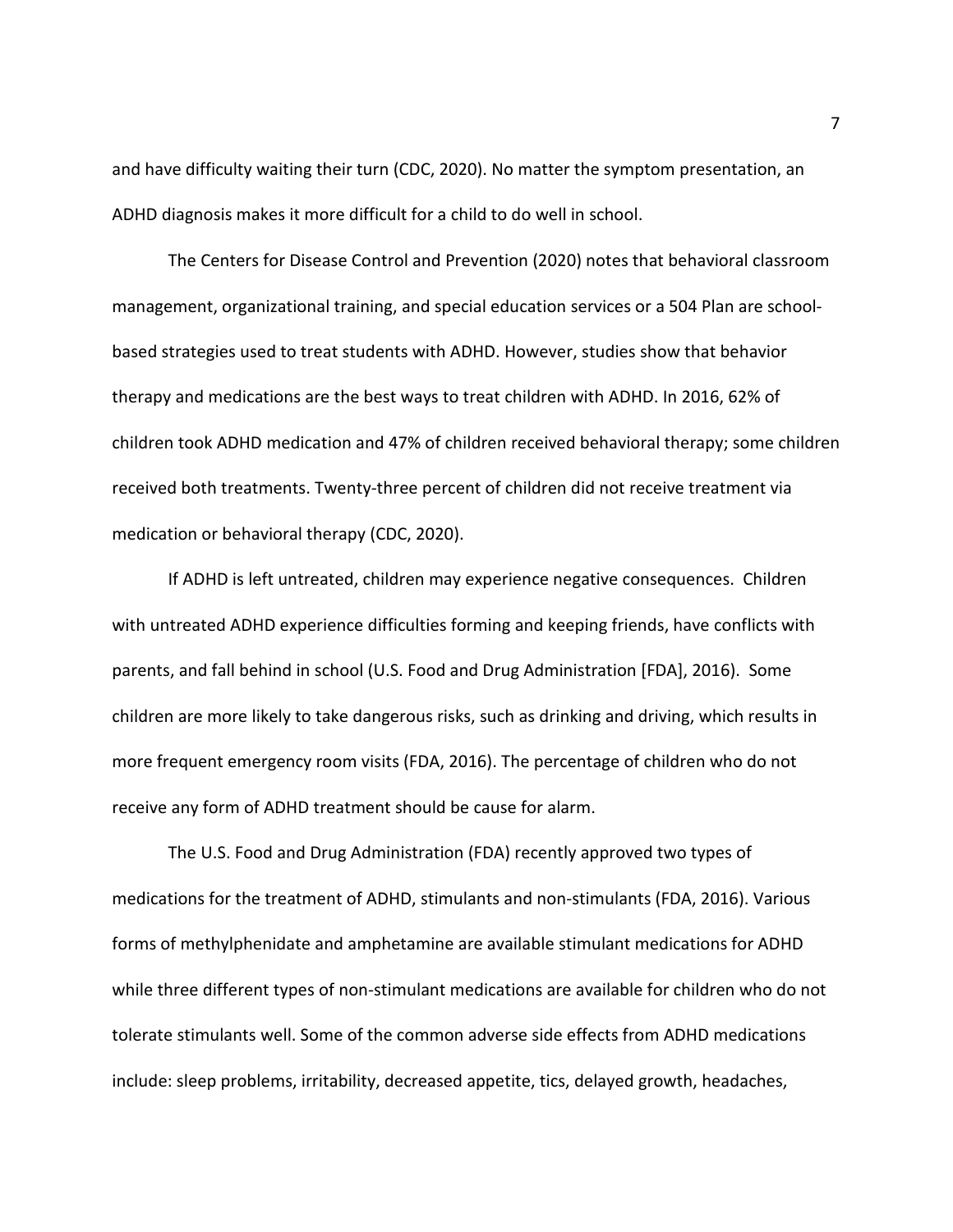nausea, and irritability when the medication wears off (Boorady, 2020). When a child experiences side effects from ADHD medications, doctors often change the dosage or type of medication (Boorady, 2020). The FDA also recommends behavioral therapy as a form of ADHD treatment. However, neither Boorady, the CDC, or the FDA recommend alternative ADHD treatment options.

While medications are noted as one of the best ways to treat ADHD, parent perceptions of this treatment option vary (CDC, 2020; Coletti et al., 2012). Perceptions that were a barrier to pursuing medications for ADHD treatment included the fear that medications would have negative side effects and could change their child's personality (Coletti et al., 2012). When parents' perceptions of ADHD medications were negative, their child's adherence to medication treatments were low or nonexistent (Coletti et al., 2012). Regardless, if a parent is not comfortable pursuing medication treatment for their child with ADHD, alternative treatment options should be discussed rather than leaving the child untreated and vulnerable to negative consequences.

Alternative treatment options are less commonly discussed because research on alternative therapy does not meet the same experimental standards as medication studies ("Alternative Treatments for ADHD", 2003). However, alternative ADHD treatment options are available and should be noted, especially for children who do not receive ADHD treatment, even if efficacy is variable. Some alternative treatments include fatty acid supplementation, homeopathy, hypnotherapy, vision therapy, oculovestibular treatment, sound training, vitamin/mineral supplementation, and diet change ("Alternative Treatments for ADHD", 2003).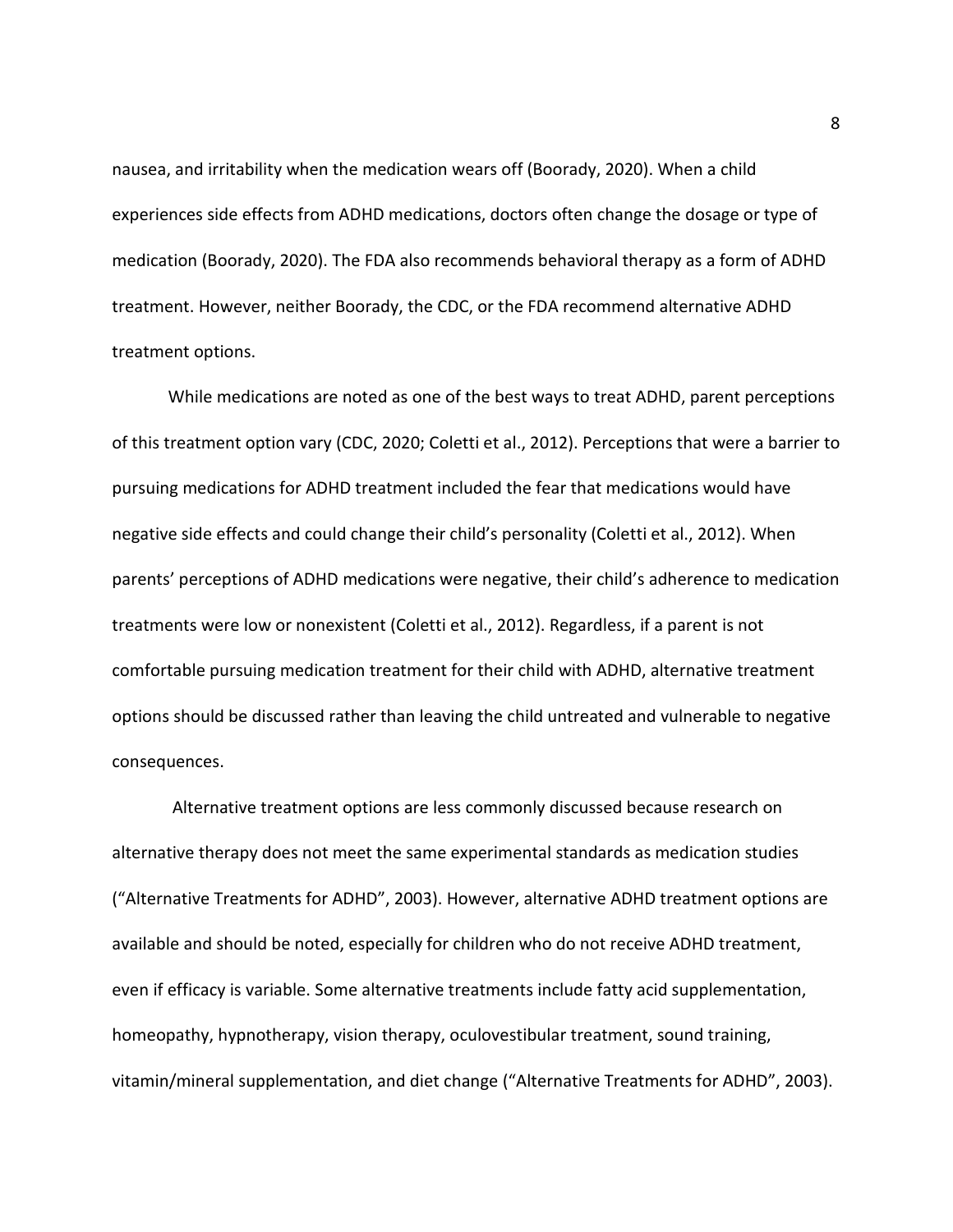Teachers are commonly the first ones to suspect ADHD in children making it important for educators and school staff to be knowledgeable on the topic (Al-Moghamsi & Aljohani, 2018). Al-Moghamsi and Aljohani (2018) surveyed teachers and found that 41% felt they were knowledgeable about ADHD. Teacher knowledge of treatment was lower at 30.7%. Educators and school staff need to be knowledgeable regarding treatment options, including alternative ADHD treatment options, as they are frequently the first line of contact for developing strategies and disseminating information to improve the academic skills and behaviors of children with ADHD. The FDA recommends that parents contact their children's schools for further information and guidance on treatment strategies for children with ADHD (FDA, 2016).

As an educator, I have personally experienced challenges when working with children who have ADHD. Three students particularly influenced my desire to review alternative treatment options for ADHD. One student was receiving special education intervention and taking ADHD medication but had adverse side effects. Initially, his medication wore off causing more severe symptoms near the end of the school day. When his medication was adjusted, he developed tics. Side effects from medication persisted for a whole school year and further inhibited his academic progress and friendships. The second student received special education intervention but did not take ADHD medication. The student's parents were against medications and solely relied on intervention services. Despite interventions, the student greatly struggled controlling his behaviors and completing academic work in the classroom. Without knowledge of alternative treatment options, this student's special education team and I were at a loss of other strategies to help this student be successful at school. The third student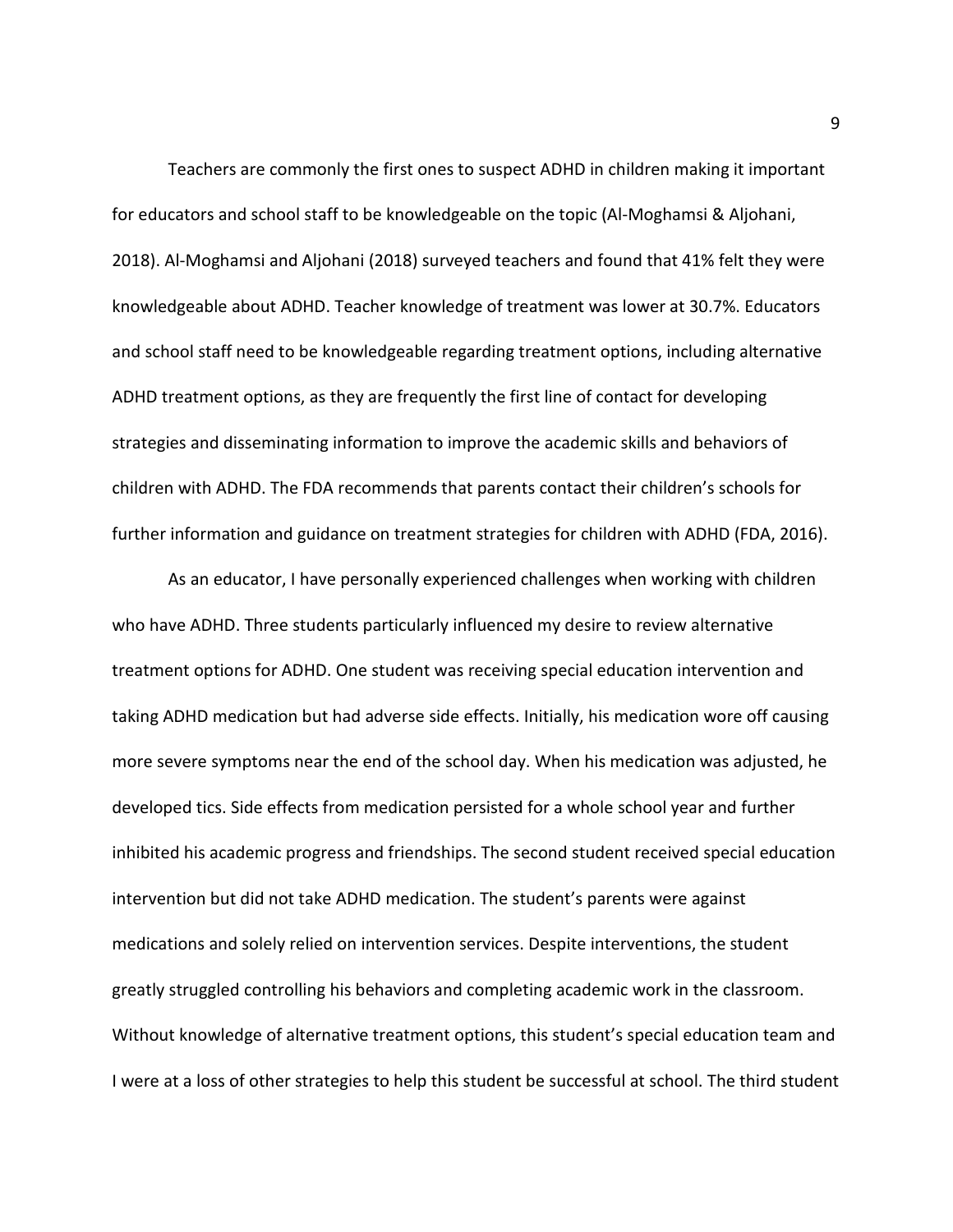was taking ADHD medication and assessed for special education services because he struggled to attend during classroom instruction. If school staff had been knowledgeable about alternative ADHD treatment options and shared this information with the parents, perhaps alternative treatment could have prevented the student from special education placement. In these cases, and the cases of other students with ADHD, knowledge of alternative treatment options for the treatment of ADHD could have been beneficial.

Diet change and mineral supplementation are the focus of alternative ADHD treatment in this paper since they represent alternative practices that schools could safely implement district wide for all students. The purpose of this literature review is to determine whether ADHD symptoms and school performance in children can be managed by following a diet that eliminates artificial food coloring or by taking iron supplements. Subtopics discuss the typical dietary patterns and mineral levels of children with ADHD; and ways artificial food colorings (AFC) and iron levels affect children's ADHD symptoms related to behavior and school performance.

Understanding the overall dietary patterns and mineral levels of children with ADHD lays the foundation for understanding which specific dietary characteristics have the biggest impact on ADHD symptoms in children, AFC or iron levels. While several studies examined food science and children's diets in general (Batada & Jacobson, Stevens et al., Florence et al., Bateman et al.), fewer studies examined the specific diet qualities of children diagnosed with ADHD (Ptacek et al., Azadbakht & Esmaillzadeh, Wang et al.). The effects of AFC and iron levels on ADHD will also be reviewed to determine their impact on symptom severity and school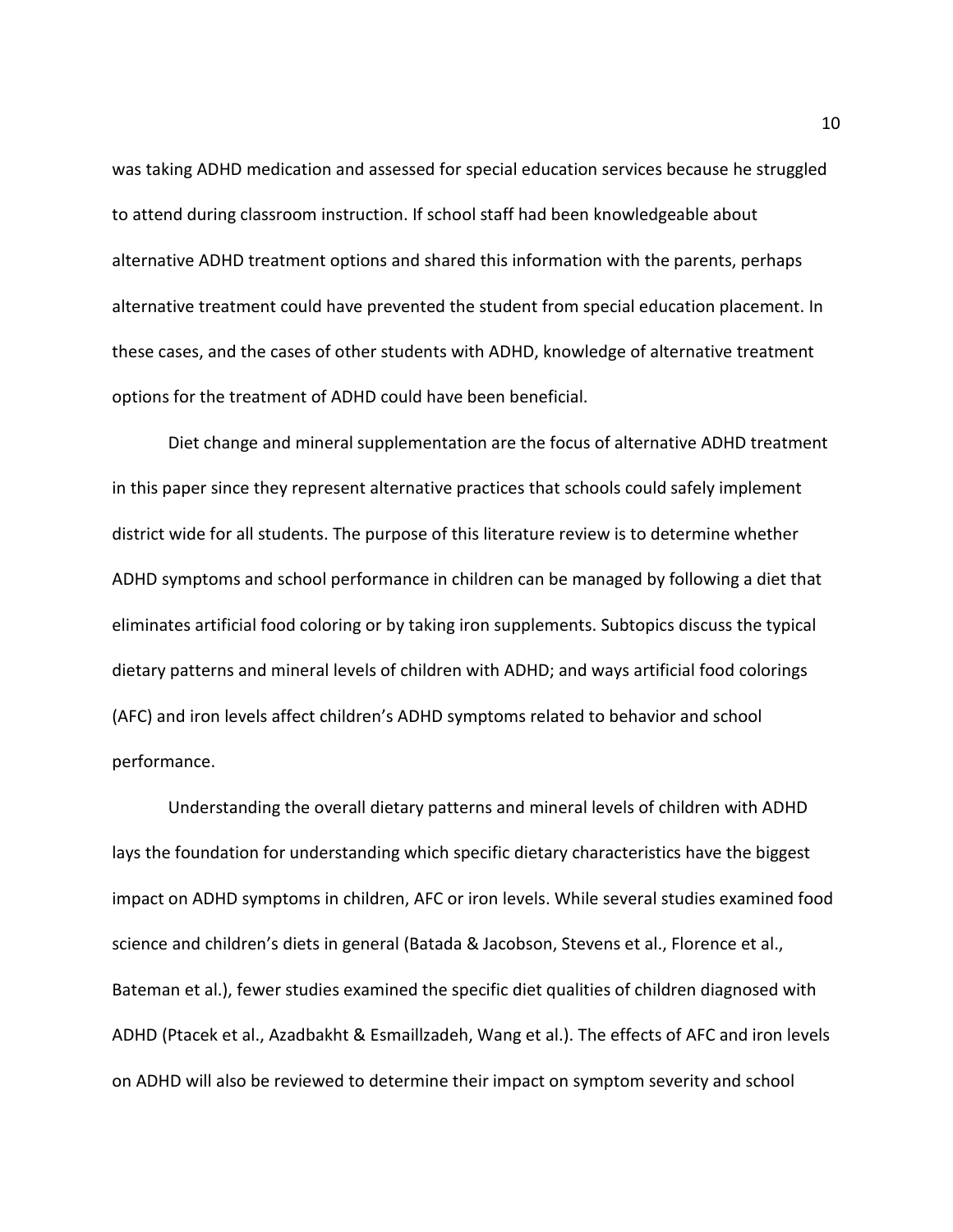performance. Studies documented that the foods children consume throughout the day affected academic performance and behaviors (Florence et al., 2008; Park et al., 2012). However, due to limited evidence, doctors rarely discuss alternative ADHD treatment options. Finally, the effects of following either an AFC exclusion diet or an iron supplementation diet for the treatment of ADHD are reviewed. Regardless of the beneficial or unbeneficial findings, this information adds to the ADHD knowledge base for educators and school staff which promotes informed decisions when providing interventions for children with ADHD.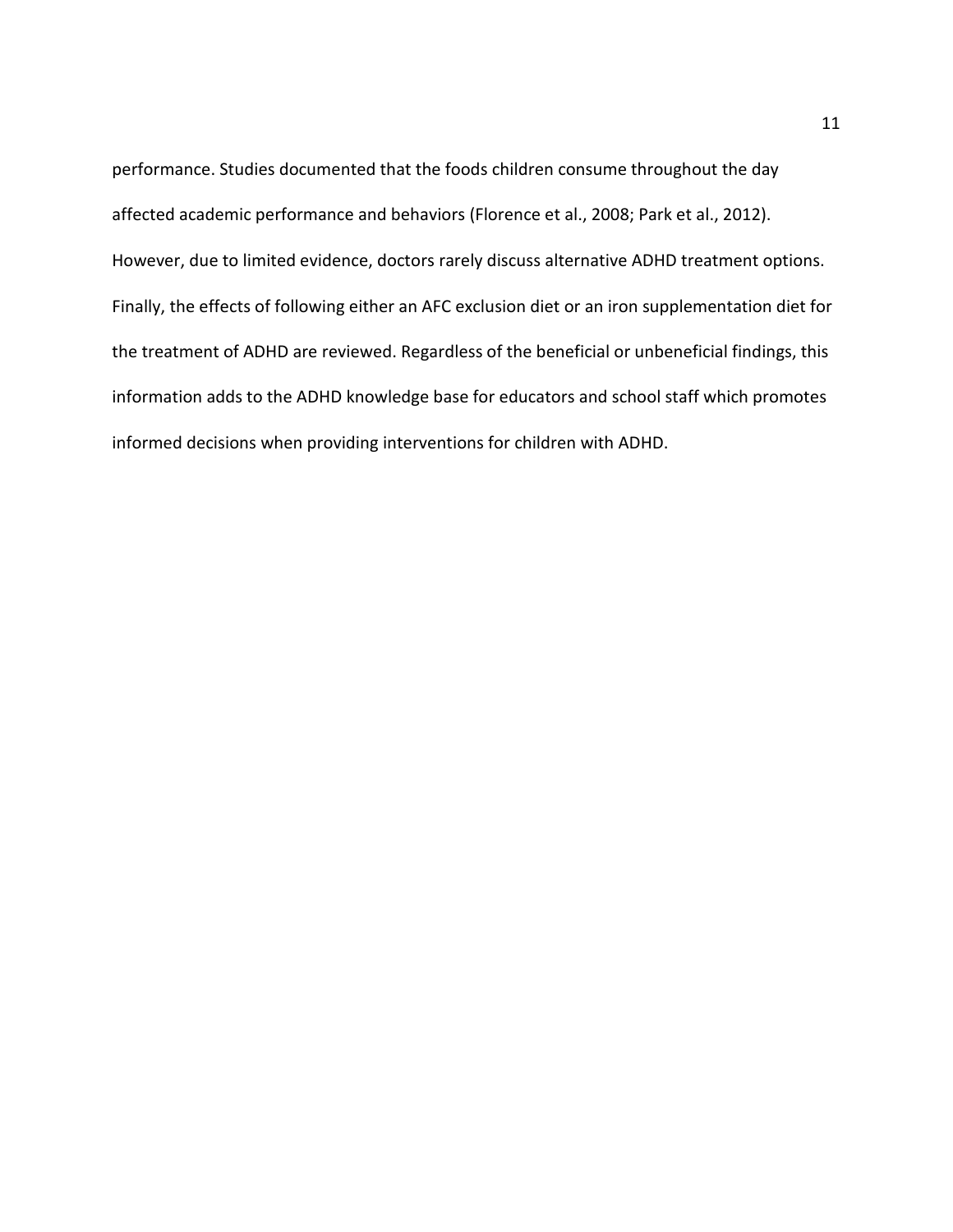## **Key Terms and Definitions**

- Atopy. The genetic tendency to develop allergic diseases such as allergic rhinitis, asthma and eczema. It is usually associated with increased immune responses to common allergens, especially inhaled allergens and food allergens (Bateman et al., 2004).
- Feingold/K-P Diet: A type of diet developed by Benjamin Feingold which requires individuals to exclude artificial flavors, colors, and natural salicylates (Conners et al., 1976).
- Serum Ferritin: A protein in the blood that contains iron. Serum ferritin levels are commonly measured to determine how much iron a body stores. If serum ferritin levels are low it indicates iron deficiency (Konofal et al., 2004).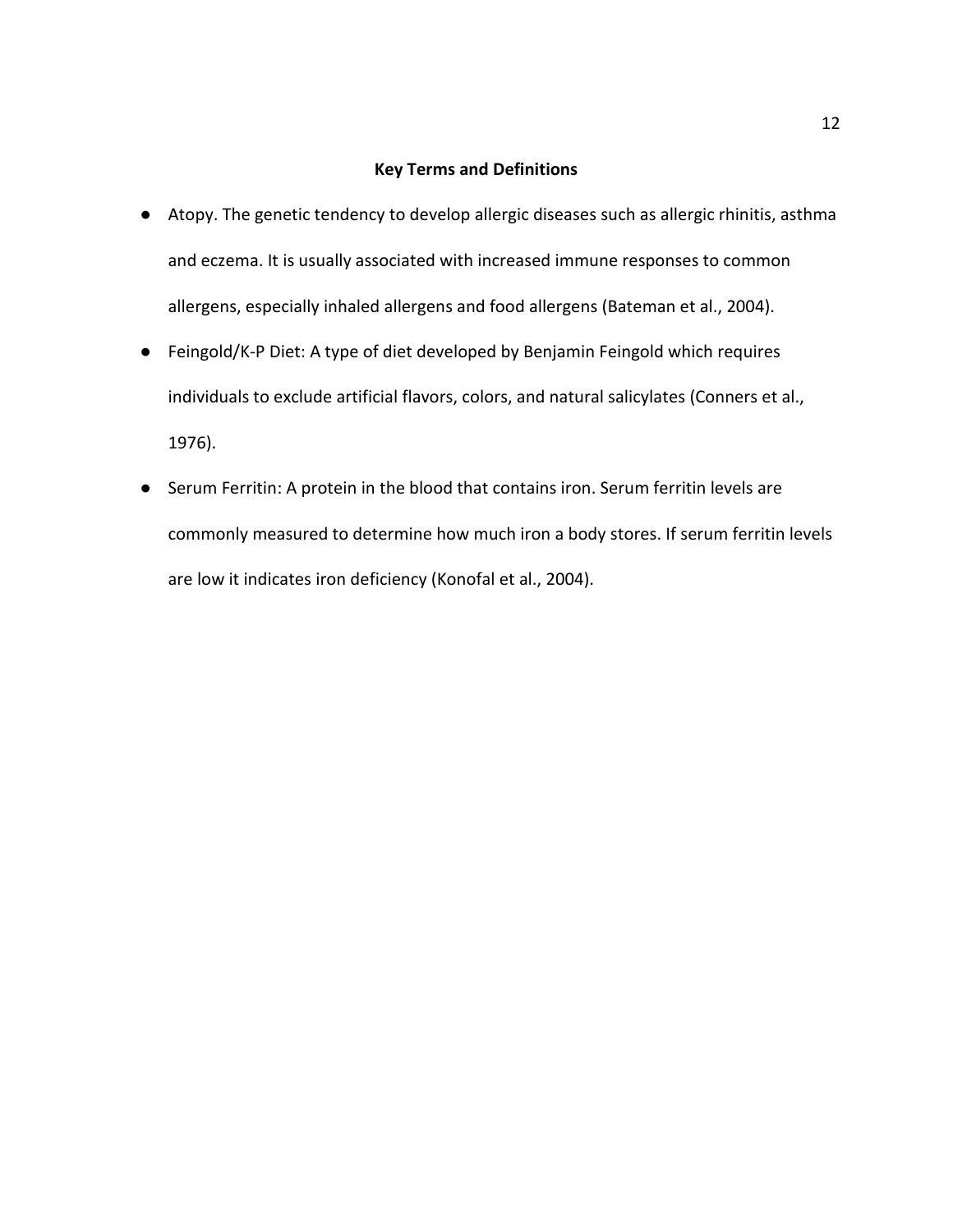#### **Chapter II: Literature Review**

## **Search Parameters**

To locate the literature for this thesis, searches of Google Scholar were conducted for publications from 2000-2020. If recent studies were limited, searches were conducted for publications back to 1975. This list was narrowed by only reviewing published empirical studies from peer-reviewed journals that focused on ADHD, dietary treatment alternatives, artificial food colorings, and iron levels to address the guiding questions. The key words used in searches were "attention deficit hyperactivity disorder/ADHD," "dietary patterns," "dietary characteristics," "school performance," "artificial food coloring," "artificial food coloring exclusion diet," "iron deficiency," and "iron supplementation. The structure of this chapter reviewed the literature that considered dietary alternatives for the treatment of attention deficit/hyperactivity disorder in three sections: Typical Dietary Patterns & Mineral Levels in Children with ADHD; Effects of Dietary Patterns and Mineral Levels in Children with ADHD; and Types of Diets to Manage ADHD Symptoms.

## **Typical Dietary Patterns & Mineral Levels in Children with ADHD**

### **General Dietary Patterns**

While the etiology of Attention Deficit Hyperactivity Disorder (ADHD) is unknown, dietary factors have been associated with ADHD and the accompanying behavioral symptoms. Overall, diets are not comprised of single nutrients. Understanding the overall dietary patterns and characteristics of children with ADHD helps identify which specific dietary characteristics may have the biggest impact on ADHD symptoms in children. Ptacek et al., (2014) aimed to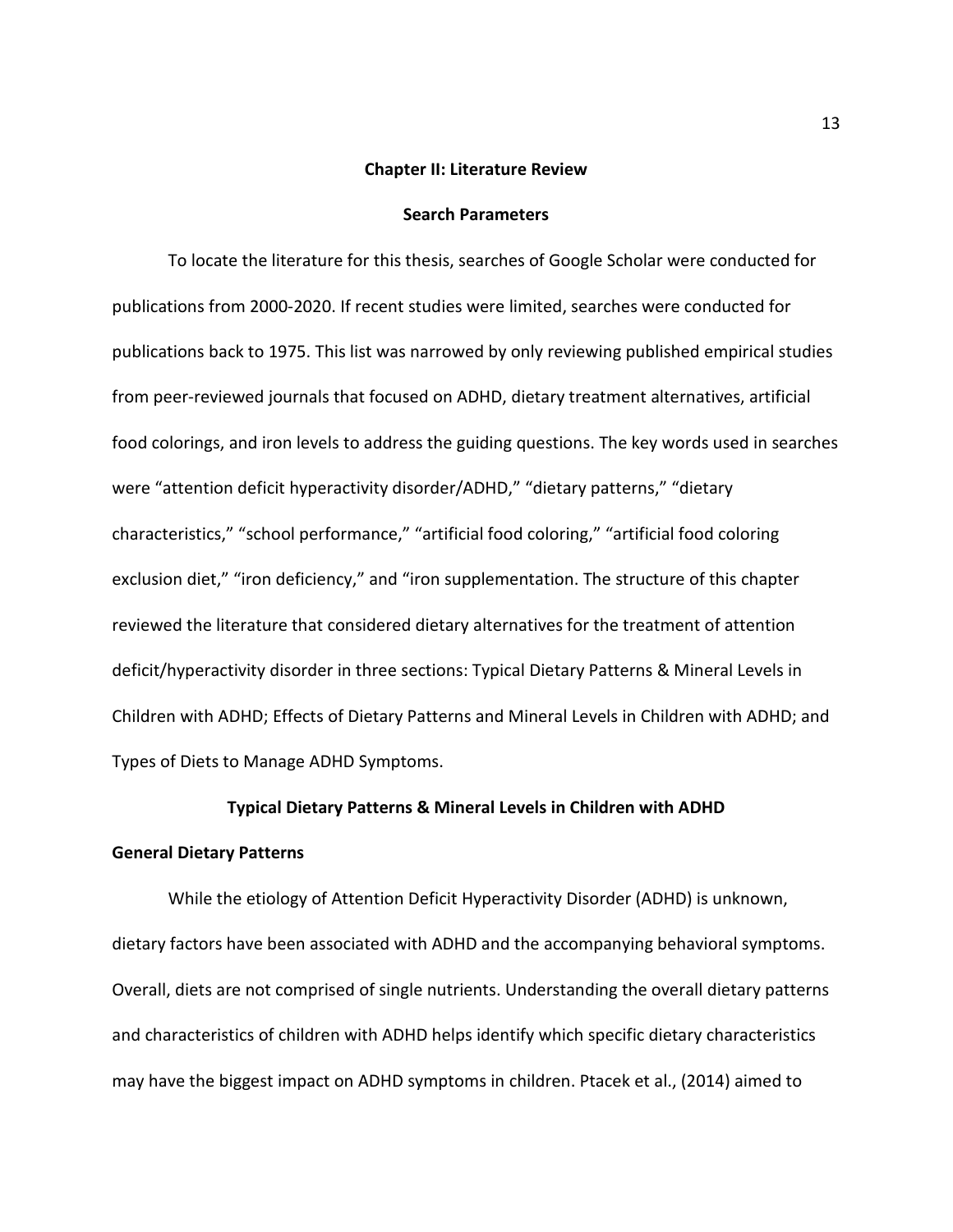identify and explain the patterns of eating behaviors, nutritional quality, and additional factors associated with ADHD symptoms in children. Parents of 100 boys diagnosed with ADHD based on Diagnostic and Statistical Manual of Mental Disorders - fourth edition (DSM-IV) criteria and parents of 100 aged-matched controls without ADHD were included in the study. The boys were six to 10 years old. The researchers examined quantitative characteristics of eating habits such as the number of daily meals and qualitative characteristics such as nutritional quality of food and beverage intake. All of the children's eating habits were assessed using an interview completed by their parents.

The interviewed scores collected by Ptacek et al., (2014) showed significant differences in eating patterns and nutritional quality in ADHD participants compared to controls. Participants with ADHD had more disruptive eating patterns and less adherence to a traditional breakfast, lunch, and dinner schedule which resulted in more frequent eating and consuming items with poorer nutritional quality. The researchers reported that only 13% of participants with ADHD consumed fruits and vegetables about once a week. Ptacek et al., (2014) also found that participants with ADHD consumed more sweetened beverages which accounted for almost half of their daily fluid intake.

Ptacek et al., (2014) noted that one limitation of the study was that it included only boys, due to the low number of girls diagnosed with ADHD in clinical samples. This meant that gender effects could not be statistically controlled and that the study could not generalize to both genders. The researches also noted that parent bias during the interviews could have been a limitation (Ptacek et al., 2014).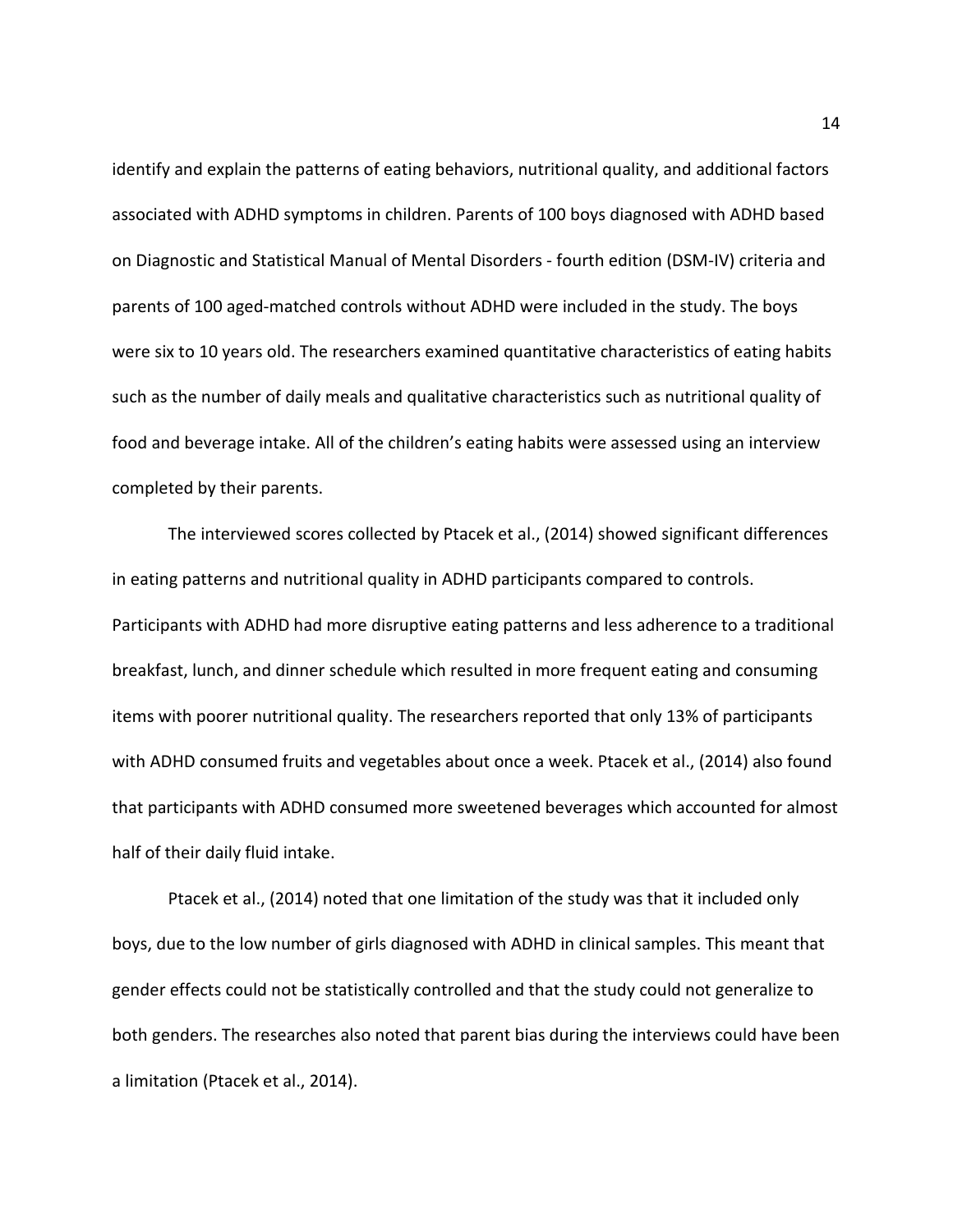One of Ptacek's major findings was that children with ADHD consumed more sweetened and flavored beverages compared to children without ADHD. Azadbakht and Esmaillzadeh (2012) noted similar findings in their study. They further identified typical food items consumed by children with ADHD. Azadbakht and Esmaillzadeh, (2012) examined the relationship between overall dietary patterns and the prevalence of ADHD in children.

Three-hundred-seventy-five, elementary school-age children from all socioeconomic districts of Tehran, Iran participated in the Azadbakht and Esmaillzadeh (2012) study. The presence of ADHD was assessed using the DSM-IV and was identified in 9.7% of the participants. A Food-Frequency Questionnaire (FFQ), consisting of 134 food items that Iranian children commonly consumed, was used to collect dietary recall information. Each child's parents approximated the frequency of food intake on a daily, weekly, and monthly basis over the previous year. The reported frequency for each food item was then converted to daily intake.

Four main dietary patterns were identified: *sweet* (containing ice cream, refined grains, sweet desserts, sugar, and soft drinks), *fast food* (containing processed meat, commercially produced fruit juices, pizza, snacks, sauces, and soft drinks), *Western* (containing processed meat, red meat, butter, eggs, pizza, snacks, animal fat, and hydrogenated fat), and *healthy* (containing fruits, vegetable, vegetable oils, whole grains, legumes, and dairy) (Azadbakht & Esmaillzadeh, 2012). Children who consumed the most items in the sweets or fast food dietary patterns had significantly greater odds (odds ratio 4.05 and 3.21, respectively) of having ADHD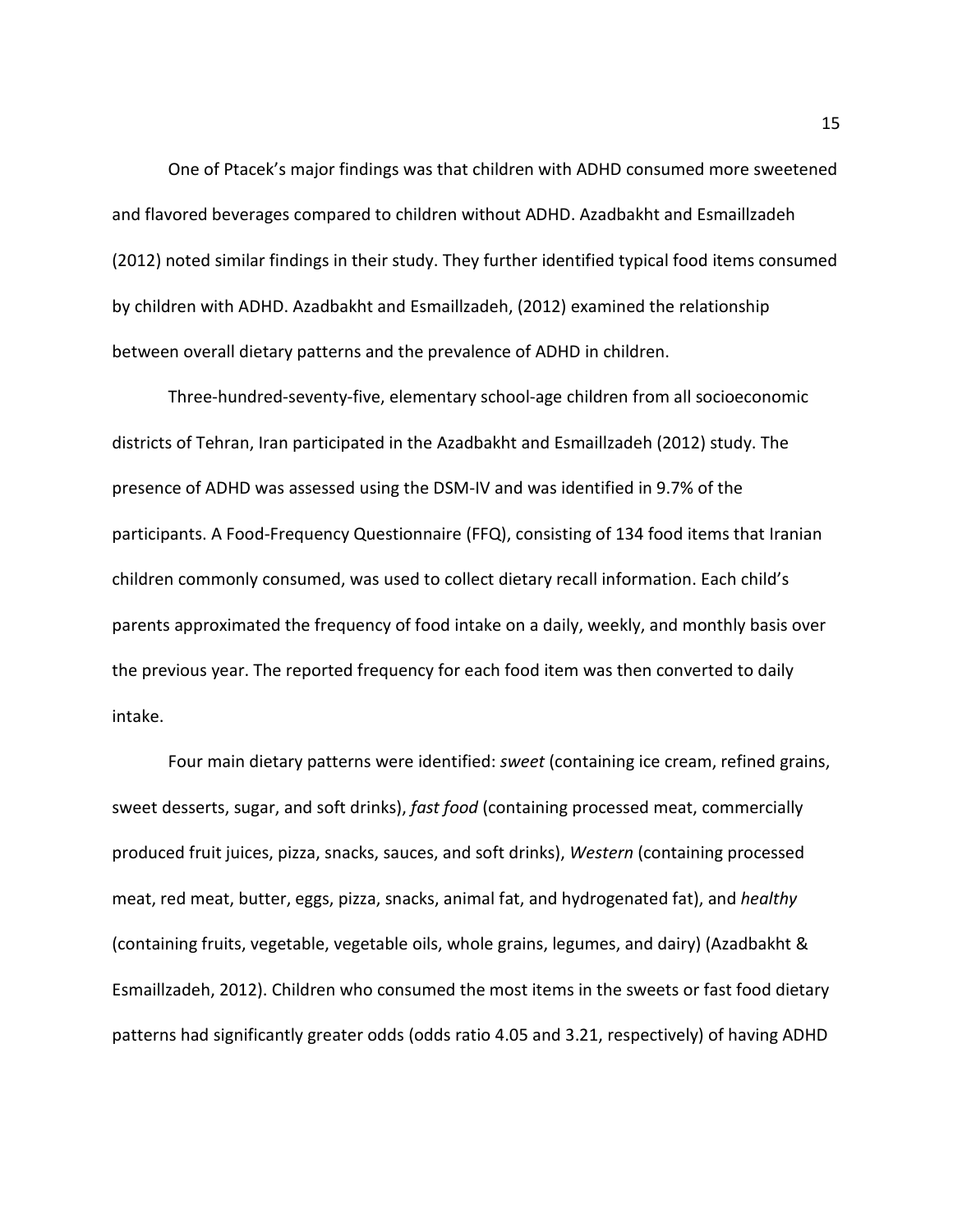compared to children who consumed the least amount of items in these dietary patterns. There were no significant associations between the healthy or Western dietary pattern and ADHD.

Azadbakht and Esmaillzadeh (2012) noted that a major limitation to the study was that the dietary habits of Iranian children did not generalize across different cities or child's age. They theorized that the dietary patterns of children outside Tehran, Iran and preschoolers who may also have ADHD might be different.

Since the sweets and fast food dietary patterns were associated with increased odds of having ADHD, Azadbakht and Esmaillzadeh (2012) noted that the associations could have been due to the specific nutrients in each food pattern. Items in the sweets and fast food dietary patterns contained several additives, minerals, and sugars which may have accounted for the significant association between those patterns and the presence of ADHD. More specifically, the researchers noted that the intake of nutrients such as vitamin B1, B2, zinc, iron, and calcium could be associated with the relationship between dietary patterns and the odds of having ADHD.

Wang et al., (2019) examined nutrients and minerals in dietary patterns of children with ADHD by investigating the relationship between dietary and nutritional components and ADHD. The researchers hypothesized that nutritional imbalance and specific dietary components from an unhealthy diet were related to having ADHD.

Two-hundred-sixteen children with ADHD, diagnosed according to DSM-IV, and 216 age, height, and gender matched controls participated in the study (Wang et al., 2019). The children were recruited from 31 elementary schools in Taiwan. Dietary intake from the previous year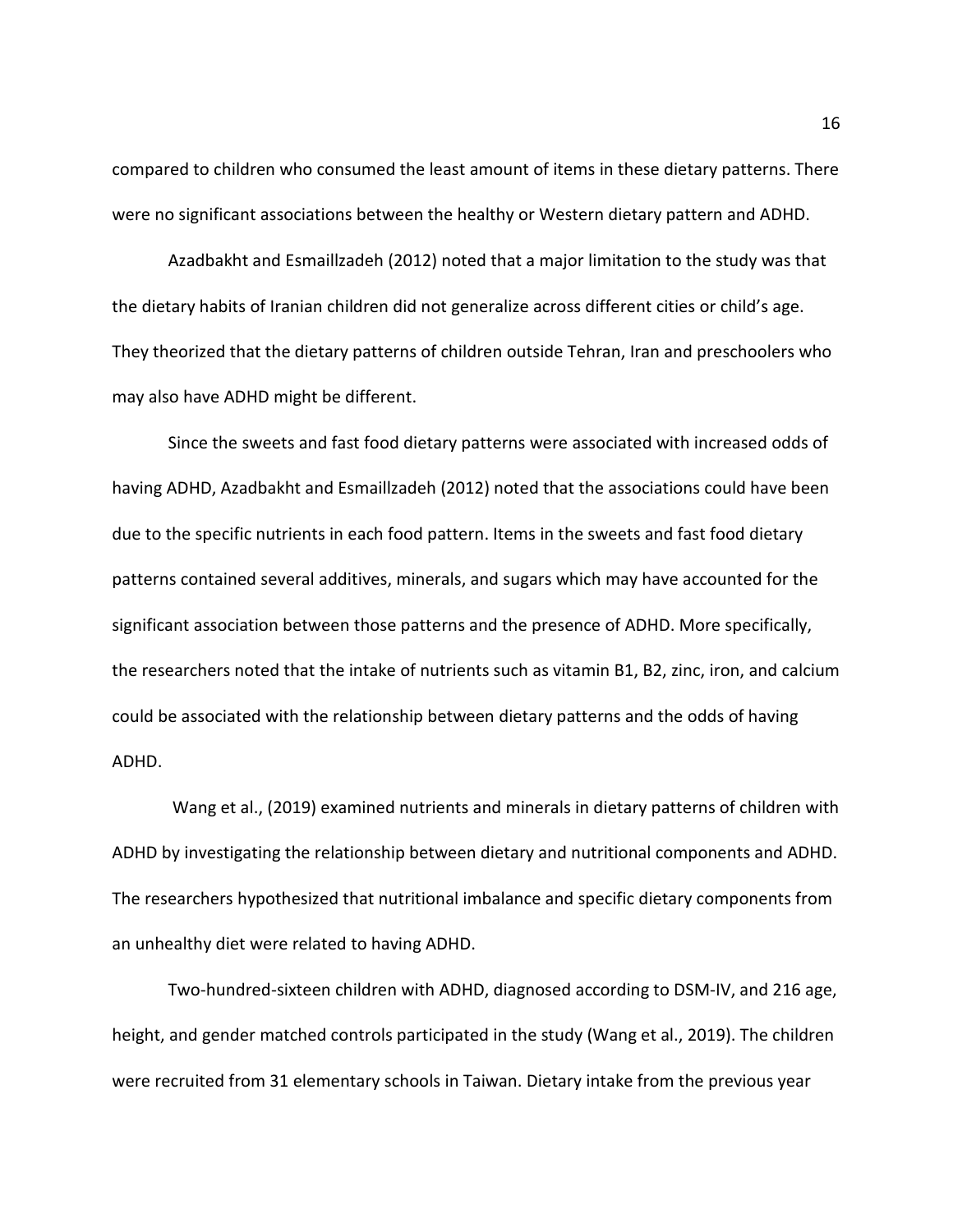was gathered using a Food Frequency Questionnaire (FFQ) completed by each participant's parents. Blood samples were collected to determine the levels of multiple nutrients for each participant.

Congruent to the studies by Ptacek et al., (2014) and Azadbakht and Esmaillzadeh (2012), Wang et al., (2019) found that the children with ADHD presented with an increased intake of high sugar and high fat foods and a reduced intake of fruits, vegetables, and protein compared to children without ADHD. Additionally, they found that the children with ADHD had significantly lower levels of several nutrients in their blood, one of which was ferritin, a protein that indicates how much iron is in the body. Low iron has been associated with inhibiting cognitive ability. Furthermore, the researchers found that an increased intake of fruits, vegetables, meat, and eggs contributed to increased iron stores in the blood (Wang et al., 2019).

Overall, the researchers found an association between poor diets, poor nutrient blood levels and ADHD characteristics. They concluded that managing diet and nutrition in children with ADHD could and should be considered to improve ADHD symptoms. They recommended further research on ways specific nutrients contribute to ADHD symptoms in children (Wang et al., 2019).

## **Artificial Food Coloring Consumption**

Understanding how poor diet and nutrient levels affect ADHD symptoms includes analyzing how much of each nutrient children with ADHD typically consume or naturally have in their body. Children consume artificial food colors (AFC) in a variety of foods and beverages.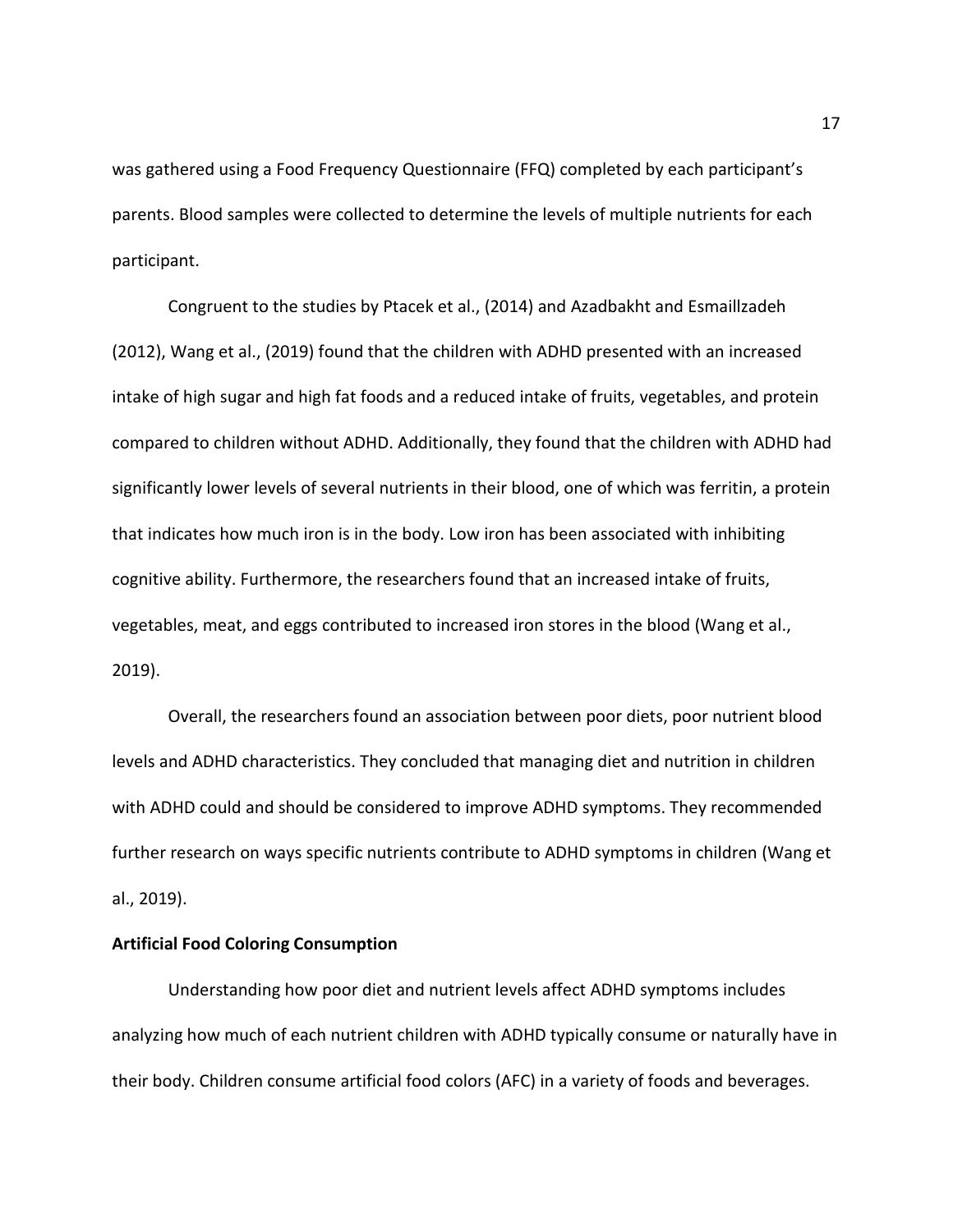Many products specifically marketed to children contain AFC. Batada and Jacobson (2016) assessed what percentage of products marketed to children contain AFC. The researchers wanted to determine if it was easy for children with ADHD to follow Artificial Food Coloring exclusion diets considering the prevalence of food products marketed to children that contain AFC.

The researchers collected food-color information about 810 products from one grocery store in North Carolina. Products were included if they were considered to be marketed to children. To meet this criteria, products displayed a cartoon or child-oriented character on the front, advertised a prize or incentive, included a bright child-oriented design and font, or was a traditional children's item (such as fruit flavored snacks). The researchers collected information about each product's ingredients from the company website or third-party sites (Batada & Jacobson, 2016).

Batada and Jacobson (2016) found that 350 products, or 43.2%, contained AFC. AFC were found in products such as cheese/yogurt/milk items, fruit-flavored snacks, drink mixes, toaster pastries, cakes, candies, and even toothpaste/mouthwash, and vitamins. Candies, fruitflavored snacks, and drink mixes contained the highest percentage of AFC while produce was the only category found to not have any AFC.

Batada and Jacobson (2016) noted several limitations in this study. First, they noted that data collection was completed over a period of time that included color-focused holidays, such as Valentine's Day and St. Patrick's Day, which may have caused misrepresentation of what was typically available. Second, they noted that items not specifically marketed to children were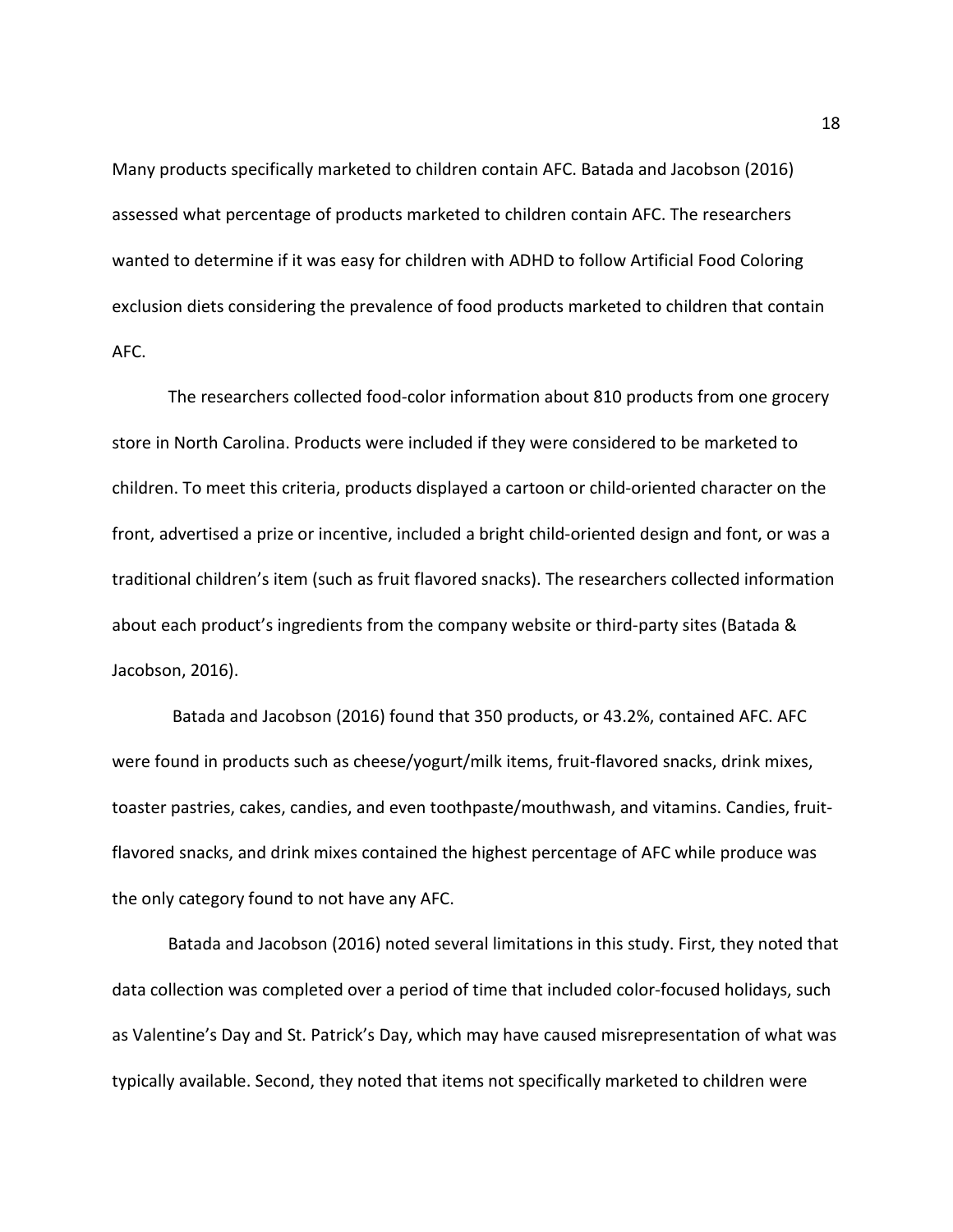excluded even if they were popular items, such as soft drinks. Additionally, they noted that data stating the amount of AFC in each product or how much of each product children typically consumed was not collected (Batada & Jacobson, 2016).

The researchers concluded that approximately four in ten food items marketed to children contained AFC making it challenging for children with ADHD to follow an Artificial Food Coloring exclusion diet. They noted that in some of the food categories, almost all of the products contained AFC (Batada & Jacobson, 2016).

Stevens et al., (2014) addressed some of the limitations in the Batada and Jacobson, (2016) study. The study was completed to determine how many AFC were in beverages commonly consumed by children and adolescents in the United States. The researchers purchased 108 beverages or beverage mixes commonly consumed by children that listed AFC as an ingredient. The beverages were purchased from local grocery stores, superstores, pharmacies and convenience stores. The researchers used a spectrophotometer to determine which AFC were present in each beverage and to estimate the total amount of AFC in 8oz of each beverage.

Stevens et al., (2014) found that carbonated beverages contained 0.7 mg to 35 mg AFC per 8oz serving, fruit drinks/punches contained 02. mg to 52.3 mg AFC, sports drinks contained 1.1 mg to 22.1 mg AFC, and energy drinks contained 0.7 mg to 18.8 mg AFC. While the amount of AFC consumed in a beverage varied depending on beverage choice and serving size, a child could consume anywhere from less than a milligram to 90 mg or more AFC in beverages per day. The researcher's example stated that if a child drank two cans of a bright orange beverage,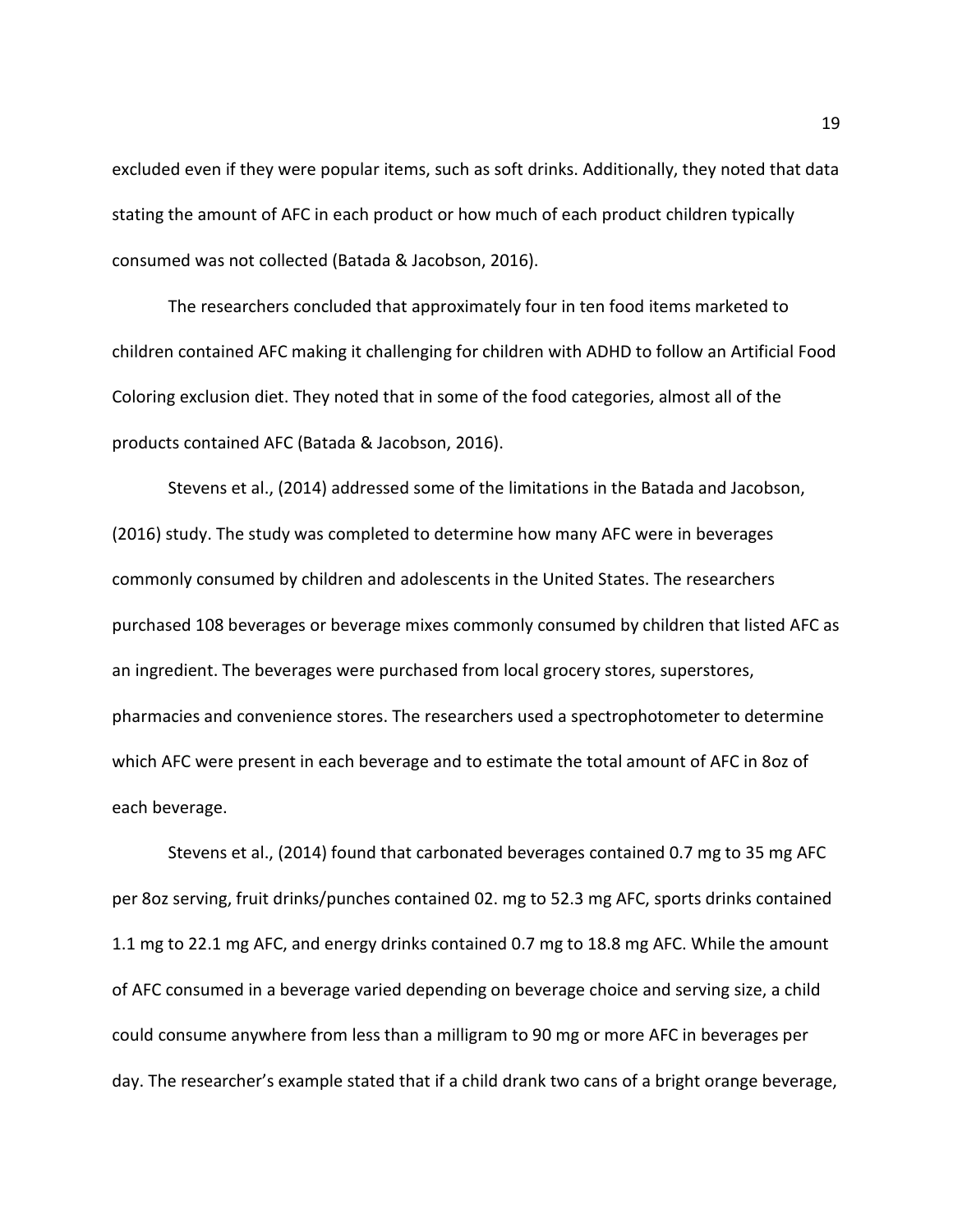they could be consuming more than 90 mg of AFC in those two drinks without considering any AFC consumed in the rest of the diet.

Stevens et al., (2014) noted that behavioral studies discovered that more children, especially younger children, reacted to higher doses of AFC (≥50 mg) than to lower amounts (<50 mg) (Stevens et al., 2014). Therefore, Stevens et al., (2015) continued to research how many AFC were contained in foods and sweets commonly consumed by children. Combined with their beverage data, the researchers hypothesized that children consumed far more AFC in food and beverages than previously thought.

Stevens et al., (2015) purchased foods containing AFC from local grocery stores, superstores, pharmacies, movie theaters, ice cream stores, amusement parks, and convenience stores. Types of foods purchased included cereals, popsicles, slushies, ice creams, puddings, yogurts, cakes, cupcakes, and candies. A spectrophotometer determined which AFC were in each item and estimated how many AFC were in one serving size for each item.

The researchers found that cereals contained 9.4 mg to 41.3 mg of AFC per serving, popsicles ranged from 0.3 mg to 13.4 mg, small slushies ranged from 1.6 mg to 22.4 mg, ice creams contained 1.9 mg to 6.0 mg, puddings and yogurts contained 1.4 mg to 5.2 mg, and cakes/cupcakes contained 2.2 mg to 55.3 mg AFC per serving. Additionally cupcake icings ranged from 1.2 mg to 34.7 mg AFC per two tablespoons and candies contained 0.2 mg to 33.3 mg per serving (Stevens et al., 2015).

Considering this data along with the AFC data from beverages, Stevens et al., (2015) concluded that, depending on the child's diet, the amount of AFC a child consumed could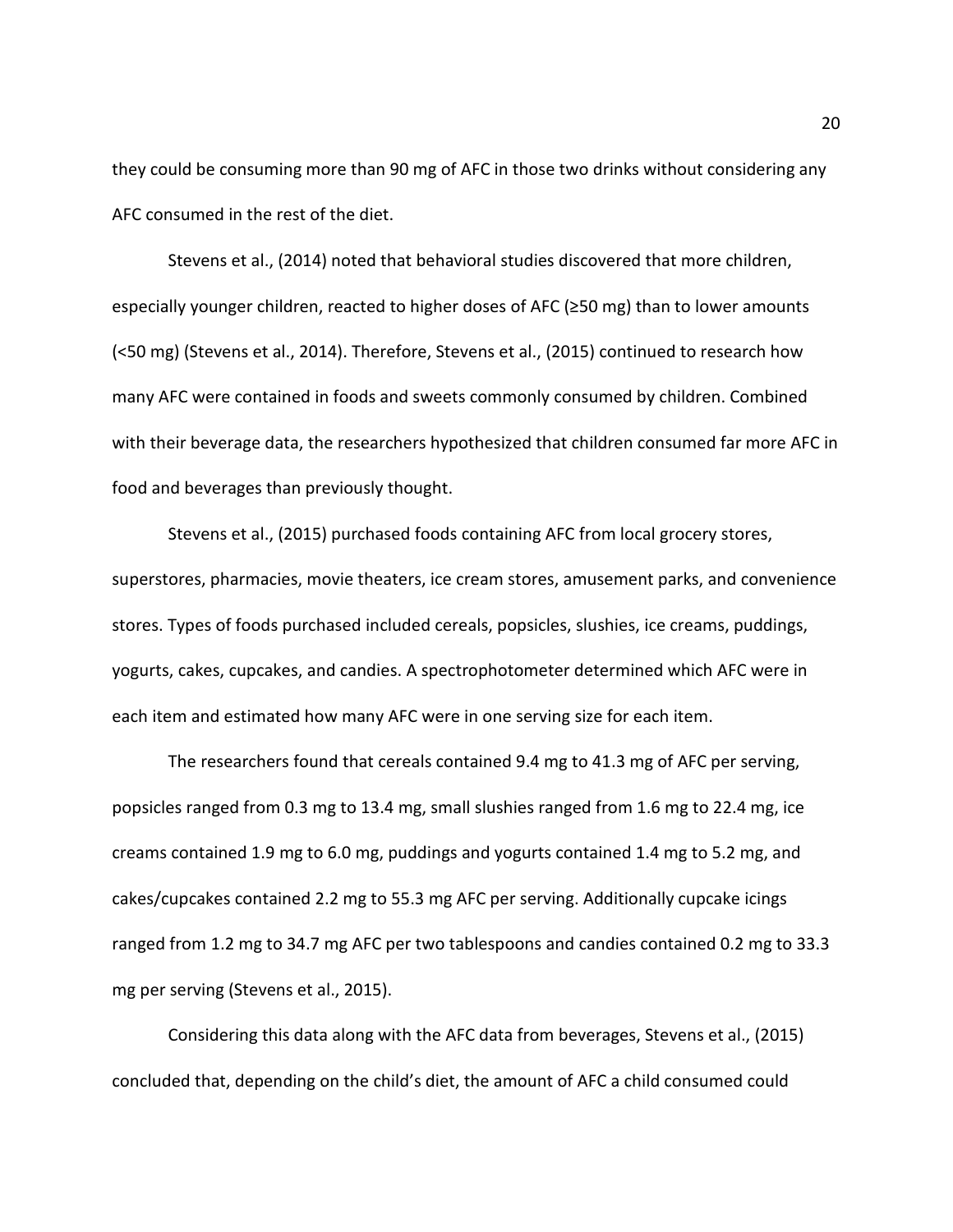exceed 100 mg. Researchers provided this example: if a child consumed two cans of orange pop, one bowl of all berries Cap'n Crunch cereal, a few handfuls of M&Ms, and a slice of red velvet cake with red icing, the child would have consumed more than 200 mg of AFC. The researchers suggested that one should consider these high AFC intake estimates when analyzing how AFC contributed to behavioral challenges in children with and without ADHD (Stevens et al., 2015).

#### **Iron Levels**

Iron is a mineral essential for health. Low iron levels have been known to cause tiredness. More recently researchers have speculated that low iron levels may also cause more severe symptoms in children with ADHD. To test this hypothesis, researchers assessed whether children with ADHD had lower iron levels compared to children without ADHD. Konofal et al., (2004) evaluated iron deficiency in children with ADHD and compared the results to subjects in a healthy control group.

Konofal et al., (2004) recruited children from the same school district who were referred to a pediatrics hospital for school-related problems. The study included 53 children with ADHD and 27 age and gender matched controls, four to 14 years old. The severity of symptoms in the children with ADHD was measured using the Conners' Parent Rating Scale (CPRS). Serum ferritin levels were measured for all children to determine iron levels. All of the participants had been medication free for at least two months before the study.

The researchers found that 84% of the children with ADHD and only 18% of controls had serum ferritin levels lower than 30 ng/mL, a value considered to be abnormally low (Konofal et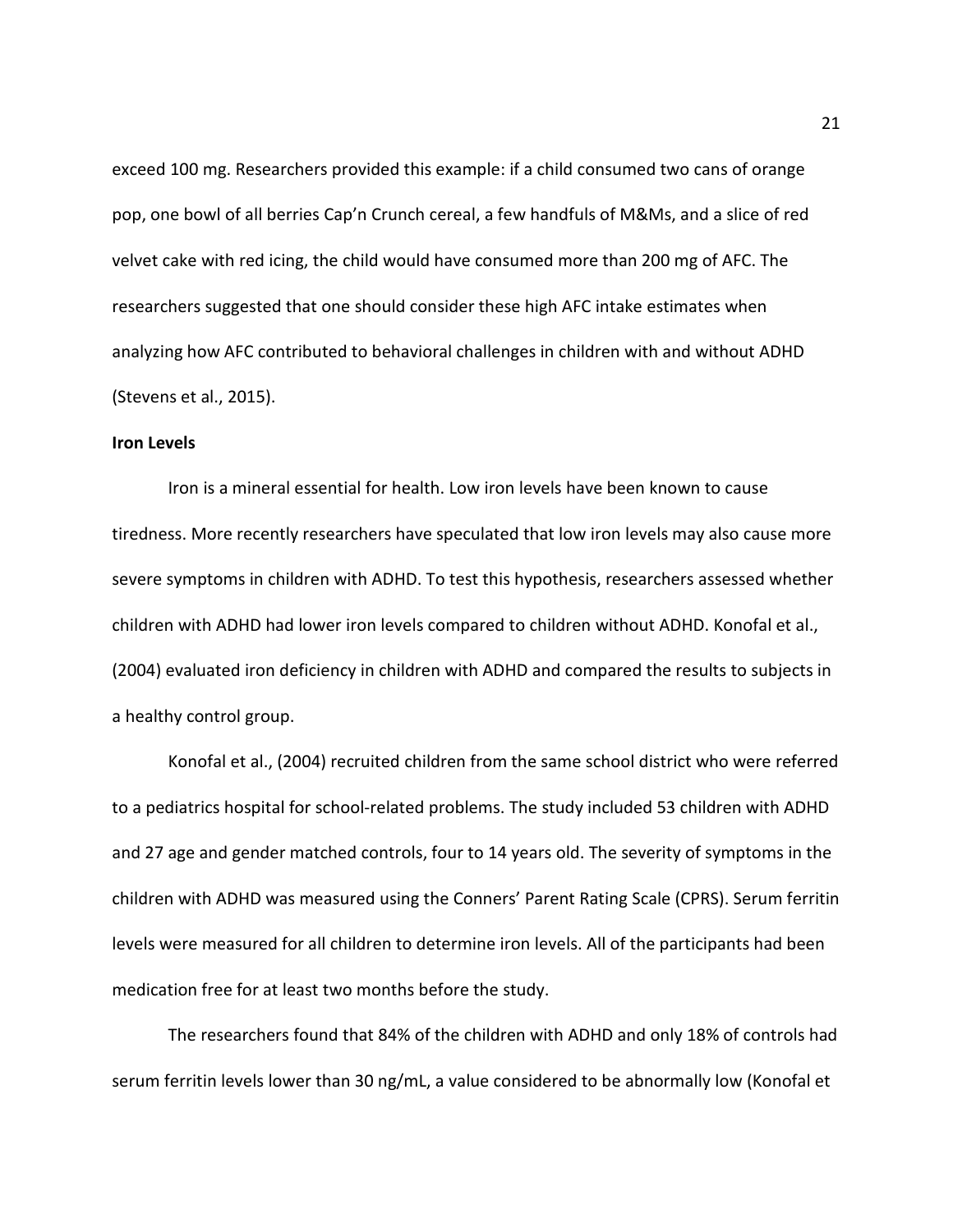al., 2004). Additionally, 32% of children with ADHD and only 3% of controls had serum ferritin levels lower than 15 ng/mL, a value considered to be extremely low. They also explored the effects of iron deficiency on ADHD symptoms. They found that serum ferritin levels and ADHD severity were inversely correlated. However, only the cognitive scores on the CPRS correlated significantly with serum ferritin levels indicating that iron deficient children with ADHD were mainly inattentive and distractible.

Konofal et al., (2004) concluded that low iron stores could explain up to 30% of ADHD severity. They suggested further research on whether the use of iron supplementation to increase iron stores decreased ADHD symptoms. Supplementing with iron could decrease the need for psychostimulants.

Berner et al., (2014) found similar results in a study to determine whether an iron deficiency was associated with ADHD. They explored the impact of iron deficiency in children with ADHD. Participants in the study included 1260 children, aged five to 18, who visited various health clinics in Qatar. Of those participants, 630 had ADHD, diagnosed using the DSM-IV and 630 were age and gender matched controls. None of the participants took medications or stimulants.

Berner et al., (2014) collected sociodemographic and clinical data for each participant, including physician diagnosis data for the children with ADHD. Blood samples from all participants provided data related to iron deficiency, serum ferritin levels, serum vitamin D levels, hemoglobin, calcium, magnesium, and phosphorus levels. ADHD symptom severity was measured using the Conners' Parent Rating Scale (CPRS) and Conners' Teacher Rating Scale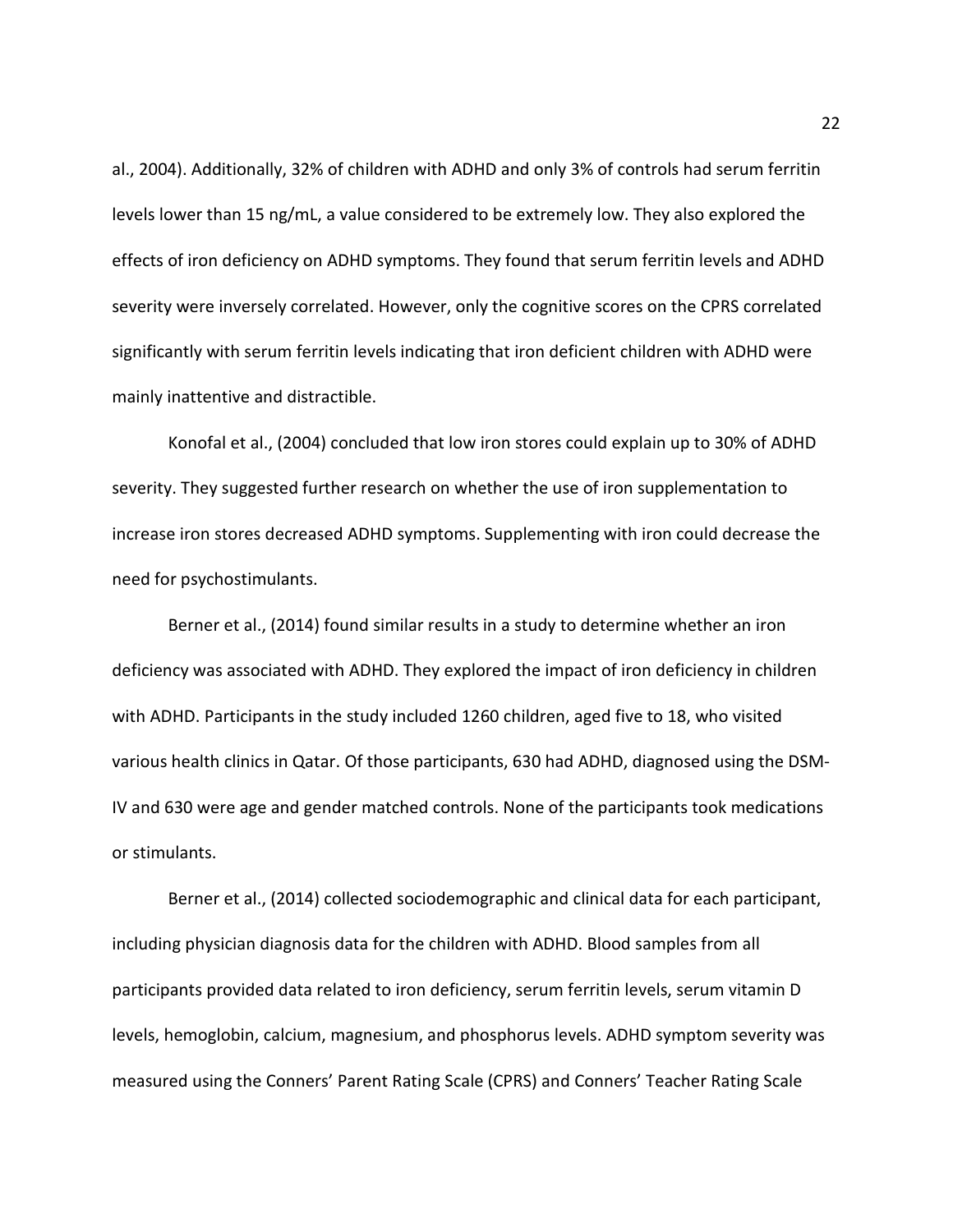(CTRS) filled out by all parents of the participants with ADHD. Berner et al., (2014) noted that a major study limitation was that they did not collect data on dietary iron intake, vitamin D intake, or include data on whether participants were on avoidance/restriction diets.

The data showed statistically significant differences between the children with ADHD compared to controls for levels of vitamin D, serum iron, serum ferritin, hemoglobin, magnesium, serum calcium and phosphorus. Specifically, the children with ADHD averaged serum ferritin levels of 36.26 ng/mL and controls averaged levels of 38.19 ng/mL. However, one-third of participants with ADHD had extremely low serum ferritin levels while all controls had levels considered in the normal range of 15-150 ng/mL. Furthermore, the researchers found that serum vitamin D levels, serum iron, serum ferritin, calcium, physical activity, nervous behavior, consanguinity, BMI, and child birth order were associated with ADHD symptom severity (Berner et al., 2014).

Based on their findings, Berner et al., (2014) concluded that iron deficiency, as indicated by low serum ferritin levels, could lead to more severe ADHD symptoms. They speculated that iron deficiency may be due to genetics, environmental factors, absence of iron supplementation, and/or lack of nutritional foods. However, they noted that iron supplementation could be a first-line of treatment for children with ADHD and iron deficiency.

Millichap et al., (2006) found contradictory results compared to Konofal et al., (2004) and Berner et al., (2014). Millichap et al., compared the serum ferritin levels of children with ADHD with healthy children. They also assessed the correlation between serum ferritin levels and severity of ADHD symptoms. Sixty-eight children, referred to a clinic for ADHD, were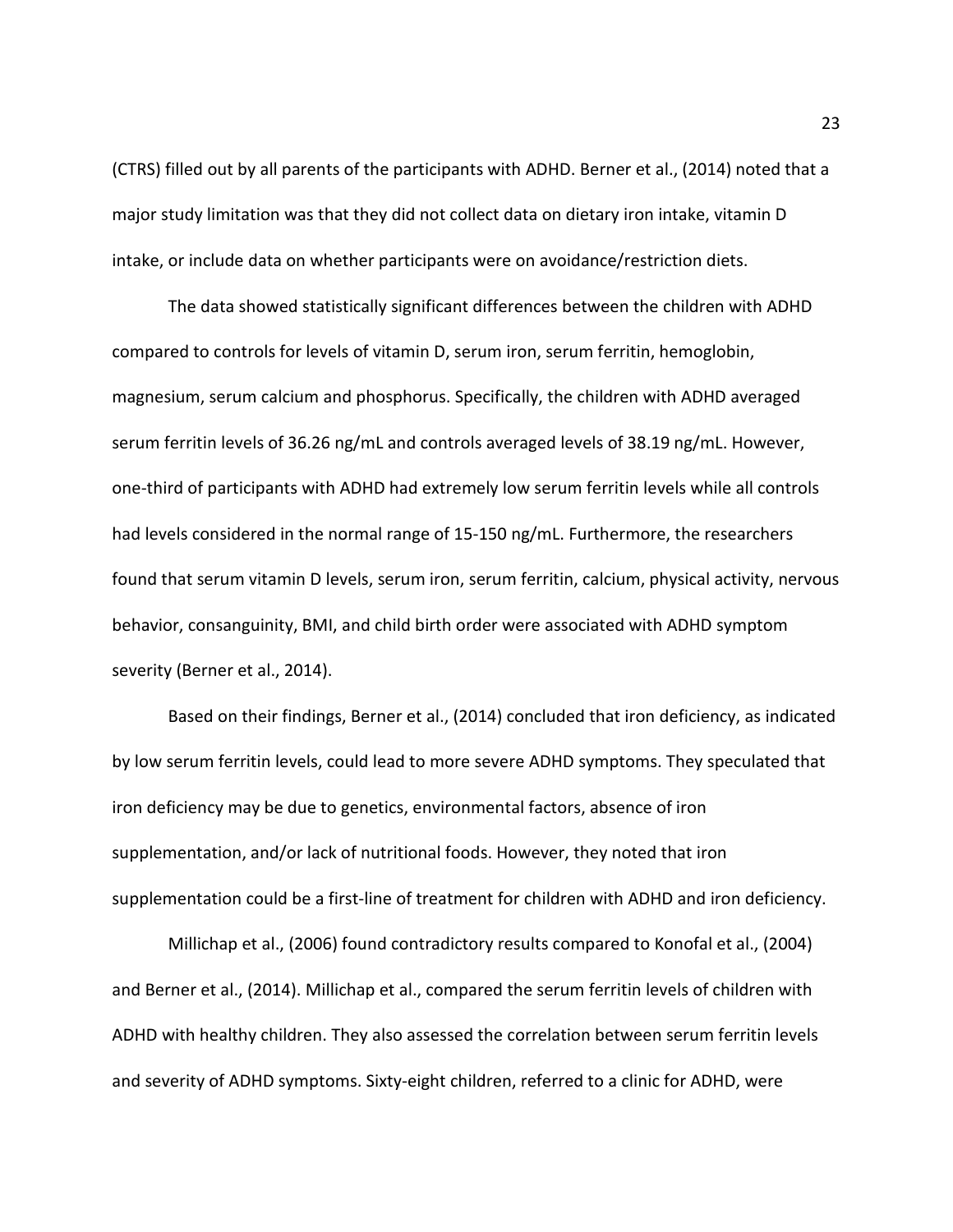included in the study. Fifty-four participants were male and 14 were female, all were five through 16 years old. Twenty-seven control subjects were chosen from the national population data to compare serum ferritin levels while the children with ADHD were compared within the cohort for severity of symptoms. The children with ADHD completed a physical, neurological examination, other laboratory tests and blood analyses, including the measurement of serum ferritin levels. Additionally, questionnaires regarding ADHD symptom severity were completed by the children's parents and teachers.

Millichap et al., (2006) found that the average serum ferritin level of the children with ADHD was 39.9 ng/mL and that of the controls was 44 ng/mL. The serum ferritin levels between the two groups were not significantly different. Seventy-four percent of participants with ADHD had serum ferritin levels less than 50 ng/mL. Of those participants, 44% had serum ferritin levels less than 30 ng/mL, 18% had levels less than 20 ng/mL, and 7% had levels less than 12 ng/mL. To assess differences in ADHD symptom severity, the researchers compared 12 children with the lowest serum ferritin levels to 12 with the highest levels. They found no significant difference in severity of ADHD symptoms, frequency of comorbid disorders, or response to stimulant medications.

The strength of the Millichap et al., (2006) study included using the national population data as the normative control. Researchers explained that it was difficult to obtain valid controls to compare serum ferritin level controls because the levels were dependent on age, gender, race, and socioeconomic factors; and the range of normal levels is wide.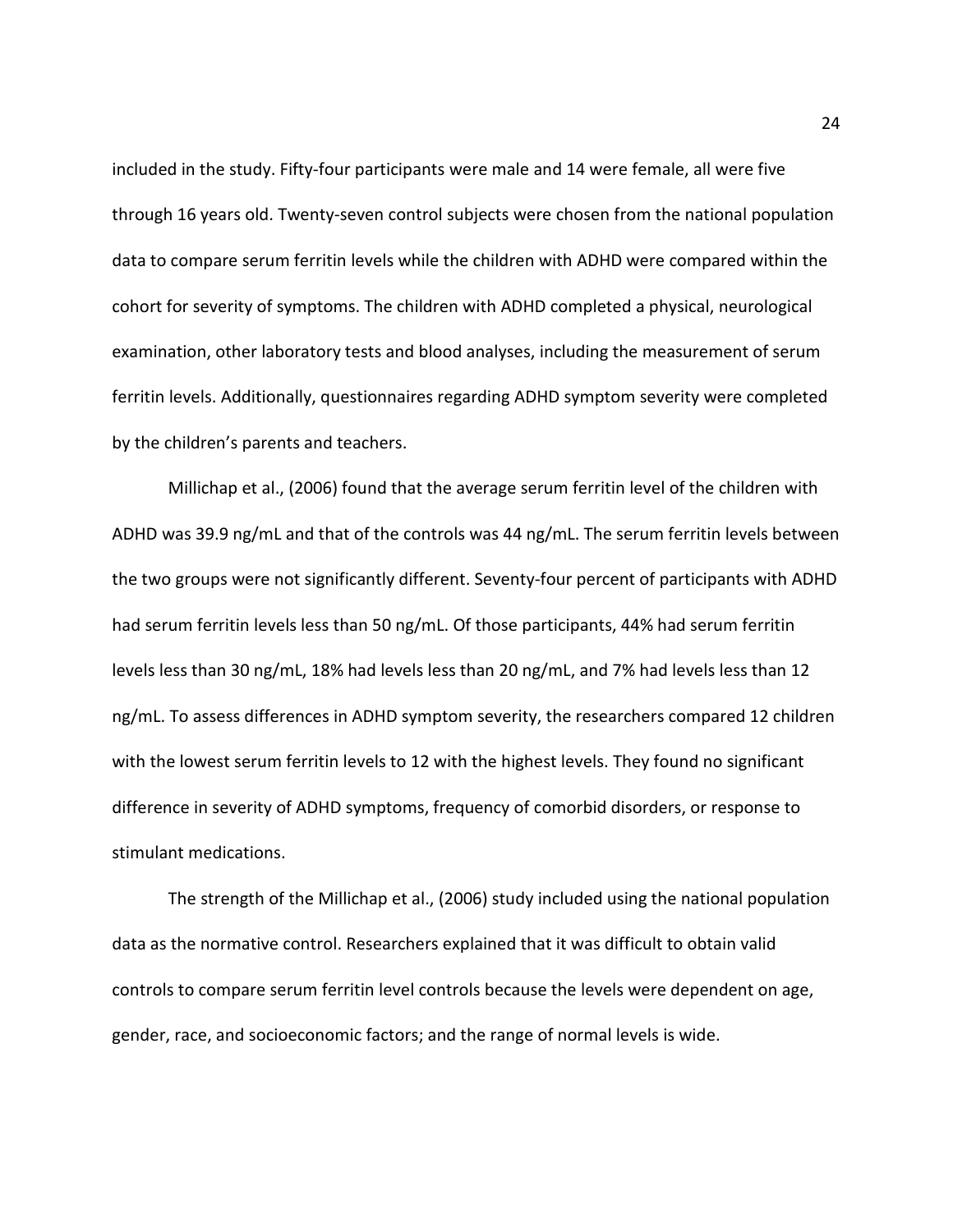The authors' findings suggested that some children with ADHD may have lower serum ferritin levels but that an association with symptom severity and ferritin levels was not found in this group. The researchers still recommended that iron supplementation be trialed in patients with low serum ferritin levels since it was previously documented as beneficial when prescribed for other neurological disorders (Millichap et al., 2006).

Percinel et al., (2016) found results similar to Millichap et al., using a larger sample size that also considered differences in iron levels between children with ADHD and healthy controls. The study included 200 children with ADHD, who had never taken psychotropic medications, and 100 healthy controls. The children with ADHD were volunteers from a psychiatry clinic and the controls were children of the hospital staff. All participants were between the ages of seven to 15.

Teachers and families of the participants completed forms that indicated the specific disorders and symptom severity. The forms included the Turgay DSM-IV Based Child and Adolescent Behavior Disorders Screening and Rating Scale (T-DSM-IV-S), Conners' Parent Rating Scale (CPRSR:L) and Conners' Teacher Rating Scale-Revised: Long Form (CTRS-R:L). The children also provided fasting blood samples that measured properties of the blood such as iron and ferritin levels (Percinel et al., 2016).

Percinel et al., (2016) found that the average serum ferritin level of children with ADHD was 27.85 ng/mL compared to 30.75 ng/mL in the controls. This resulted in no significant difference in iron levels between children with ADHD and healthy children. The researchers also assessed iron levels and symptom severity of ADHD. Of the three subscales (oppositional,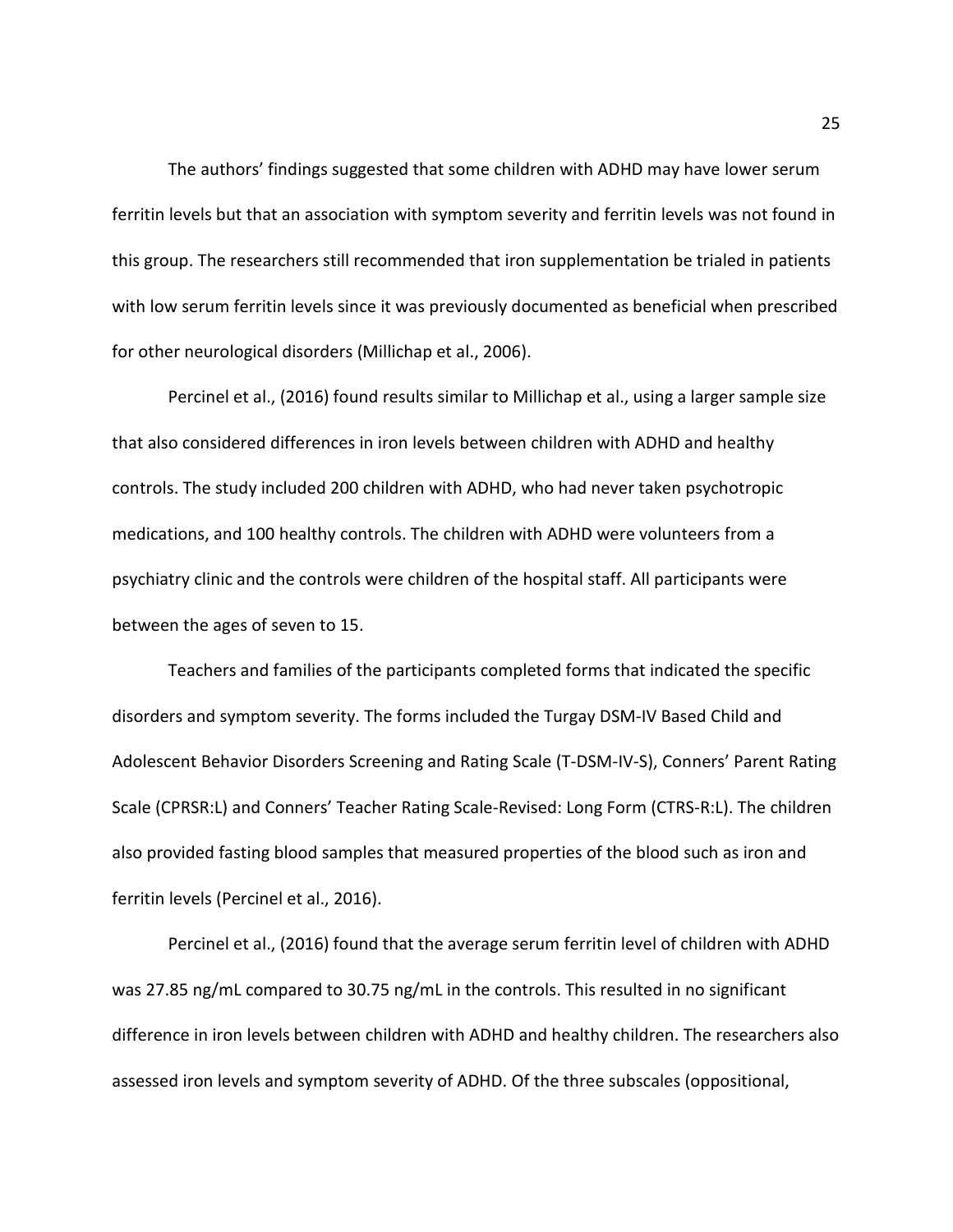cognitive problems/inattention, and hyperactivity) in the CPRSR:L and CTRS-R:L, only the hyperactivity subscale was negatively correlated with serum ferritin levels.

The researchers noted two limitations to the study. First, they did not formally gather information about the dietary patterns of the participants. Differences in dietary patterns could have influenced overall iron levels. Second, even though serum ferritin was a reliable method to measure iron stores, it was not clear whether serum ferritin levels correlated with brain iron levels. Brain iron levels affect the production of chemicals in the brain which have been found to influence ADHD symptoms (Percinel et al., 2016).

The authors concluded that iron deficiency studies related to ADHD have been inconsistent. They noted that other studies found associations between other psychiatric disorders and iron deficiency. Since ADHD has a high comorbidity rate, they stressed the importance of assessing ADHD without comorbid disorders to truly isolate this association. They recommended further studies with larger sample sizes to remediate this issue (Percinel et al., 2016).

## **Effects of Dietary Patterns and Mineral Levels in Children with ADHD**

#### **General Effects of Dietary Patterns**

Dietary patterns and diet quality is known to affect school performance and behavior. Florence et al., (2008) examined the association between overall diet quality and academic performance in children. The researchers recruited 5th grade students from 282 public schools in Nova Scotia, Canada. To be included for analysis, the students completed assessments that considered diet and academic performance. Students were excluded if they reported outlying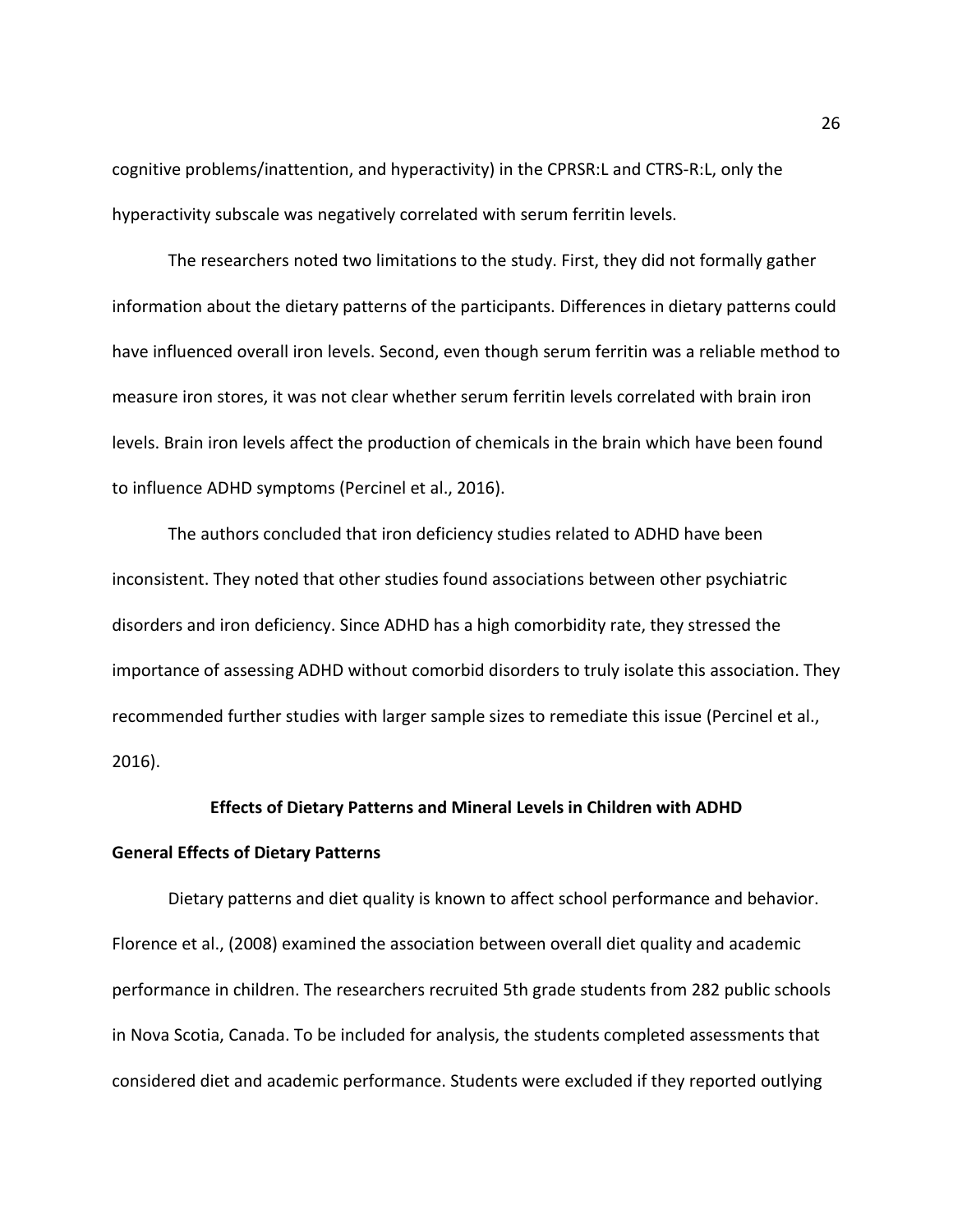dietary observations and/or did not complete the dietary or academic assessments. In total, 4589 students who completed both the dietary and academic assessments participated in the study (Florence et al., 2008).

The researchers gathered diet quality index measures for each participant. Scores on the index ranged from zero to 100 with higher scores indicating better diet quality. A modified version of the Harvard Youth/Adolescent Food Frequency Questionnaire (YAQ), which gathered information on the participants' intake of food from recommended food groups, energy intake, and nutrient intake, calculated dietary quality index scores. The Elementary Literacy Assessment assessed academic performance. There was a reading and a writing portion to the assessment. The researchers defined good academic performance as passing both portions of the assessment and poor academic performance as failing either or both portions of the assessment. The researchers noted that a major limitation to their study was whether the academic assessment accurately measured academic performance (Florence et al., 2008).

Florence et al., (2008) found diet quality scores that ranged from 26 to 86 with an average of 62.4. Compared to students with the lowest dietary scores, students with middle dietary scores were 26% less likely to fail the literacy assessment and students with highest dietary scores were 41% less likely to fail. Moderation and balance were the components most significantly associated with academic performance. The researchers stated that participants who consumed more fruit and vegetables and fewer fats were significantly less likely to fail the academic assessment. The authors noted that the findings supported improving school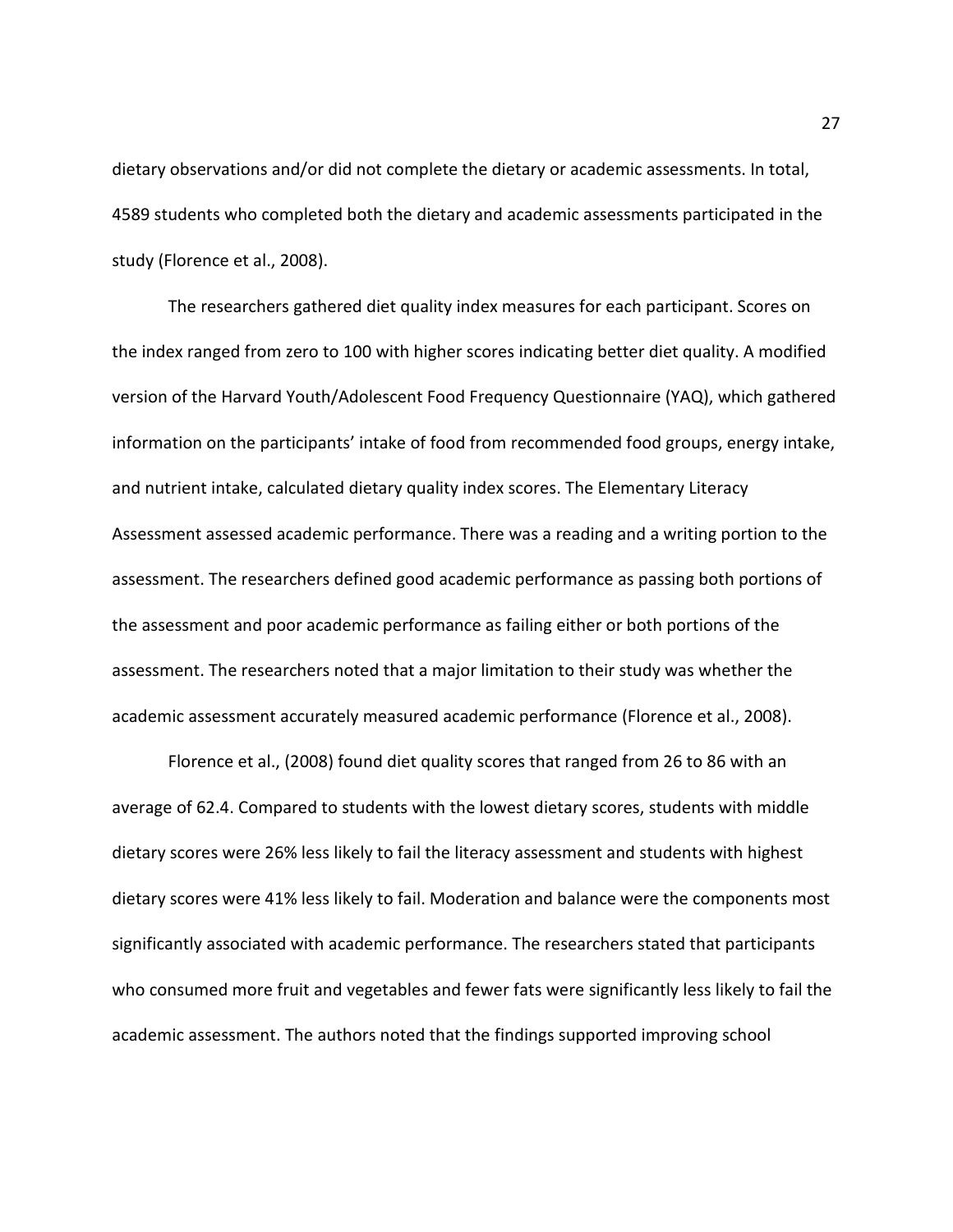nutrition programs which could provide students access to healthy food choices, diet quality, and improve academic performance (Florence et al., 2008).

Park et al., (2012) conducted a study similar to Florence et al., (2008) via assessing individual characteristics of diet quality and relating the characteristics to ADHD symptoms. Park et al., (2012) aimed to investigate the association between dietary characteristics and learning disabilities and ADHD in Korean children. Participants were recruited from five cities in South Korea. The researchers recruited children from 13 schools which best represented the local demographics in each region. Nine-hundred-eighty-six children, ages eight to 11, completed the study. Of these children, 45 met ADHD criteria and 141 met criteria for probable ADHD (Park et al., 2012).

The parents of each participant completed the mini-dietary assessment (MDA) for Koreans which assessed dietary behaviors (Park et al., 2012). The MDA consisted of ten items that assessed the intake levels of salt, fatty meats, dairy products, high-protein foods, vegetables, fried foods, sweetened desserts and whether three daily meals with a balanced diet were consumed. Higher MDA scores indicated healthier dietary behaviors. Learning disabilities were measured by the learning quotient (LQ) derived using the Learning Disability Evaluation Scale (LDES). Higher scores on this assessment indicated better performance. Additionally, ADHD behavioral symptoms were assessed using the parent version of the ADHD Rating Scale (ADHD-RS) and the Child Behavior Checklist (CBCL) (Park et al., 2012).

For all participants, Park et al., (2012) found that dairy product consumption was significantly associated with better reading, math, and writing, and higher LQ scores. Vegetable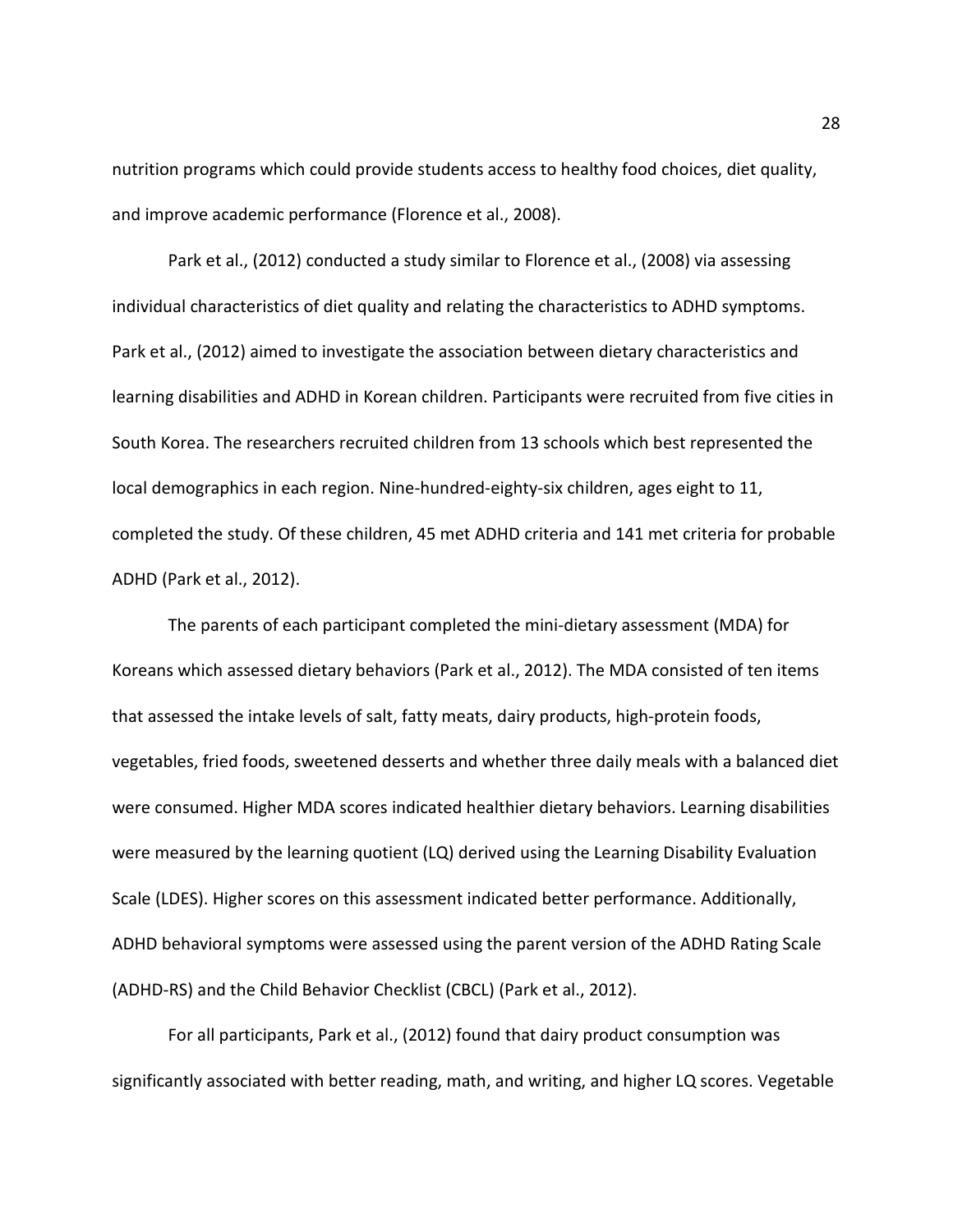consumption was significantly, positively correlated with writing. Level of sweetened dessert consumption was significantly associated with lower LDES scores in the areas of listening, thinking, and writing and lower spelling and math scores. Additionally, MDA scores positively correlated with LDES scores (Park et al., 2012). For participants with ADHD, dairy consumption was significantly associated with lower delinquent scores while vegetable consumption was associated with lower inattention scores. The level of sweetened desserts consumption was significantly, positively correlated with hyperactivity, impulsivity, aggressive behaviors, and externalizing problems. Additionally, a balanced diet was associated with lower inattention and ADHD-RS scores and lower aggressive behaviors and externalizing problems on the CBCL. Overall, the results showed that a high intake of desserts, fried food, and salt correlated with more learning, attention, and behavior problems compared to consuming a balanced diet, regular meals, and increased intake of dairy and vegetables which is correlated with fewer learning, attention, and behavior problems (Park et al., 2012). The authors suggested that further research be conducted to consider how diet affects children's behavior to better inform dietary advice and public health policies (Park et al., 2012).

#### **Effects of Artificial Food Coloring Consumption**

Studies addressing if artificial food colorings (AFC) consumption and iron levels affect ADHD symptoms could help determine effective treatment options. K.S. Rowe and K.J. Rowe (1994) conducted a study to determine if there was an association between the consumption of AFC and behavioral changes in children being evaluated for hyperactivity. The participants included children referred to a children's hospital for assessment of suspected hyperactivity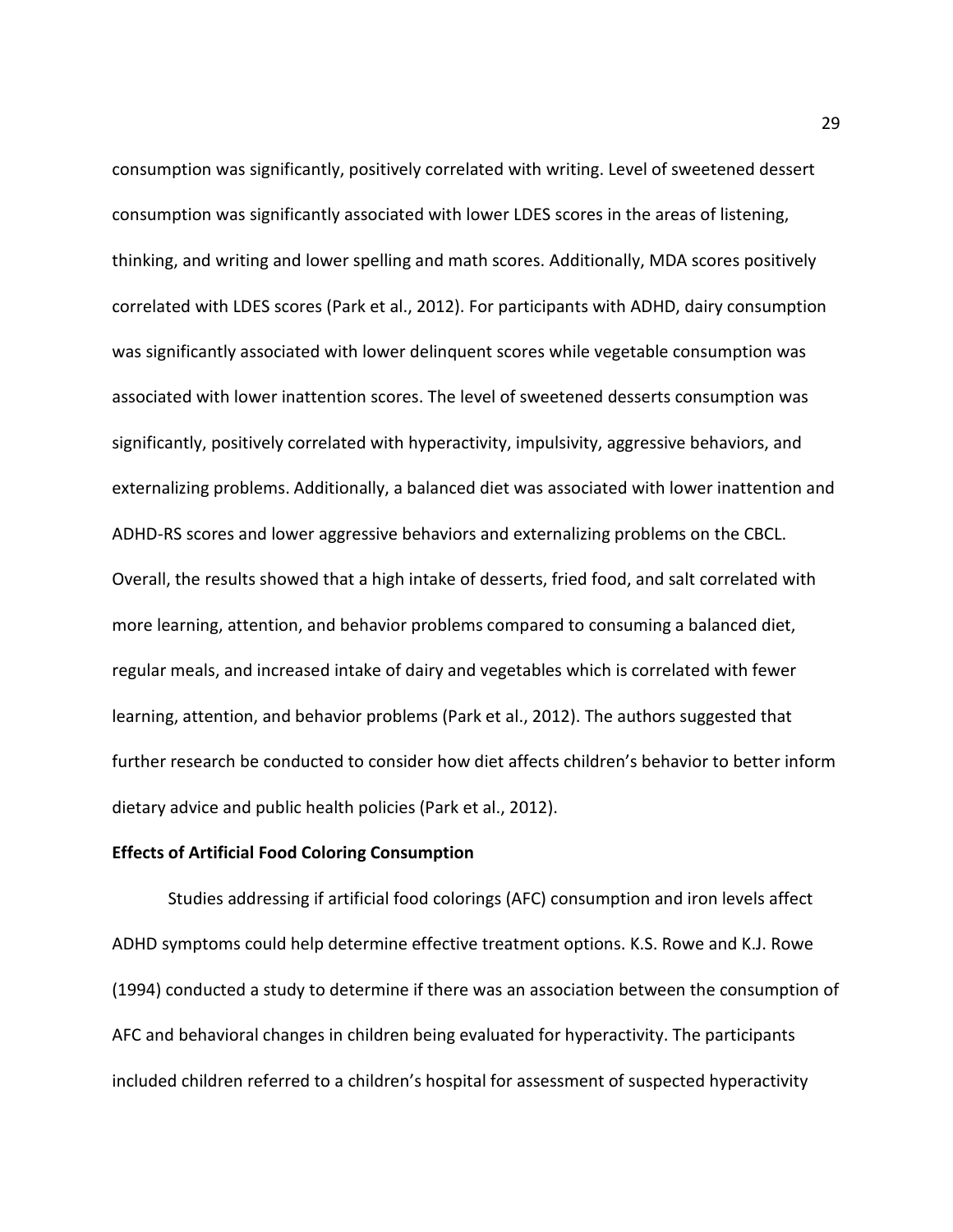and whose parents believed they observed differences in their child's behavior as a result of dietary patterns. Two-hundred children participated in stage one of the study and 54 children participated in stage two. Children in stage two consisted of 34 hyperactive children who differed from those in stage one and 20 children without behavioral concerns.

During stage one, the participants consumed a diet free of AFC for six weeks followed by reintroducing AFC foods into their diets. Parents of the children reported behavioral observations during the periods with and without AFC in the child's diet. Consistent parental observations were used to develop a 30-item behavior inventory. The inventory had five groups of related behaviors that included irritability/control, sleep disturbance, restlessness, aggression, and attention span. This inventory was used in stage two of the study (K.S. Rowe & K.L. Rowe, 1994).

Before stage two, the children were on an AFC free diet. The children without behavior concerns consumed the diet for six weeks while the children with behavior concerns were on the diet for at least three months. During the study, participants acted as their own controls. The children who stayed on an AFC free diet and were given a capsule each morning for 21 days. The capsules contained either a placebo or from 1-50mg of an AFC. Parents recorded behavioral ratings every 24 hours using the 30-item behavior scale created in stage one followed by completing a 10-item Conners' inventory (K.S. Rowe & K.L. Rowe, 1994).

Rowe and Rowe (1994) found that 24 of the 54 children reacted to AFC. The children demonstrated behavior variations when they consumed at least five out of six of the AFC doses. For the children who reacted to AFC, behavioral changes were significant after only 2mg of AFC.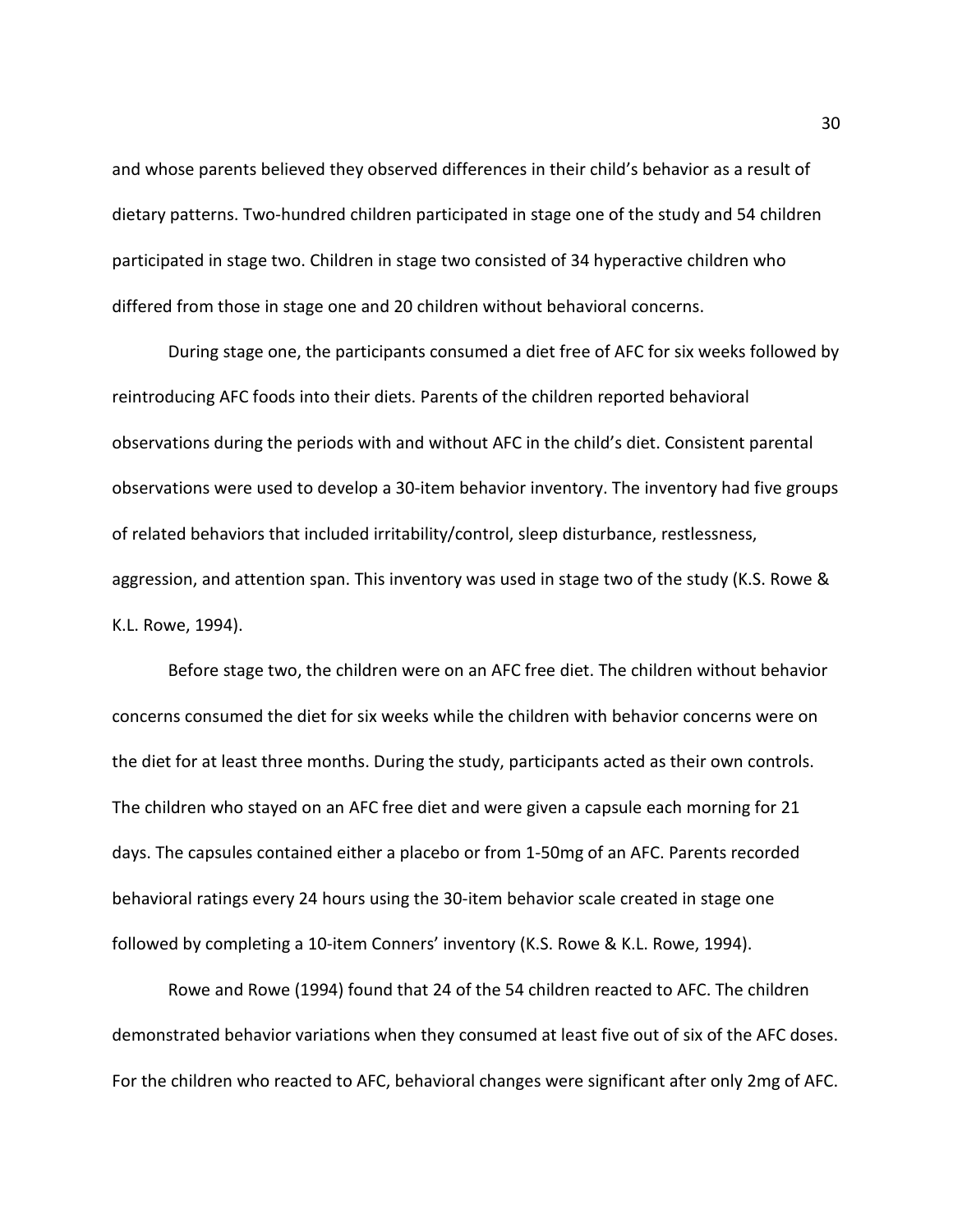Children who did not react to AFC did not have significant behavioral changes. The researchers also found that more severe and longer reactions were noted following ingestion of 10mg of AFC or more. The researchers also noted that the type of behavior differed between age groups. Younger children cried, had tantrums, were irritable, restless, and had sleep disturbances. Older children were irritable, aimlessly active, lacked self-control, and were described as whiney and unhappy.

The authors concluded that some children had behavioral reactions when they consume AFC. The specific behavioral reactions differed by age but all were more severe and prolonged when AFC were consumed in greater amounts (K.S. Rowe & K.L. Rowe, 1994).

Schab and Trinh (2004) conducted a more recent analysis with the same purpose as Rowe and Rowe (1994). Schab and Trinh (2004) wanted to know if AFC contributed to the behavioral symptoms in children with hyperactive disorders. The authors searched for doubleblind placebo-controlled studies that evaluated the relationship between AFC consumption and behavioral changes in children (under 18 years old) diagnosed with hyperactive disorders. Hyperactive disorders included minimal brain dysfunction, hyperkinesis, hyperkinetic reaction, hyperactivity, attention deficit disorder, and ADHD. To meet the study inclusion criteria, children either received a placebo or were placed on diets with or without AFC. Schab and Trinh (2004) grouped the studies into two categories. The first category included studies that specifically tested the AFC effects for children diagnosed with a hyperactivity disorder. The second category included studies that fit the inclusion criteria but included primarily children without hyperactive disorders or a heterogeneous group.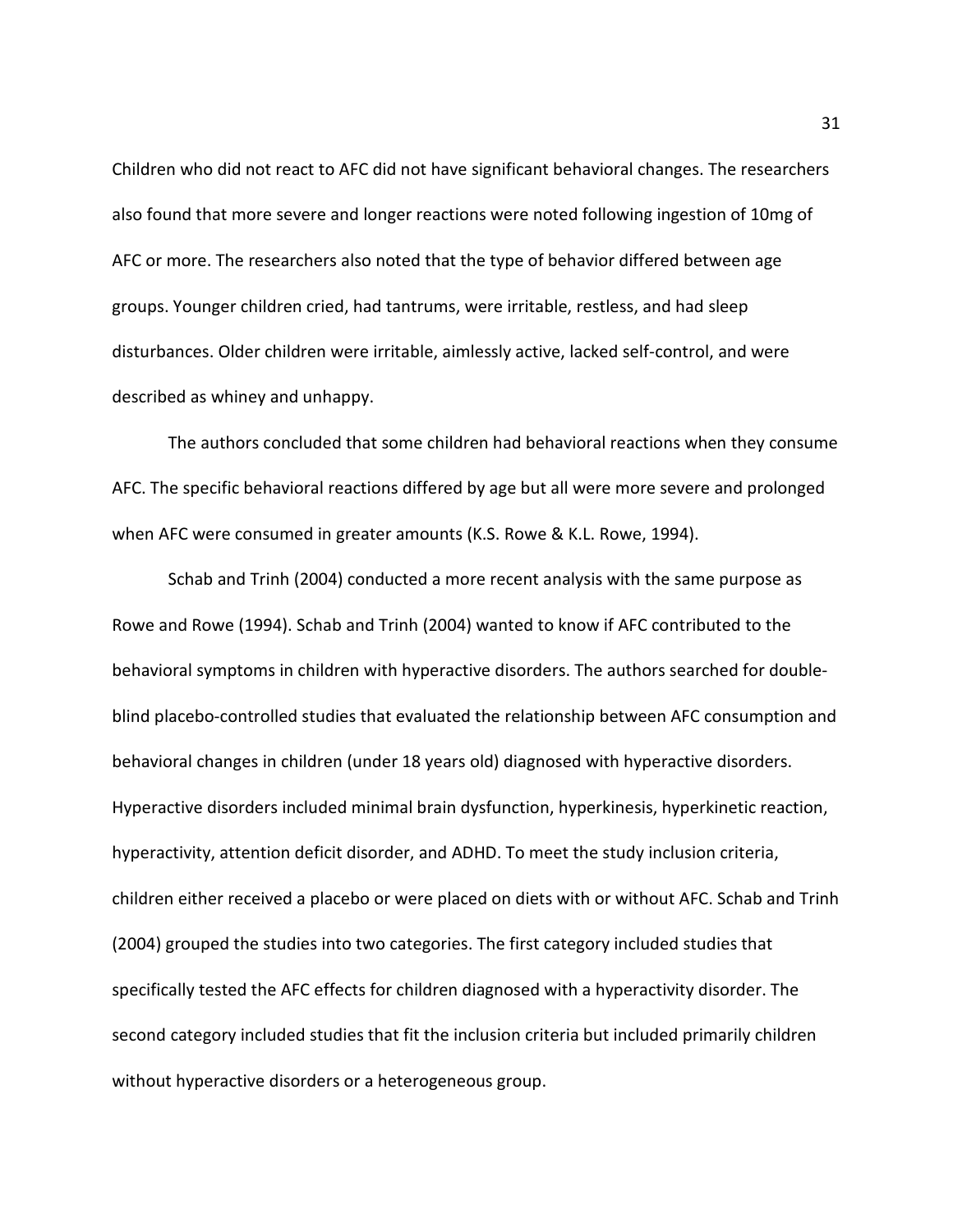The authors analyzed 15 trials in the first group of studies which included 219 subjects (Schab & Trinh, 2004). In this group the authors found the significant effect size of 0.283 meaning that when the children were exposed to AFC, the severity of their symptoms increased by more than one quarter of a standard deviation. In the second trial group the authors analyzed eight studies which included 132 subjects. The overall size of effect was nonsignificant for this population. However, when the authors isolated studies that pre-screened participants for responsiveness to AFC, they found a significant effect size (0.316) for this population as well.

Schab and Trinh (2004) concluded that AFC contributed to symptom severity in children with hyperactivity disorders. The effect size was about one third to one half the effect for trials that measured methylphenidate as a treatment for ADHD. This meant that behavioral changes observed due to AFC may cause one third to one half of the children's behaviors when not taking psychostimulants. The authors recommended additional research before suggesting an artificial food colorings exclusion diet. While some parents may want non-pharmacological treatment for their children, Schab and Trinh (2004) noted that the AFC diets can be very restrictive and further inhibit psychosocial outcomes for children with ADHD. They suggested identifying which subjects were AFC-responsive before recommending this type of diet (Schab & Trinh, 2004).

Bateman et al., (2004) used methods similar to Rowe and Rowe (1994) but with children in the general population. They wanted to determine if AFC and a preservative in the diet of three-year-old children in the general population affected hyperactive behavior. The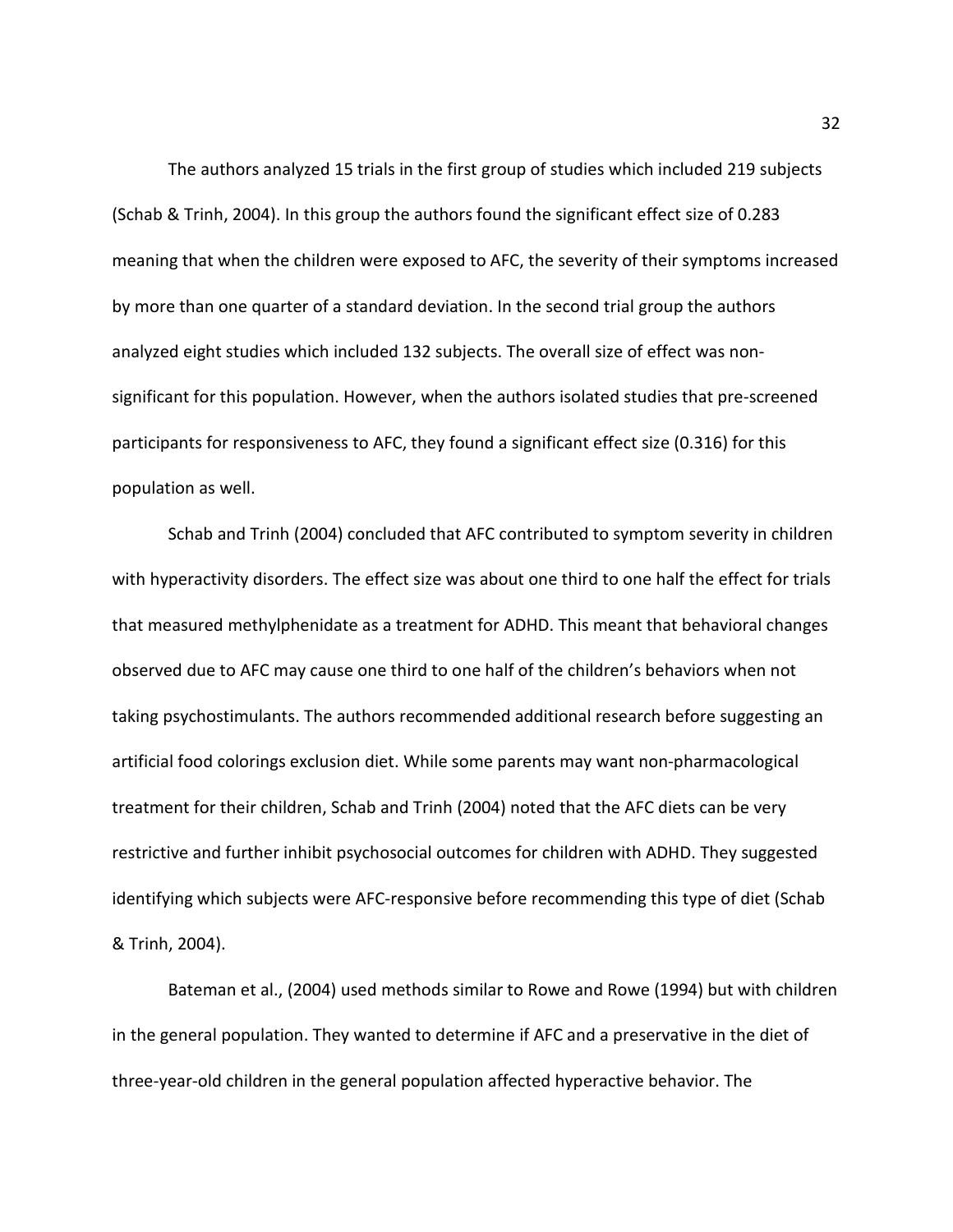researchers hypothesized that food additives would affect children's behavior regardless of other characteristics noted for the child (Bateman et al., 2004).

The study included three-year-old children who were residents on the Isle of Wight, UK and registered with general practitioners. Two hundred seventy seven children completed all four weeks of the study. Before the trial began, the children were assessed for hyperactivity using parent rating scales and a clinical test that measured degree of inattention, overactivity, fidgetiness, and impulsivity. The children were also assessed for other behavior problems and completed an atopy test (a test for allergic diseases) (Bateman et al., 2004).

During the trial, the children consumed a diet that eliminated AFC and benzoate preservatives for four weeks. During weeks two through four the children were challenged with drinks that contained 20 mg of AFC and 45 mg of benzoate or a placebo. Eighty-one percent of children drank all or almost all of the active and placebo drinks, 5% of children drank less than two thirds of the active and placebo drinks. The children's behavior was assessed daily by their parents and weekly via clinical testing. Dietary "mistakes" (any food or beverage consumed during the trial period that contained AFC or benzoate preservative) were also reported by parents (Bateman et al., 2004).

Bateman et al., (2004) found that parents' hyperactivity ratings significantly decreased when children were on an AFC free diet and significantly increased when they consumed the active drink versus the placebo. No significant differences in parental ratings for impulsivity, activity, and inattention during the AFC free diet or when consuming the active drink were noted. There were also no significant behavioral differences in clinical testing with children on

33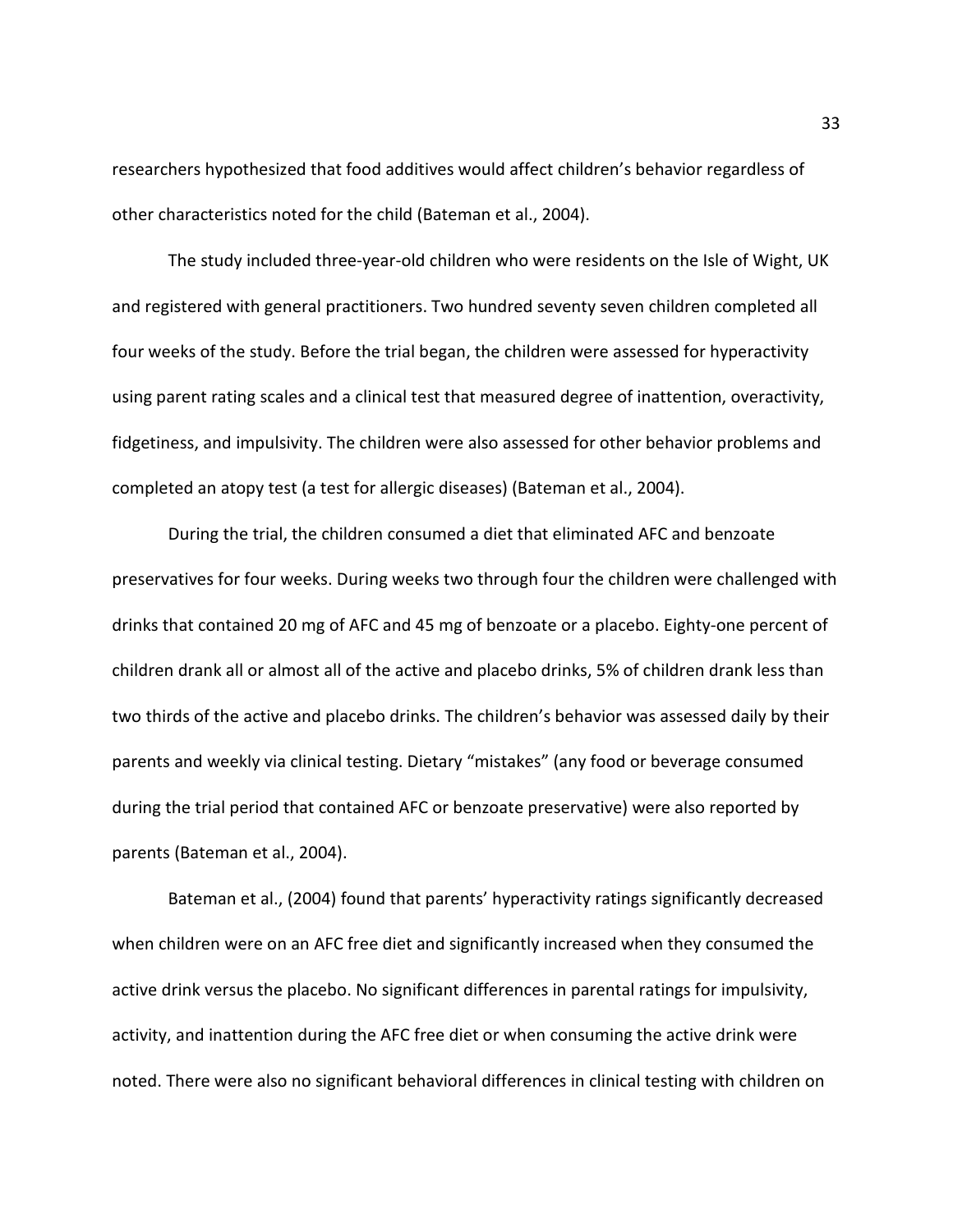the AFC free diet or when they consumed the active drink. The results were consistent regardless of whether the child was identified as hyperactive or atopic (Bateman et al., 2004).

Overall, the authors found that the AFC and benzoate preservatives negatively impacted three-year-olds in the general population regardless of hyperactivity levels. Compared to other studies, the authors found that the estimated size effect of an AFC exclusion diet (0.51) was less than that of taking methylphenidate (0.82) but similar to taking clonidine (0.58) for treatment in children with ADHD. The authors recommended that similar studies be conducted in the general population targeting older children (Bateman et al., 2004).

## **Effects of Iron Levels**

P. Oner and O. Oner (2007) investigated the relationship between hematological variables related to iron deficiency, such as ferritin and hemoglobin, and behavioral symptoms in children with pure ADHD and ADHD with comorbid disorders. The researchers hypothesized that behavioral symptoms in children with ADHD were related to ferritin levels and that this relationship may be more notable in children with comorbid disorders.

Children, aged five to 16, were recruited from an outpatient clinic of a general hospital to participate in the study. One-hundred-fifty-one children with ADHD participated in the study which included 45 children with comorbid disorders such as: conduct disorder, depression, elimination disorders, tic disorder, anxiety disorder, intellectual disability, and learning disorders. All participants were diagnosed with ADHD for the first time and had never taken medication. ADHD symptom severity was assessed using the Conners Parent (CPRS) and Teacher Rating Scales (CTRS). Ferritin, hemoglobin, mean corpuscular volume (MCV), and red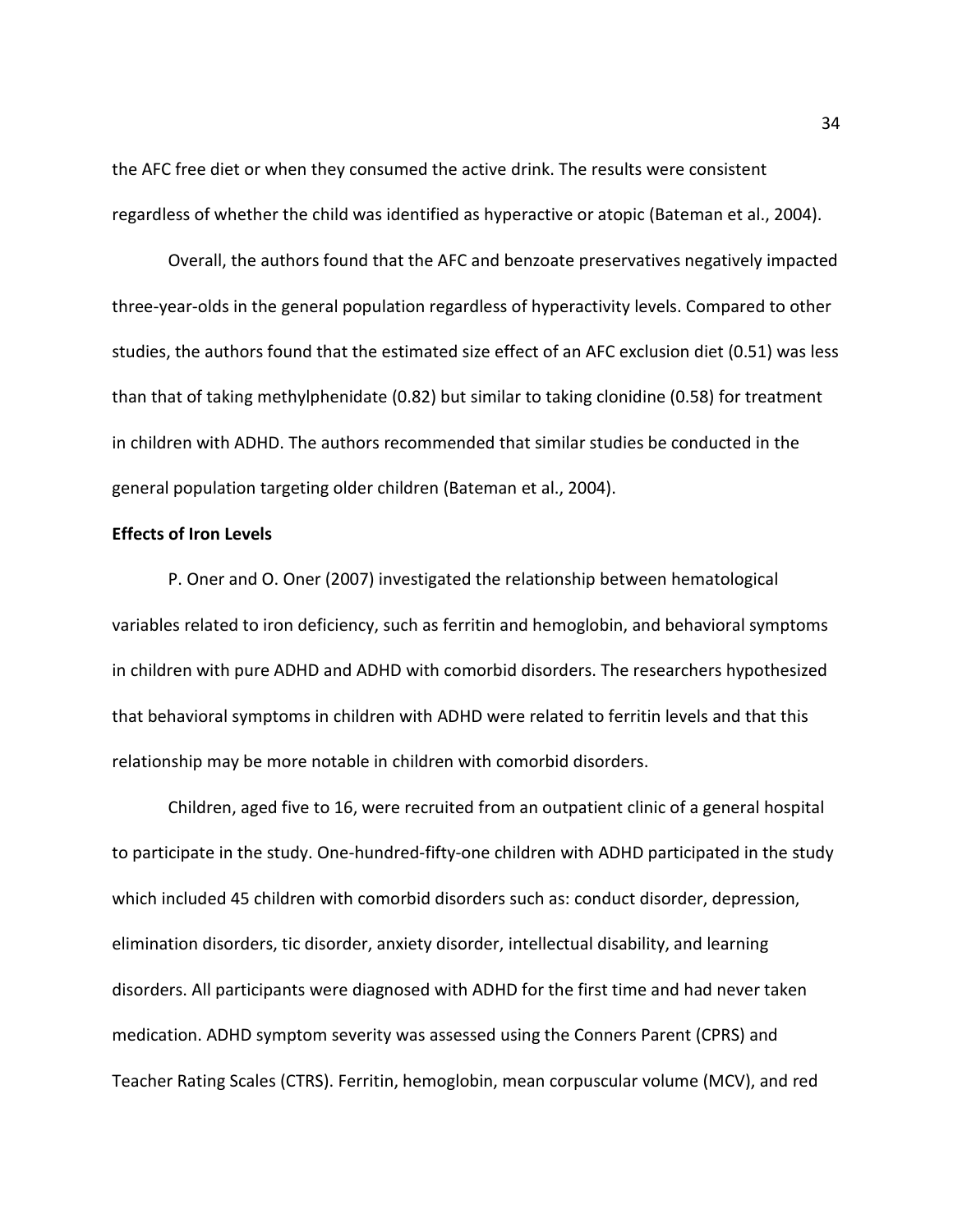cell distribution width (RDW) levels were measured for each participant. Low ferritin or MCV values and high RDW values are an indication of iron deficiency (P. Oner & O. Oner, 2007).

The results revealed a significant, negative correlation between CPRS and CTRS scores and ferritin levels in children with ADHD as a whole. The data indicated that behavior problems increased as iron stores decreased. CTRS scores remained significantly negatively correlated in the group with ADHD and comorbid disorders meaning that only teachers reported behavioral differences. For the purely ADHD children, CPRS and CTRS scores negatively correlated with ferritin levels but not significantly. The authors speculated that the presence of comorbid conditions may increase the effect of lower iron levels on behavioral symptoms in ADHD. They suggested that ferritin levels be assessed in subjects with ADHD especially for those with comorbid conditions (P. Oner & O. Oner, 2007).

P. Oner and O. Oner expanded on their previous study by investigating if ferritin levels affected ADHD symptoms and cognitive performance. The study by O. Oner et al., (2008) investigated the relationship between hematological variables related to iron deficiency and behavioral symptoms and cognitive performance in children with ADHD. Participants were recruited from an outpatient clinic at a general hospital that included 52 children, ages seven to 13. All children had been diagnosed with ADHD for the first time and had never taken medication and 19 children had comorbid conditions (O. Oner et al., 2008).

The CPRS and CTRS assessed the severity of ADHD symptoms. Cognitive measures were assessed using a battery of neuropsychological tests which included Wisconsin Card-Sorting Test (WCST), Stroop Color-Word Test, Continuous Performance Test (CPT), subtests from the

35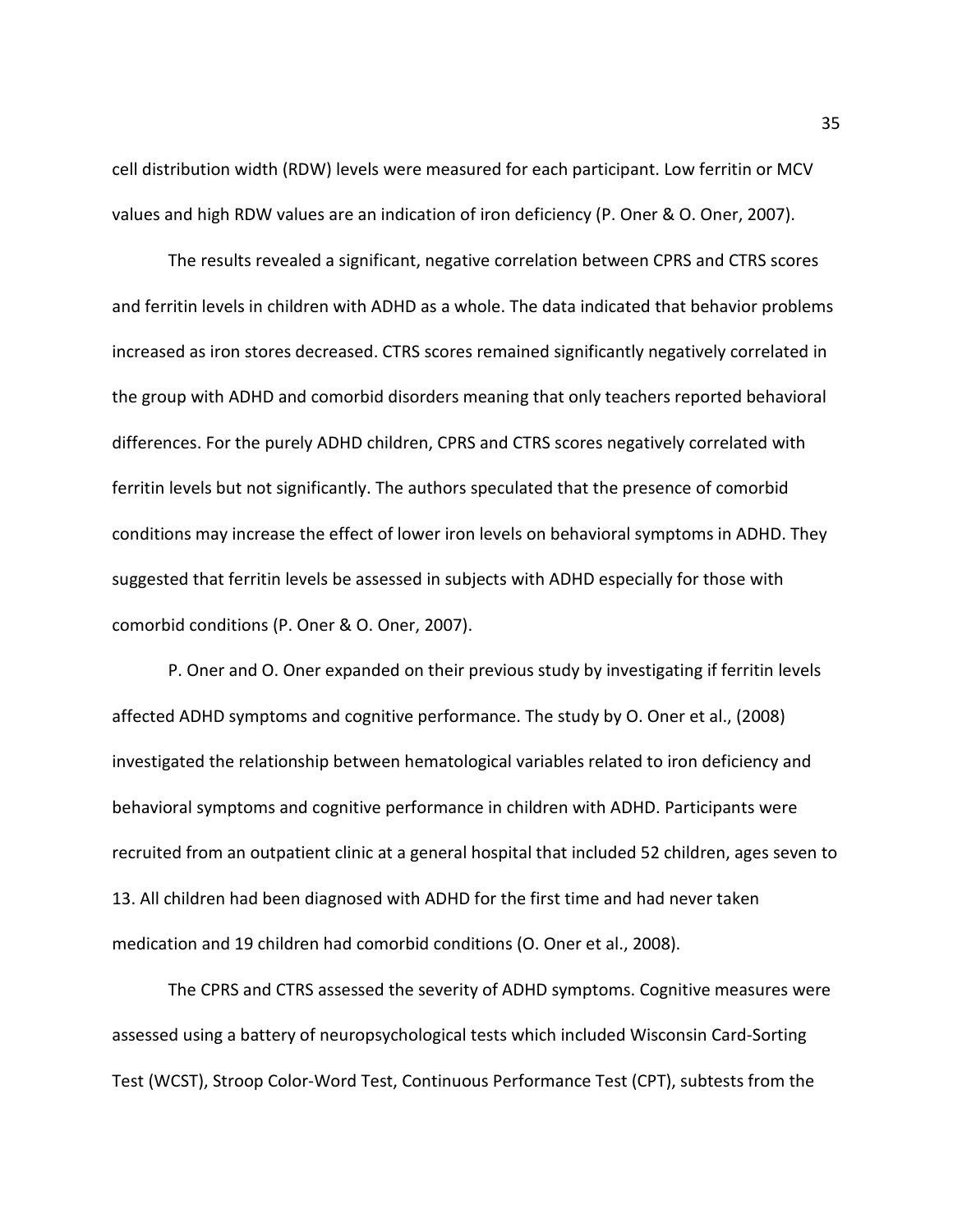Wechsler Intelligence Scale for Children Revised (WISC-R), and Trail Making Test A-B. Together these tests assessed abstraction/flexibility, sustained attention, mental tracking, complex attention, and interference control. Hematological variables including ferritin, hemoglobin, MCV, and RDW were also measured for each participant (O. Oner et al., 2008).

The researchers found that CPRS hyperactivity scores were significantly related to ferritin levels in children with ADHD (O. Oner et al., 2008). Children with lower ferritin levels had higher CPRS scores which indicated more severe behavioral problems. Contrary to their previous study, they found that CTRS hyperactivity scores were not related to ferritin levels in this population of children. The researchers also did not find significant correlations between any of the neuropsychological test scores and ferritin, hemoglobin, MCV, or RDW. These findings led the authors to hypothesize that iron supplementation may have varying impacts on hyperactivity, inattentiveness, and cognitive variables in children with ADHD. They recommended further studies with larger sample sizes to investigate this topic (O. Oner et al., 2008).

Juneja et al., (2010) also studied the effects of iron levels on ADHD symptoms in children. The researchers conducted a case control study which aimed to determine the body iron levels of children with ADHD and determine the correlation between iron levels and ADHD symptoms. Participants were selected from a child development and early intervention clinic in New Delhi, India. All participants in the treatment group were newly diagnosed with ADHD based on DSM IV criteria and included 50 children, six to 14 years, 25 children with ADHD, and 25 age and sex matched controls (Juneja et al., 2010).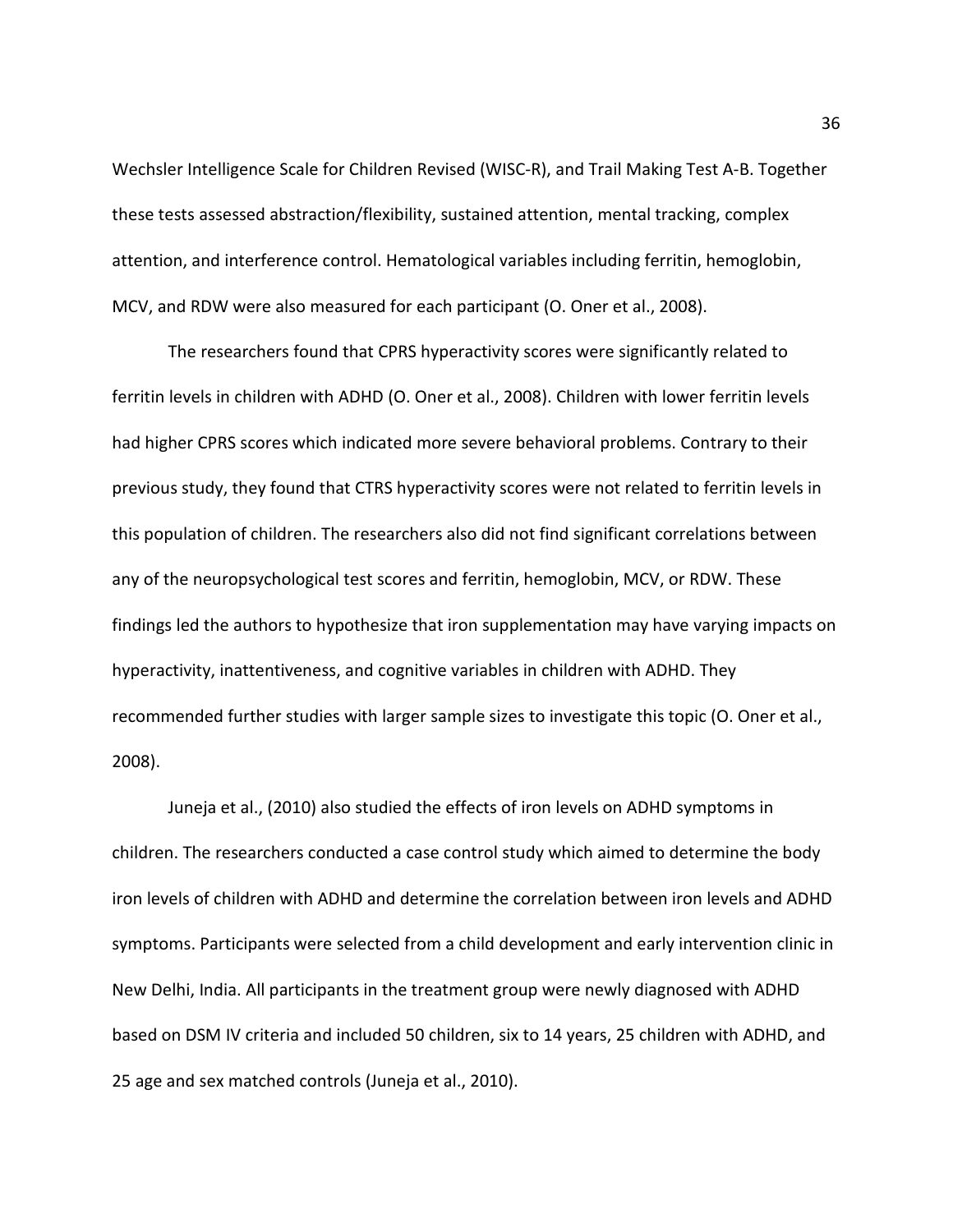The researchers conducted intelligence testing by administering an adapted version of the Wechsler Intelligence Scale for children (WISC) while parents and teachers completed the CPRS and CTRS including the hyperactivity, cognitive, and oppositional subscales to measure ADHD symptom severity. The researchers also collected fasting blood samples that measured serum ferritin and hemoglobin levels. Following initial data collection, the ADHD children started behavior modification therapy. The subjects who did not respond to the therapy were offered methylphenidate therapy. All children with iron deficiency were given iron supplements (Juneja et al., 2010).

Data from the study indicated that children with ADHD had significantly lower serum ferritin levels compared to controls. Juneja et al., (2010) found that CPRS and CTRS oppositional scores significantly correlated with serum ferritin levels in the children with ADHD; as ferritin levels went down, CPRS and CTRS scores increased, indicating more severe behaviors. CPRS and CTRS scores for inattention and hyperactivity for the ADHD group were negatively correlated but not significantly. There was no correlation between ferritin levels in any of the CPRS and CTRS subscales for controls (Juneja et al., 2010).

The authors noted several limitations in the study. First, the sample size was small. Second, researchers noted that only children with severe cases of ADHD sought medical advice for behavioral and/or school related problems. Parents of children with mild and moderate cases usually did not seek medical advice, thus the data may have represented only severe cases of ADHD. Third, 44% of the participants with ADHD had an ODD comorbidity which meant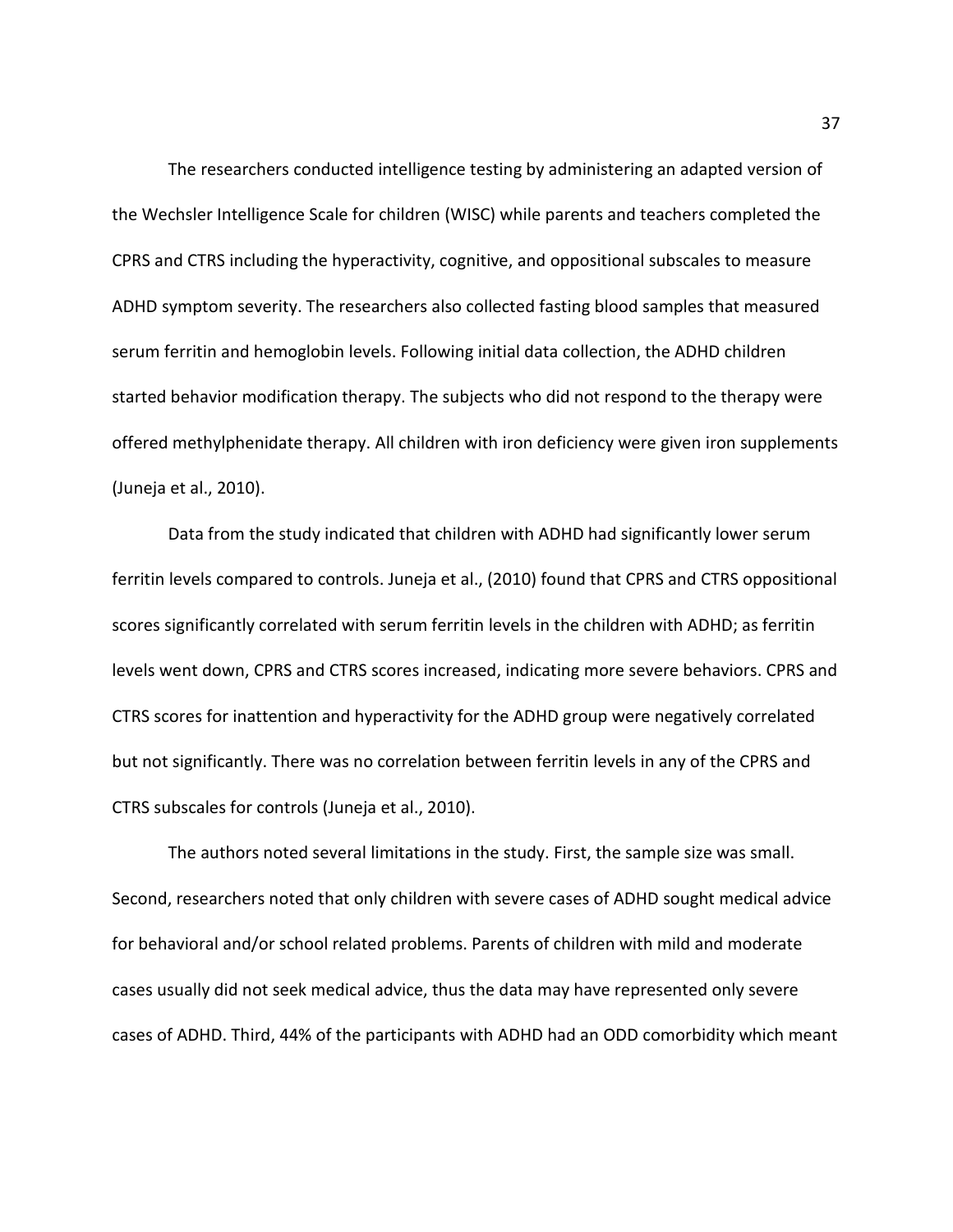that the study results may have been skewed due to the correlation between ferritin levels and ODD not just ADHD (Juneja et al., 2010).

The findings by Juneja et al., (2010) suggested that iron deficiency, as indicated by low serum ferritin levels, may heighten some ADHD symptoms. The authors noted that iron deficiency was common in low income countries. They recommended further studies using larger sample sizes to address ADHD in other populations (Juneja et al., 2010).

Donfrancesco et al., (2013) explored this topic with a sample size similar to that of Oner and Oner (2007) but with the addition of a control group. Donfrancesco et al., (2013) had two goals: to compare serum ferritin levels in stimulant-naive children with ADHD and matched controls and to determine any association of serum ferritin levels to ADHD symptom severity, ADHD subtypes, and/or IQ (Donfrancesco et al., 2013).

The study participants included 194 children, ages six to 14 years (Donfrancesco et al., 2013). One-hundred-one of the children were newly diagnosed with ADHD and recruited from an outpatient clinic in Rome, Italy. Age and gender matched controls (93) were recruited from family pediatricians in the same area. The participants with ADHD were diagnosed using the DSM-IV criteria. ADHD was ruled out in the control participants through clinical interviews with pediatricians specifically trained to diagnose ADHD. ADHD symptom severity was measured by having the parents and teachers of the children in the ADHD group complete an adapted version of the ADHD-Rating Scale (ADHD-RS). IQ was measured using the WISC-III-Italian version. Finally, serum ferritin levels were gathered through participants' blood samples (Donfrancesco et al., 2013).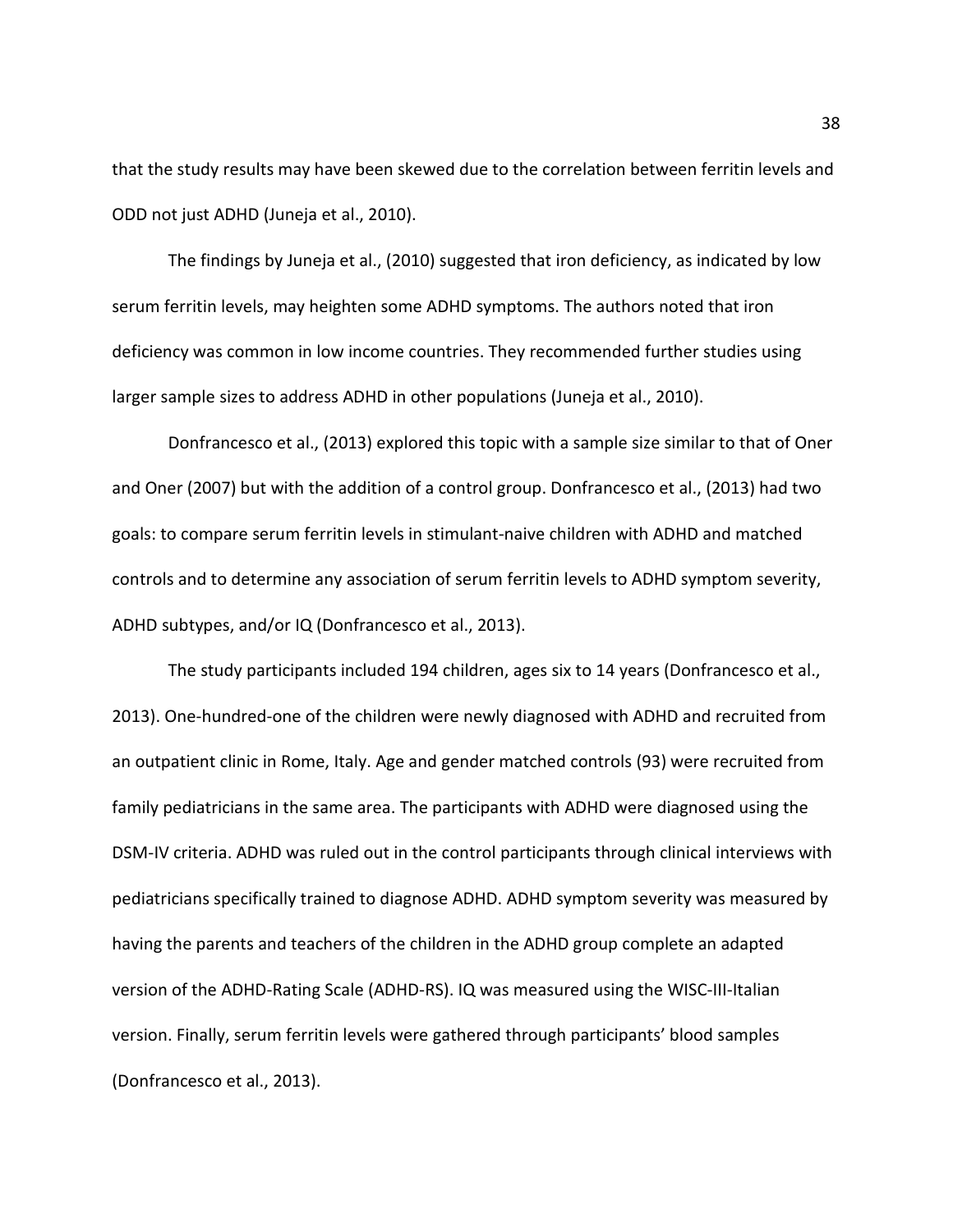Donfrancesco et al., (2013) found no significant differences in serum ferritin levels between children with ADHD and controls or among ADHD subtypes. The children with ADHD tended to have lower serum ferritin levels but not significantly. No correlation was found between serum ferritin levels and ADHD symptom severity or IQ. The authors considered that a possible reason for the mixed results across studies was that psychostimulants could affect appetite which, in turn, could alter children's serum ferritin levels (Donfrancesco et al., 2013). Therefore significant differences in findings may have been due to studies that included children who took psychostimulants or who had not been medication free long enough.

The authors suggested that iron levels in children with ADHD should be assessed in more depth than serum ferritin levels. They noted that brain iron levels were thought to affect neuronal functions which could affect ADHD symptoms. However, it was unclear the extent to which serum ferritin levels correlated with brain iron levels. They further noted that lower serum ferritin did not always reflect brain iron levels and recommended that additional studies investigate the relationship between brain iron levels and ADHD (Donfrancesco et al., 2013).

## **Types of Diets to Manage ADHD Symptoms**

#### **Artificial Food Coloring Exclusion**

Studies that examined the effects of artificial food coloring exclusion diets tended to also evaluate the effects of artificial food coloring on behavior. Therefore, the design of many studies was to challenge participants with doses of AFC. Pollock and Warner (1990) followed this design to assess the effects of artificial food colors on childhood behavior. Pollock and Warner (1990) recruited children from a pediatric allergy clinic and via a survey of food additive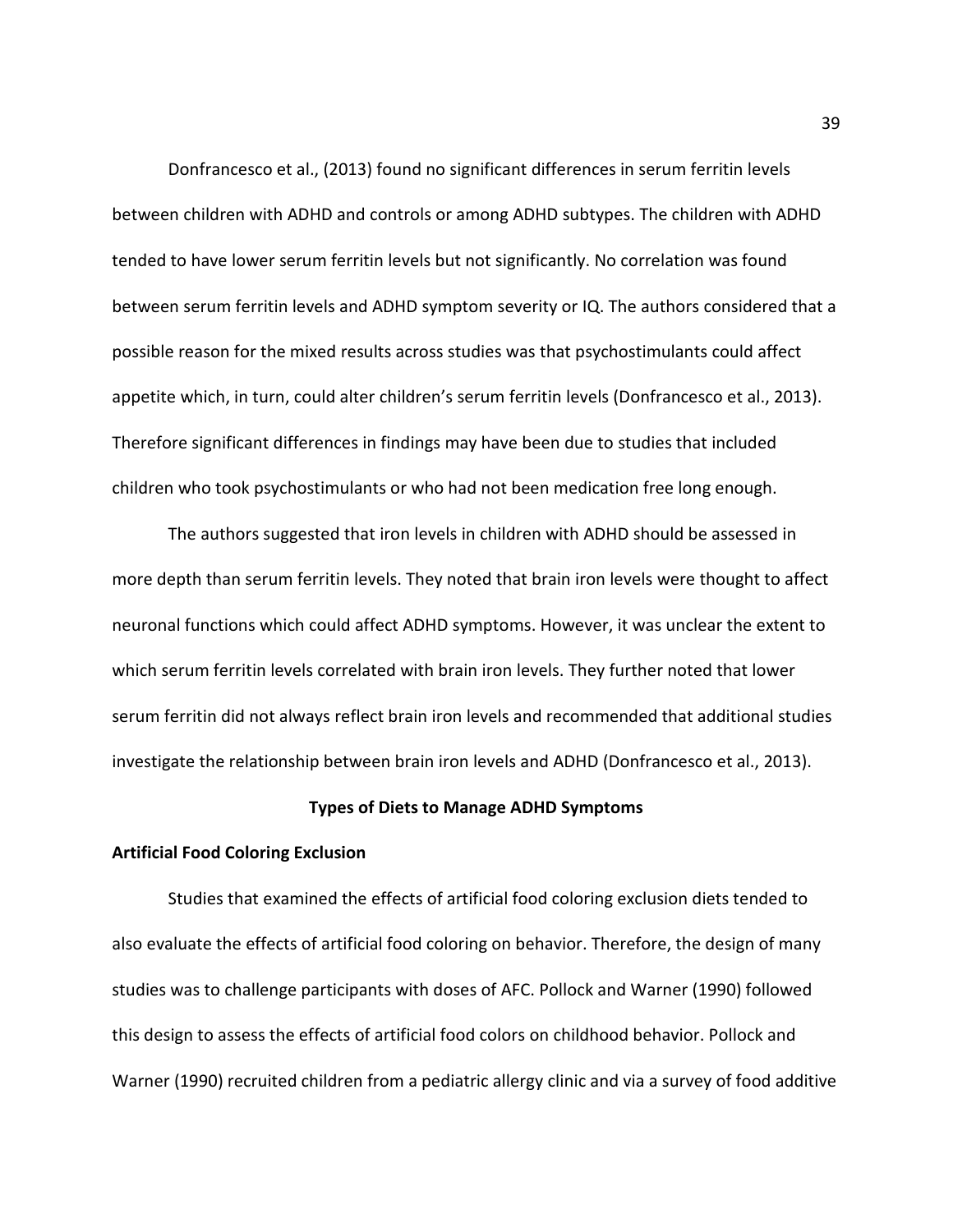intolerance. Children were included in the study if their parents believed that AFC negatively affected behaviors and their children improved on diets that eliminated food additives. Nineteen of 39 children completed all parts of the seven-week study (Pollock & Warner, 1990).

Participants remained on a diet that eliminated food additives, including AFC (Pollock & Warner, 1990). During the trial, researchers conducted double-blind, placebo controlled challenges where the participants were given capsules that contained AFC or a placebo. The AFC capsules contained food colors known to be associated with negative reactions to food additives (tartrazine, sunset yellow, carmoisine, and amaranth) at a dosage estimated to greatly exceed the current estimated daily intake. Participants swallowed one capsule during breakfast for seven weeks. Two separate weeks, participants consumed the AFC capsule and the remaining weeks they consumed the placebo. During the seven weeks, parents of the participants recorded daily behavior using the Conners hyperactivity index (Pollock & Warner, 1990).

Pollock and Warner (1990) found that average behavior scores were significantly higher when the children consumed the AFC capsule compared to placebo. However, they noted that even though behavior scores were statistically significant, they may not have been detectable by parents. AFC capsule behavior scores remained the same on day one and day seven. This indicated that consuming more AFC throughout the week did not lead to more severe behavior ratings. The researchers concluded that a daily intake of 125mg of AFC can have a significant, negative (although small) effect on the behavior of general population children. To avoid nutritional inadequacy Pollock and Warner (1990) recommended that professional guidance be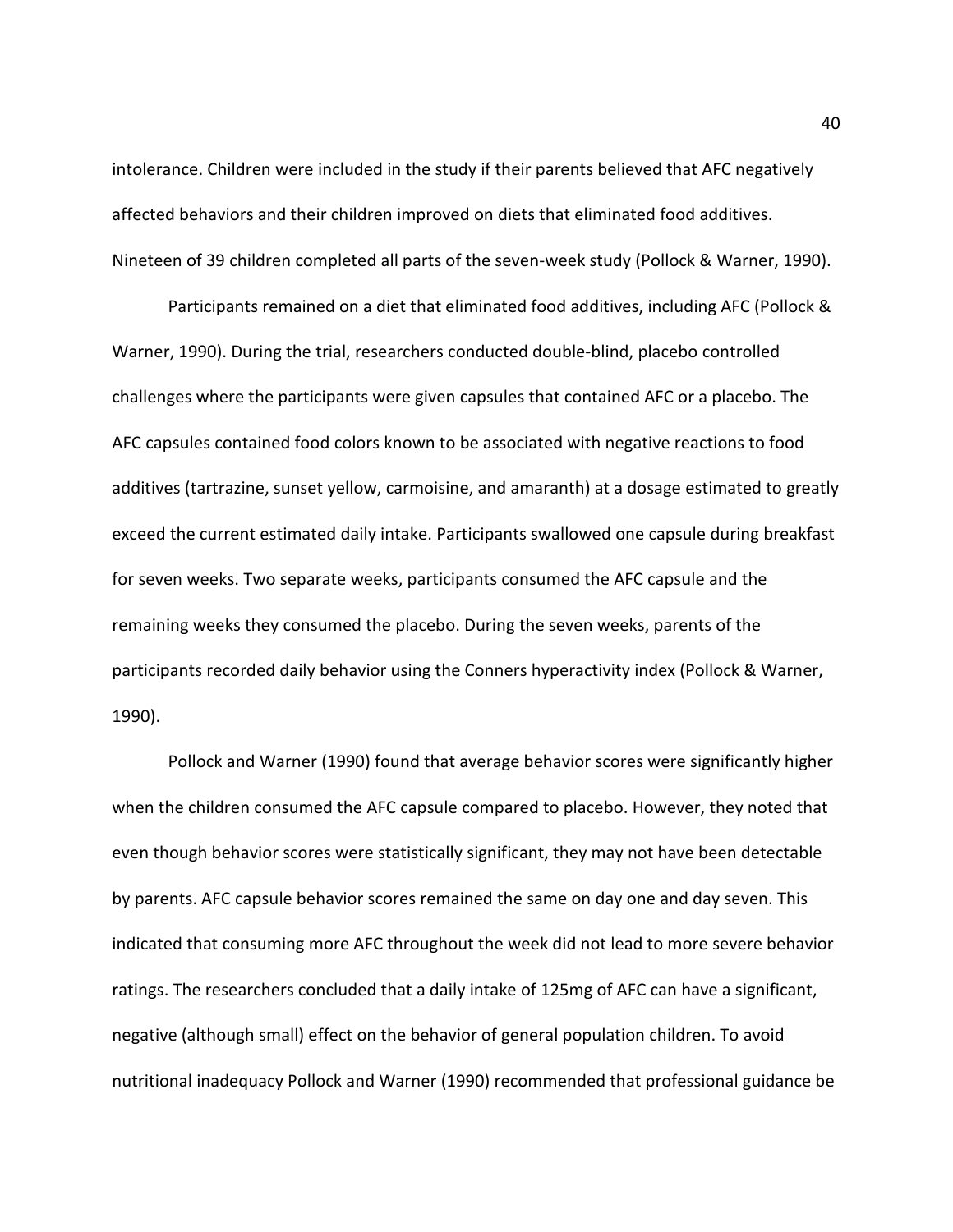attained if parents want to manipulate their children's diet. However, they suggested alternative interventions for behavior over dietary modifications (Pollock & Warner, 1990).

McCann et al., (2007) conducted a similar, more recent study with a larger sample size. McCann et al., (2007) recruited 137, 3-year-old and 130, 8/9-year-old children registered in nurseries, preschools, and elementary schools in Southampton, UK to consider whether the intake of artificial food colors and additives (AFCA) affected childhood behavior.

The participants consumed an AFC free diet for the duration of the study with challenge drinks given over the six weeks. The researchers created two active drink mixes per age group (containing AFC and sodium benzoate preservative) and one placebo mix. The first drink mix (mix A) was similar to the Bateman et al., (2004) study. The second drink mix (mix B) contained the current average daily consumption of food additives by age group of children in the UK. For 3-year-old children, mix A and B contained approximately the same amount of AFC as in two 56 gram bags of sweets. For 8/9 year old children, mix A contained a dose approximate to two bags of sweets and mix B about four bags of sweets. Several behavior measures calculated the global hyperactivity aggregate (GHA) for each participant. The GHA measured individual differences in hyperactivity using different sources such as teachers, parents, direct observations, and computerized tests. The GHA also addressed the components of hyperactivity: overactivity, impulsivity, and inattention (McCann et al., 2007).

McCann et al., (2007) found that mix A induced a significant adverse effect on behavior ratings compared with placebo for all 3-year-old children; however, mix B did not have the same effects. For 8/9-year-old children, mix A and mix B caused significant adverse effects on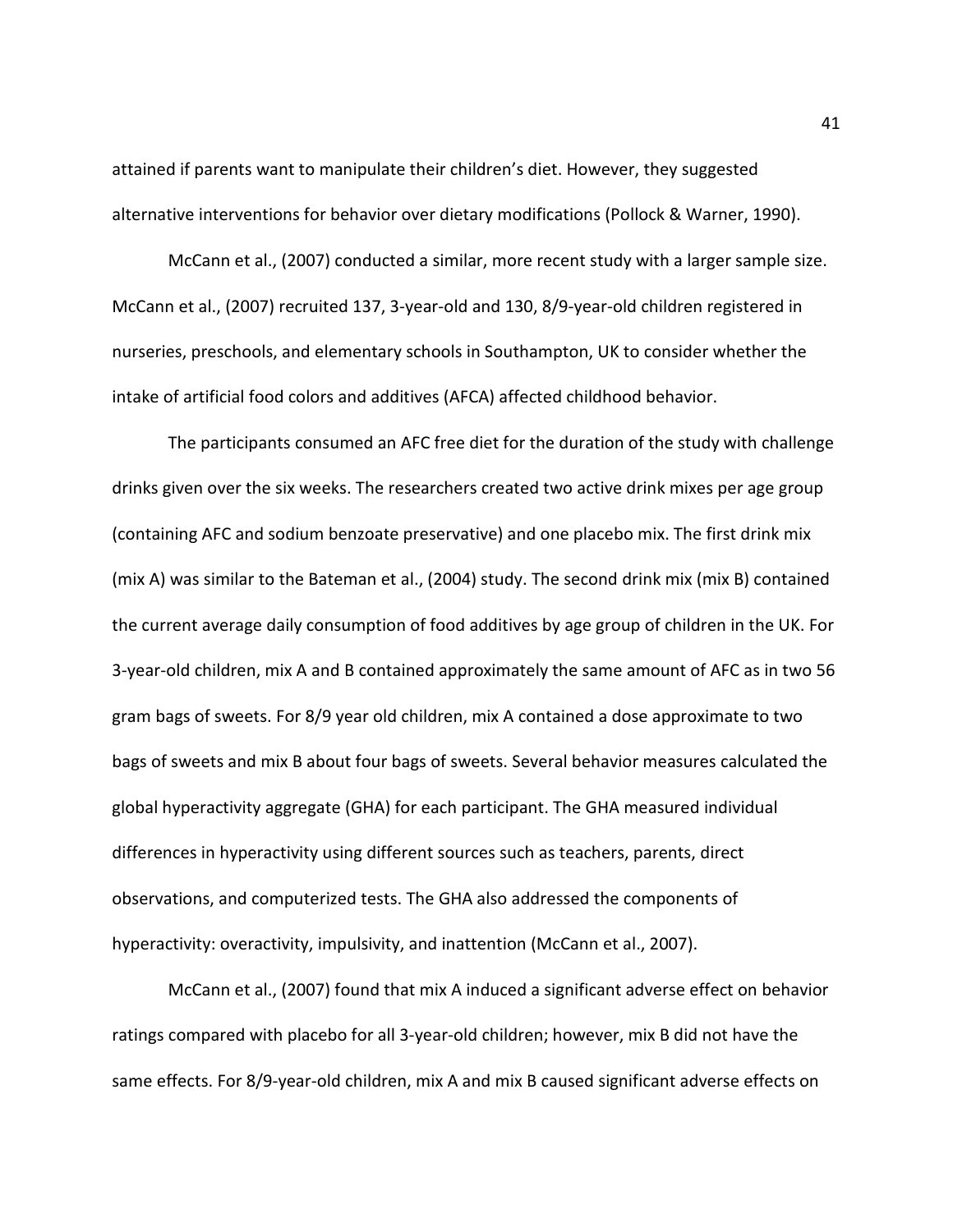behavior ratings when children consumed at least 85% of the drink. Additionally, when children were on the AFCA-free diet, their behavior improved by an average effect size of 0.18 (McCann et al., 2007). These results indicated that AFC and/or sodium benzoate preservative in the diet of children increased hyperactivity compared to a diet free of these additives, but that substantial differences in individual child responses were present. The authors noted that the study used a general population sample and not specifically on children with ADHD (McCann et al., 2007).

Conners et al., (1976) studied specifically children with hyperkinetic impulse disorder (now known as ADHD). The researchers aimed to determine if a diet eliminating artificial flavors, colors, and natural salicylates (the Feingold/K-P diet) was associated with hyperkinetic symptoms in children. Children, age six to 12 years, were recruited to participate. A child psychiatrist examined the children to confirm the hyperkinetic impulse diagnosis. Fifteen children completed the entire study (Conners et al., 1976).

Prior to treatment, the subjects' parents and teachers completed semi-weekly behavior questionnaires for four weeks regarding their child's current behavior (Conners et al., 1976). All medication was discontinued after the first two weeks while parents continued to fill out the behavior questionnaires. This established baseline behavior data. During treatment, children were randomly assigned to the control or the K-P diet (Conners et al., 1976). The K-P diet excluded artificial flavors, colors, and natural salicylates. None of the items on the K-P diet were included in the control diet and vice versa. The parents of the children met with nutritionists who explained the diet and provided a list of food items to include and exclude. The children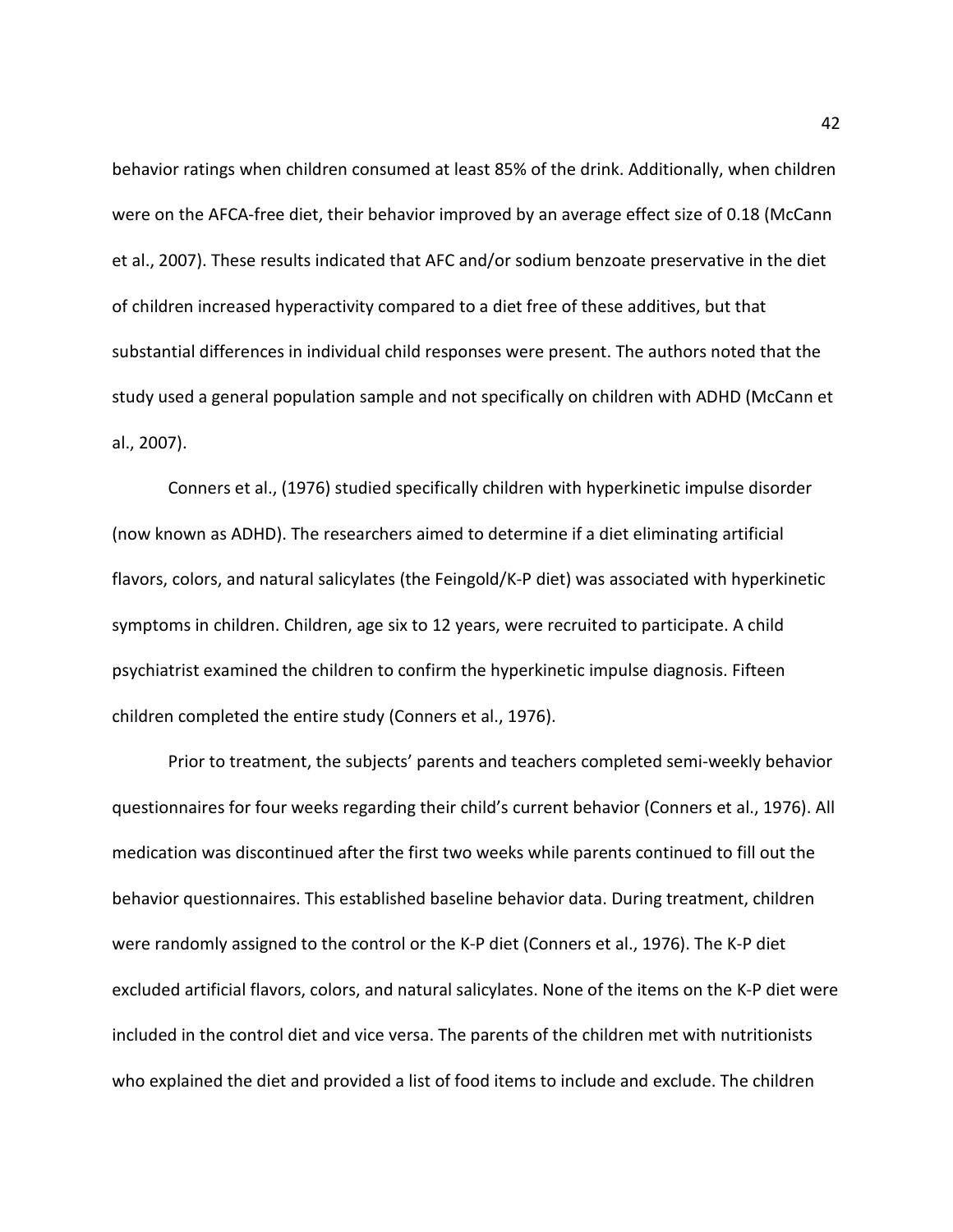were on the diet for four weeks and parents completed weekly symptom ratings. This procedure was repeated having all of the participants consume the alternate diet (Conners et al., 1976).

Overall, Conners et al., (1976) found that significantly more children who consumed the K-P diet were rated with improved behavior compared to children on the control diet. The K-P diet was significantly more effective than the control diet based on teacher ratings but not by parent ratings. However, both teacher and parent ratings indicated that child behavior was significantly better, approximately 15%, on the K-P diet compared to baseline behaviors. The control diet did not show a significant effect with only approximately a 3% behavior improvement. The authors noted that one reason parents may not have noticed behavior difference between the K-P diet and the control diet is that children may have responded better in a more structured setting such as the classroom (Conners et al., 1976). A classroom setting where more attention and goal-oriented behaviors were provided may have made the behavior improvements due to diet more evident to teachers and not parents (Conners et al., 1976).

Based on this study, the authors concluded that there was a strong association between a diet free of natural salicylates, artificial flavors, and artificial colors and reduced hyperactivity in some children with hyperkinetic impulse disorder (Conners et al., 1976). However they cautioned these results based on the fact that any dietary change in a family is likely to produce behavioral effects. The authors also noted that the K-P diet reduced the nutrient intake of the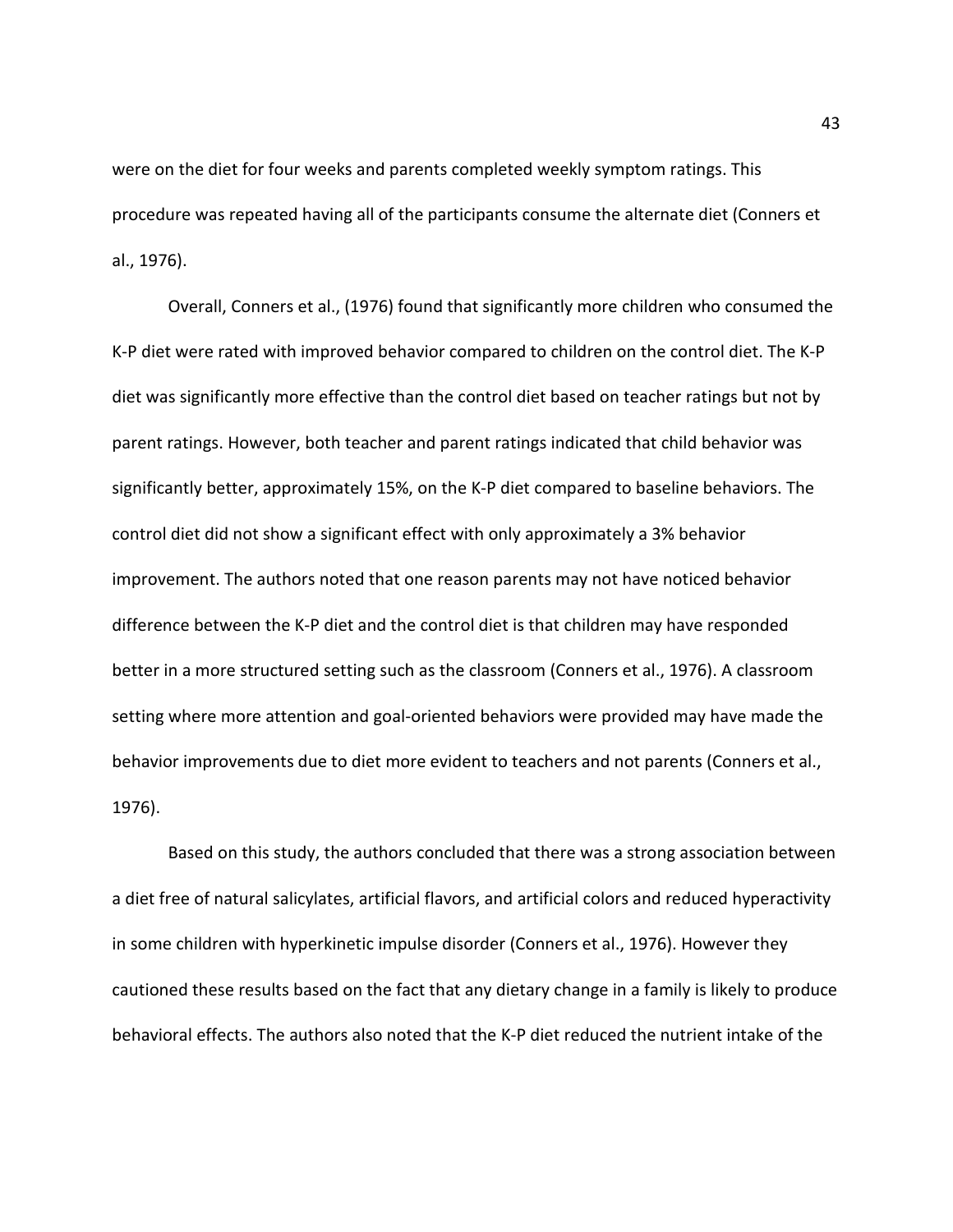participants. Thus they recommended that parents consider dietary counselling if attempting this type of diet (Conners et al., 1976).

More recent meta-analyses have compiled information on this topic. Nigg et al., (2012. completed a meta-analysis to determine the role diet and food colors played in ADHD or its symptoms. The researchers identified studies in a literature search that used four different databases. To be included in the analysis studies used a random assignment or crossover design, were conducted with children, and used restriction diets that removed food colors or food colors were manipulated with measurable effect sizes. The study included 24 publications regarding synthetic food colors and 10 additional studies that analyzed dietary restrictions (Nigg et al., 2012).

Nigg et al., (2012) analyzed six studies with a total of 195 children regarding restriction diets for improvement in hyperactive symptoms. Dietary restrictions produced a potentially, clinically meaningful benefit in children with ADHD. Restriction diets had an effect size of 0.29, about one-third the effect size of medication at 0.9. Researchers stated that approximately 33% of children with ADHD may positively respond to a dietary intervention. To address food colorings effect, the researchers analyzed 20 studies, where 794 parents of participants reported behavior and 323 teachers/observers completed reports. Data analysis indicated that only parent-reported studies produced a reliable association between AFC and ADHD symptoms. However, a reliable effect size was not established when analysis was restricted to studies with only FDA-approved food colors. This meant that the effect size from parentreported studies was likely due to studies completed outside the United States which may have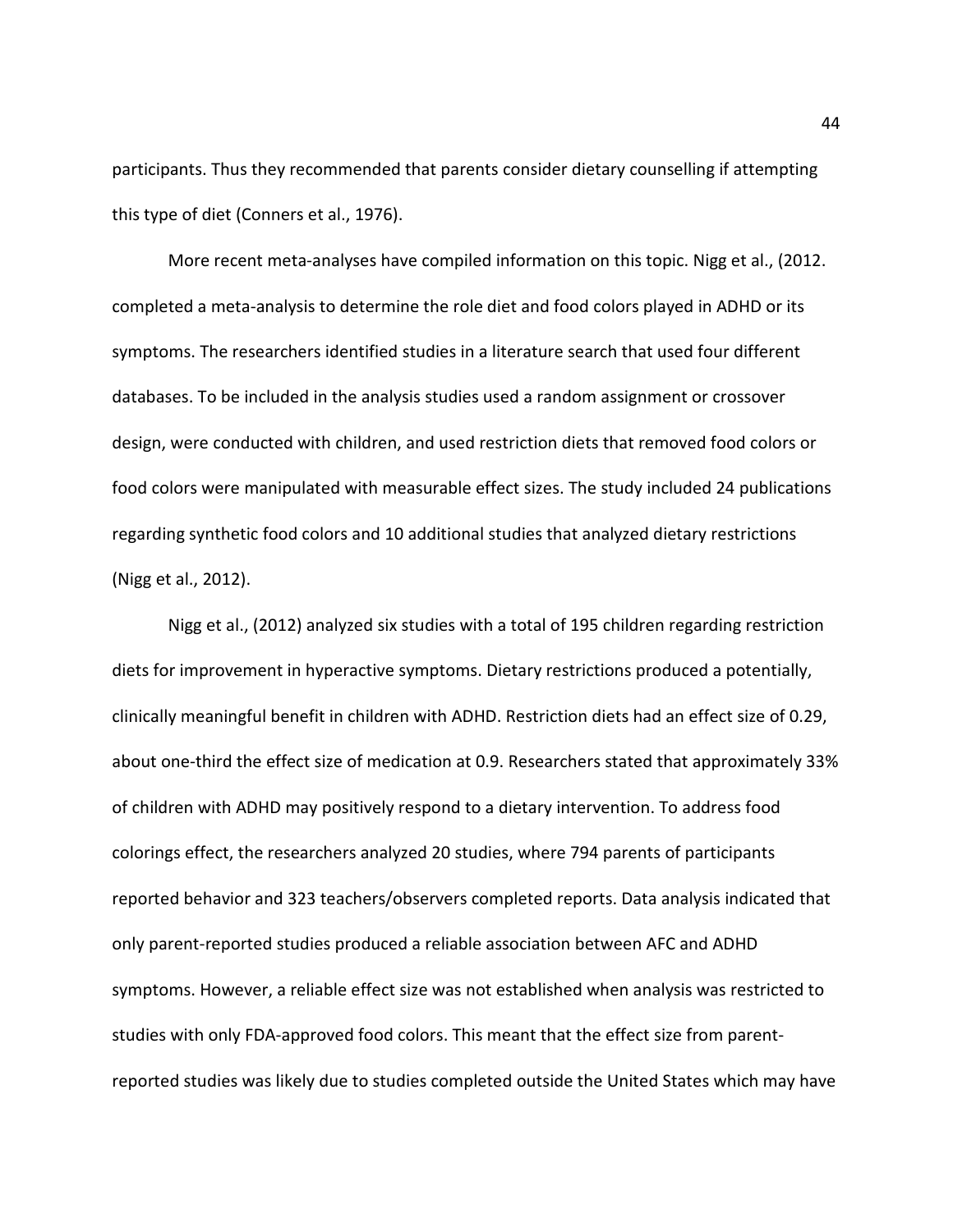included additional AFC. Generally, the researchers stated that up to 8% of children with ADHD may have symptoms related to AFC (Nigg et al., 2012).

Nigg et al., (2012) discussed several caveats. One major caveat was that no studies restricted to FDA-approved food colors had been completed in the past 20 years; thus making most of the findings out of date for current use. Additionally, most of the studies examined combinations of colors with little consistency between studies making it impossible for the researchers to compare effect sizes for individual compounds. Overall, Nigg et al., (2012) concluded that the evidence was too weak to recommend treatment options but too substantial to ignore. Researchers recommended a renewed investigation to evaluate how diet, food additives, and AFC affect ADHD (Nigg et al., 2012).

Sonuga-Barke et al., (2013) completed a meta-analysis on the effectiveness of nonpharmacological interventions as an ADHD treatment. The researchers analyzed dietary interventions, including restricted elimination diets, artificial food color exclusions, and free fatty acid supplementation. To be included in the analysis, studies were randomized controlled trials that included children three to 18 years diagnosed with ADHD. The studies also compared a category of non-pharmacological interventions with a control. Fifty-four trails were included in the meta-analysis of which eight trials regarded artificial food color exclusion diets (Sonuga-Barke et al., 2013).

The authors measured post-treatment changes in ADHD symptom severity from baseline by gathering data from ADHD-specific symptom scales including the DSM IV, CPRS, CTRS, or ADHD related questionnaires (Sonuga-Barke et al., 2013). They conducted two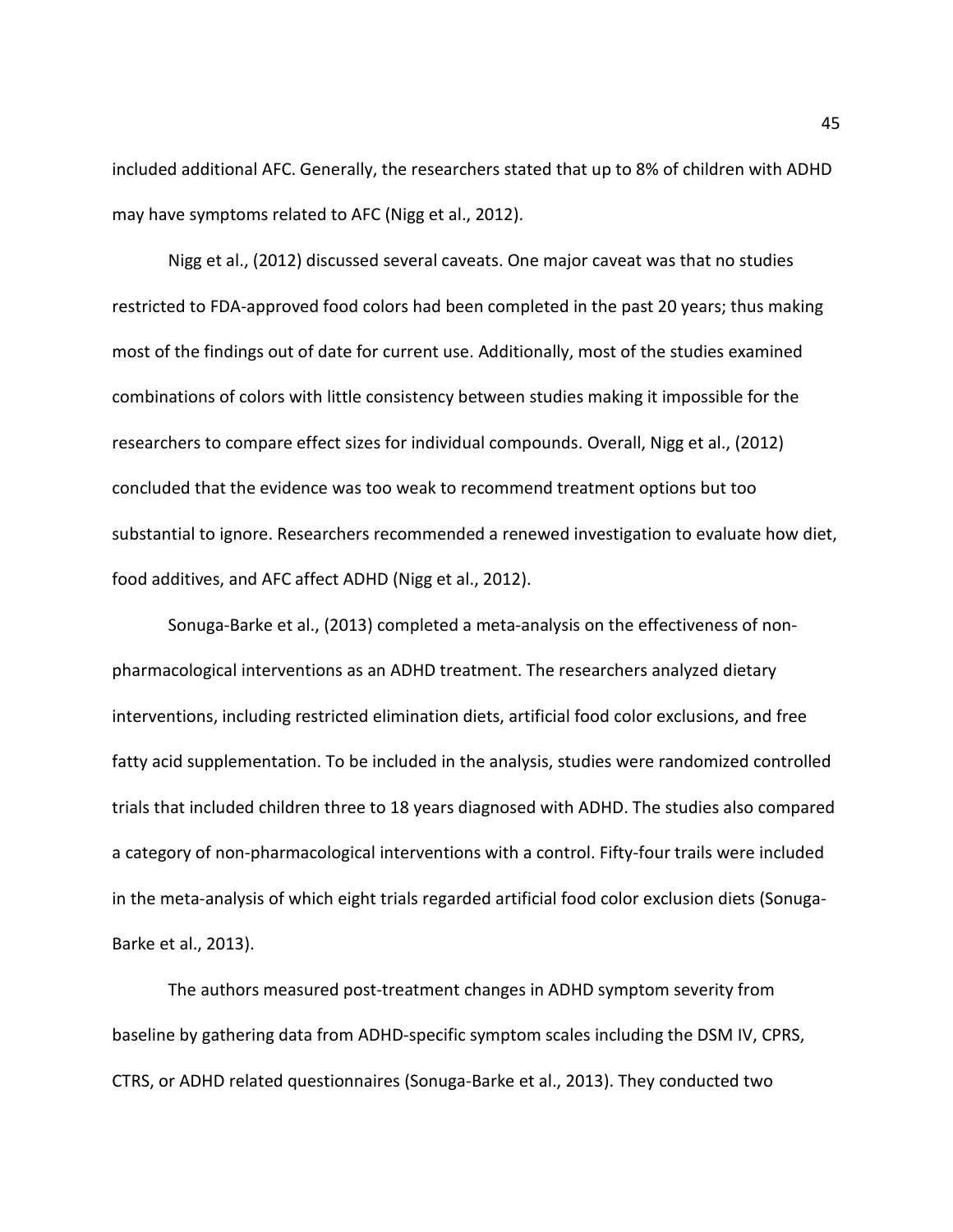analyses: the first using outcome data gathered from parents or teachers regardless of if they were blinded to treatment and the second using data only from trials where the rater was probably blinded to treatment (Sonuga-Barke et al., 2013).

Sonuga-Barke et al., (2013) found all dietary interventions were significantly more effective than controls in the first analysis. However, when restricted to blinded trials, only artificial food color exclusion diets and free fatty acid supplementation resulted in statistically significant improvement in ADHD symptom severity compared to controls. When the analysis was restricted to trials that included children with no/low medication, the effect size was not statistically significant (Sonuga-Barke et al., 2013).

From the meta-analysis results the authors concluded that dietary interventions, including artificial food color exclusion diets, had a small but statistically significant effect on ADHD symptom severity (Sonuga-Barke et al., 2013). They noted that the effects of AFC exclusion diets may have been limited to children with ADHD who also had food sensitivities. The authors recommended further studies to better understand non-pharmacological interventions and ways to incorporate the interventions with pharmacology (Sonuga-Barke et al., 2013).

# **Iron Supplementation**

Iron supplementation was studied as a potential dietary intervention for children with ADHD. Konofal et al., (2005) conducted the first study that specifically addressed the effectiveness of iron supplementation in children with ADHD who were iron-deficient. The researchers recruited one, three-year-old participant for the case study. The child selected had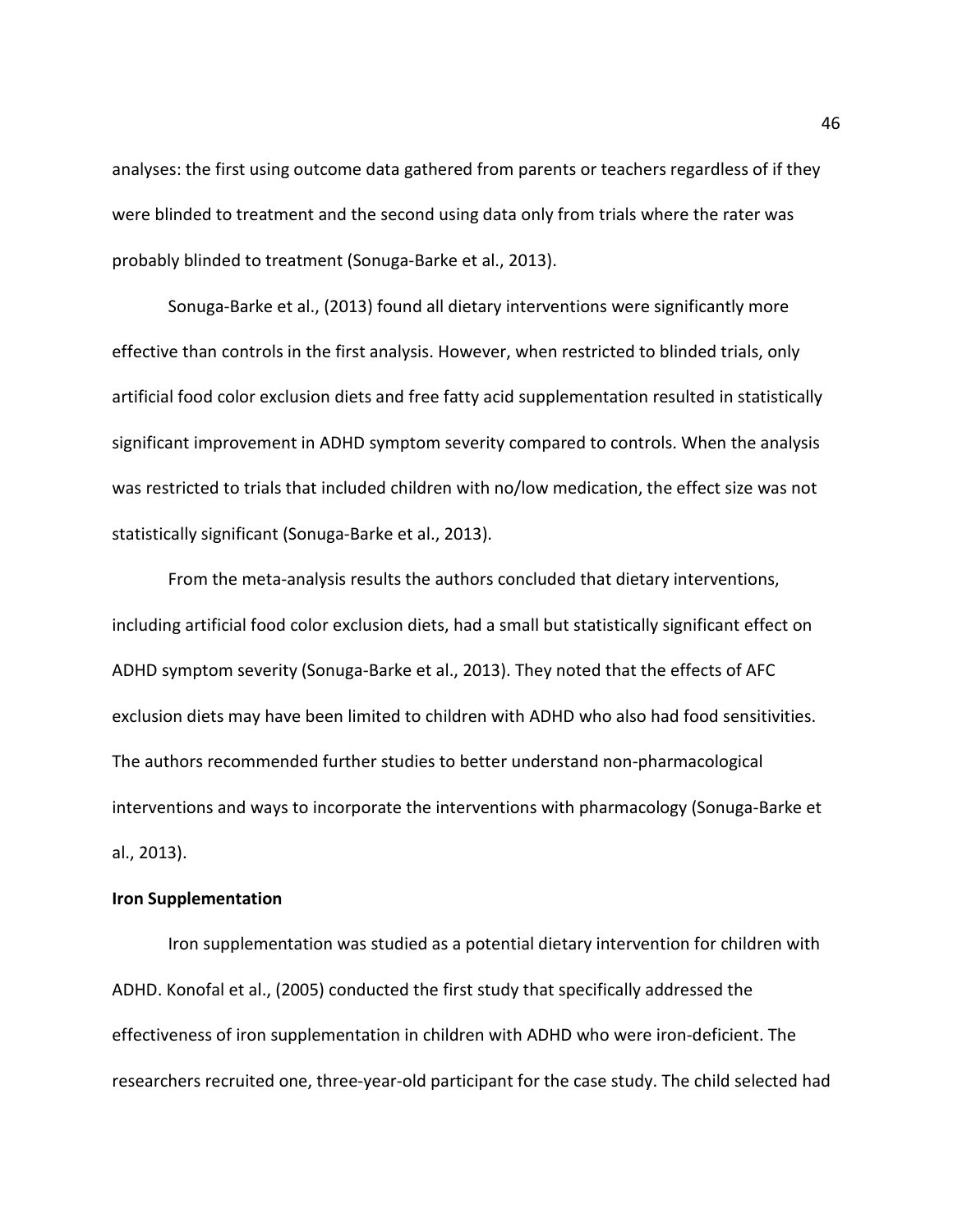hyperactivity, attention deficit, impulsivity, and sleep problems and was diagnosed with ADHD based on DSM IV criteria (Konofal et al., 2005).

Before the trial, researchers ruled out possible behavior causes such as family functioning, borderline intellectual functioning, pervasive developmental disorders, speech/language disorders, anxiety, depression, and other acute or chronic illnesses. The participant was unmedicated. Blood samples were collected to evaluate iron deficiency. ADHD symptom severity was assessed at baseline and throughout the trial using the CPRS and CTRS. During the trial, the child was given 80 mg of ferrous sulfate (iron supplementation) daily (Konofal et al., 2005).

Baseline screening revealed low serum ferritin levels (13 ng/mL), indicating iron deficiency without anemia (Konofal et al., 2005). Normal ferritin levels for a preschool-aged child was 15 to 80 ng/mL. Baseline raw total scores from the CPRS and CTRS were 30 and 32, respectively. After four months on iron supplements, the child's serum ferritin levels increased to 97 ng/mL. Parents and teachers reported moderate behavioral improvements. After eight months, the child's serum ferritin levels increased to 102 ng/mL and parents and teachers reported considerable improvements in behavior. CPRS and CTRS raw total scores decreased to 19 and 13, respectively. However, the authors noted limitations that decreased behavioral symptom severity could have been partly due to better sleep quality that was reported while the participant took iron supplements (Konofal et al., 2005).

Konofal et al., (2005) recommended screening serum ferritin levels in children with ADHD. If ferritin levels are low, researchers suggested iron supplementation. Overall, the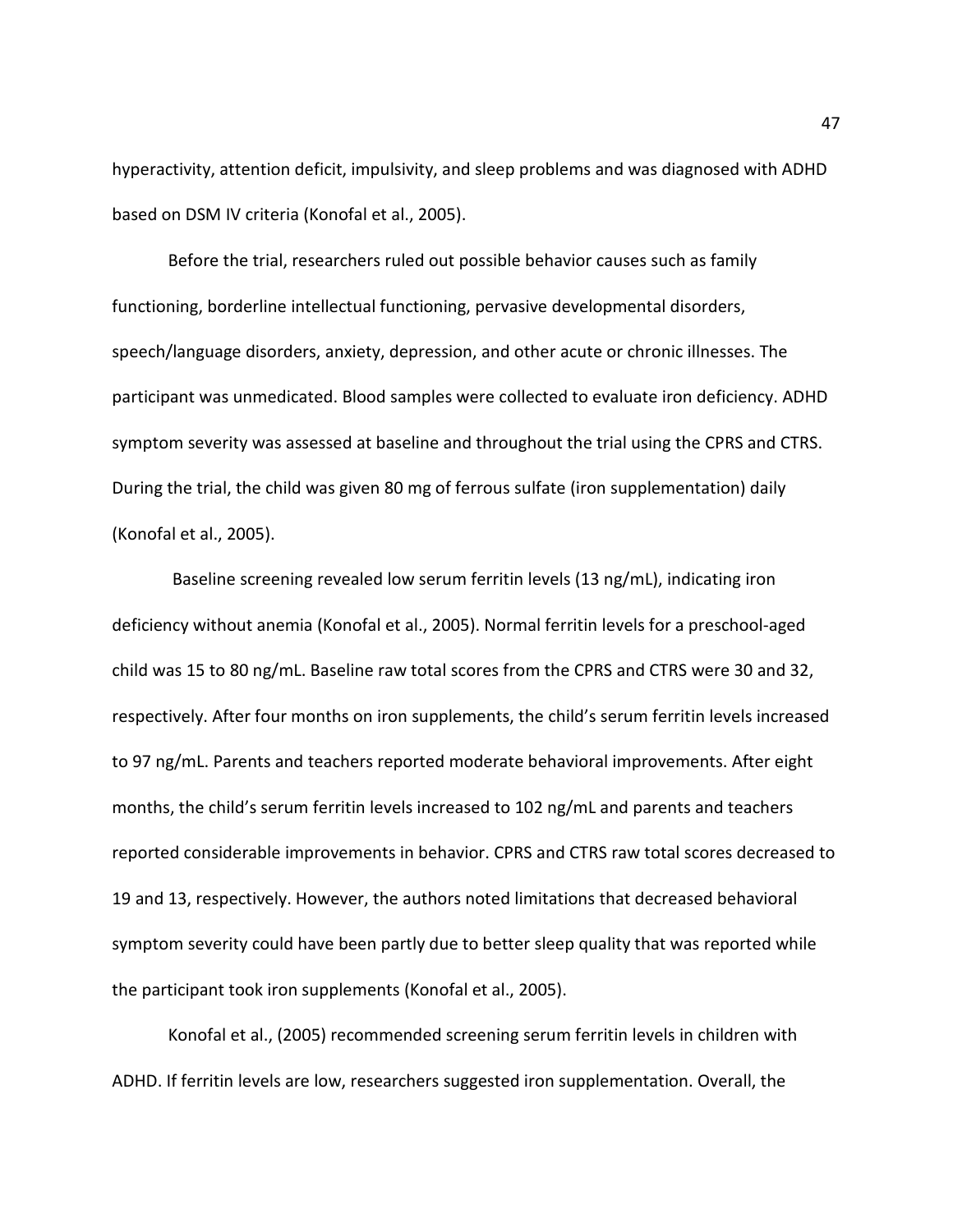researchers noted that research findings supported larger, double-blind placebo-controlled studies to consider iron supplementation in children with ADHD (Konofal et al., 2005).

Based on their previous results Konofal et al., (2008) conducted a double-blind placebocontrolled study of iron supplementation effects in children with ADHD without anemia. The researchers recruited 23 participants from an outpatient clinic, 18 boys and 5 girls, diagnosed with ADHD based on DSM IV criteria and aged five to eight. The participants also had serum ferritin levels less than 30 ng/mL which indicated iron deficiency. Children were excluded from the study if they had an IQ less than 80, relevant psychiatric comorbidities, chronic medical conditions, on iron supplements within the last three months, or had treatment with other medications (Konofal et al., 2008).

The researchers used the CPRS as the primary measure for ADHD symptom severity (Konofal et al., 2008). Secondary measures included the ADHD Rating Scale (ADHD RS), CTRS, and Clinical Global Impression-Severity (CGI-S). Participants were randomized to either the iron supplements or placebo group with a 3:1 ratio. The iron supplement was an 80mg ferrous sulfate tablet. Either the iron supplement or placebo tablet was taken every day in the morning for 12 weeks. ADHD symptom severity, serum ferritin levels, and adverse events reported by parents were also measured at baseline and throughout the trial (Konofal et al., 2008).

Konofal et al., (2008) found that serum ferritin levels increased in the treatment group compared to the placebo group. CPRS and CTRS also improved in the treatment group compared to the control group, although not significantly. However, ADHD RS severity significantly decreased, especially the inattention subscore, after treatment was completed in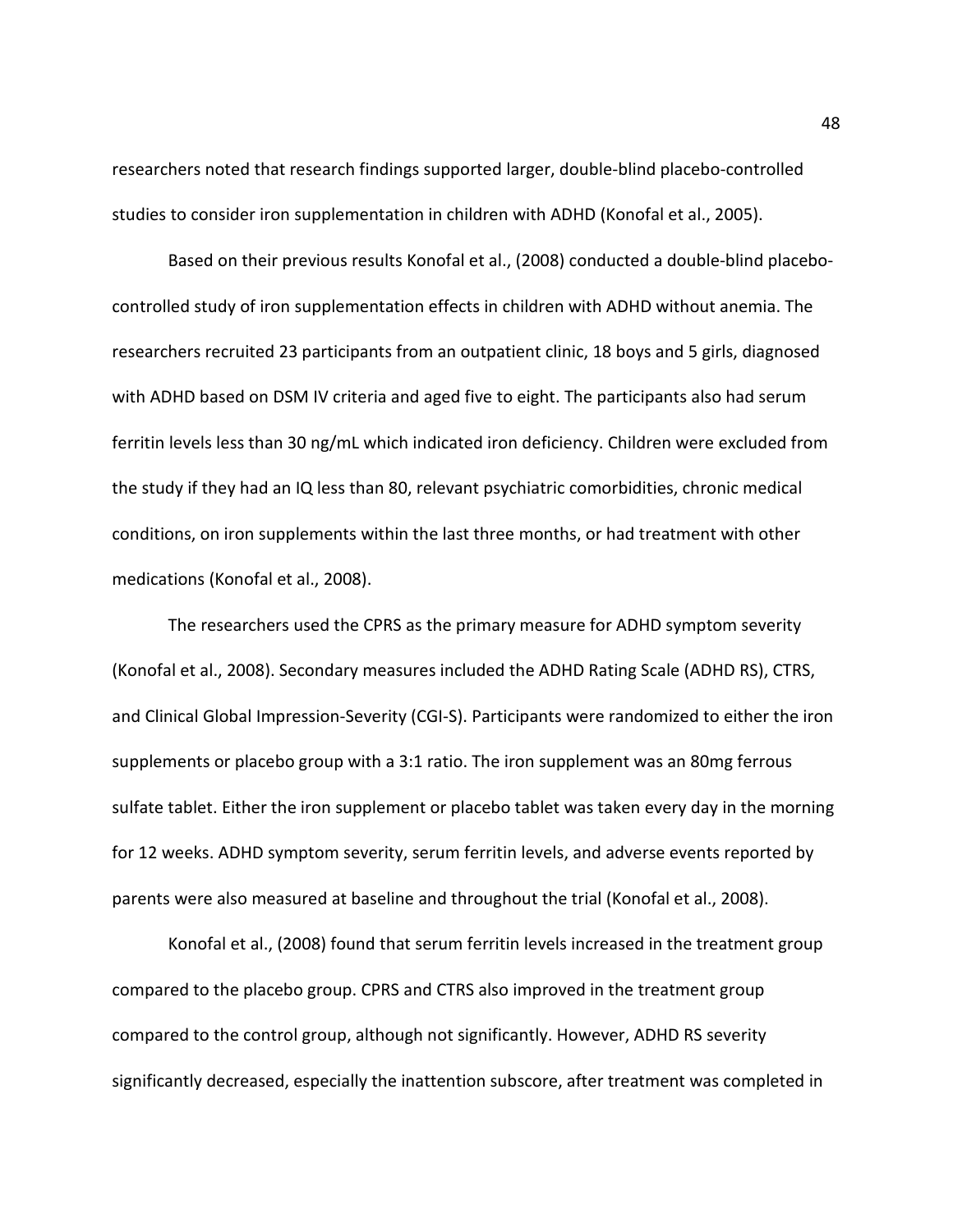the treatment group. Additionally, 23.5% of participants in the treatment group were rated as very much improved on the CGI-S and 29.4% were rated as minimally improved (Konofal et al., 2008). The authors stated that a major limitation to their study was the small sample size, especially in the placebo group. The choice of using the CPRS short form as the primary outcome measure was also stated as a limitation because the authors believed the non-ADHD items diluted the results (Konofal et al., 2008).

The authors concluded that iron supplementation appeared to improve ADHD symptom severity, in children with low serum ferritin levels, at a level comparable to stimulants (Konofal et al., 2008). They stated that iron supplementation was well tolerated with mild to moderate side effects including constipation, nausea, and abdominal pains in some participants. They suggested future trials on this topic be completed with larger sample sizes and more controls (Konofal et al., 2008).

Several studies have excluded children on psychostimulants when assessing serum ferritin levels, ADHD behavioral symptoms, and iron supplementation. Calarge et al., (2010) explored the association between serum ferritin levels and response to psychostimulants. The researchers investigated whether serum ferritin levels were associated with ADHD symptom severity and with response to psychostimulants. They recruited children with ADHD from a child psychiatry clinic via advertisements, flyers, letters to professionals, a Website, and a waiting list of families interested in participating in ADHD treatment studies. Forty-nine participants, aged six to 14, completed all phases of the study (Calarge et al., 2010).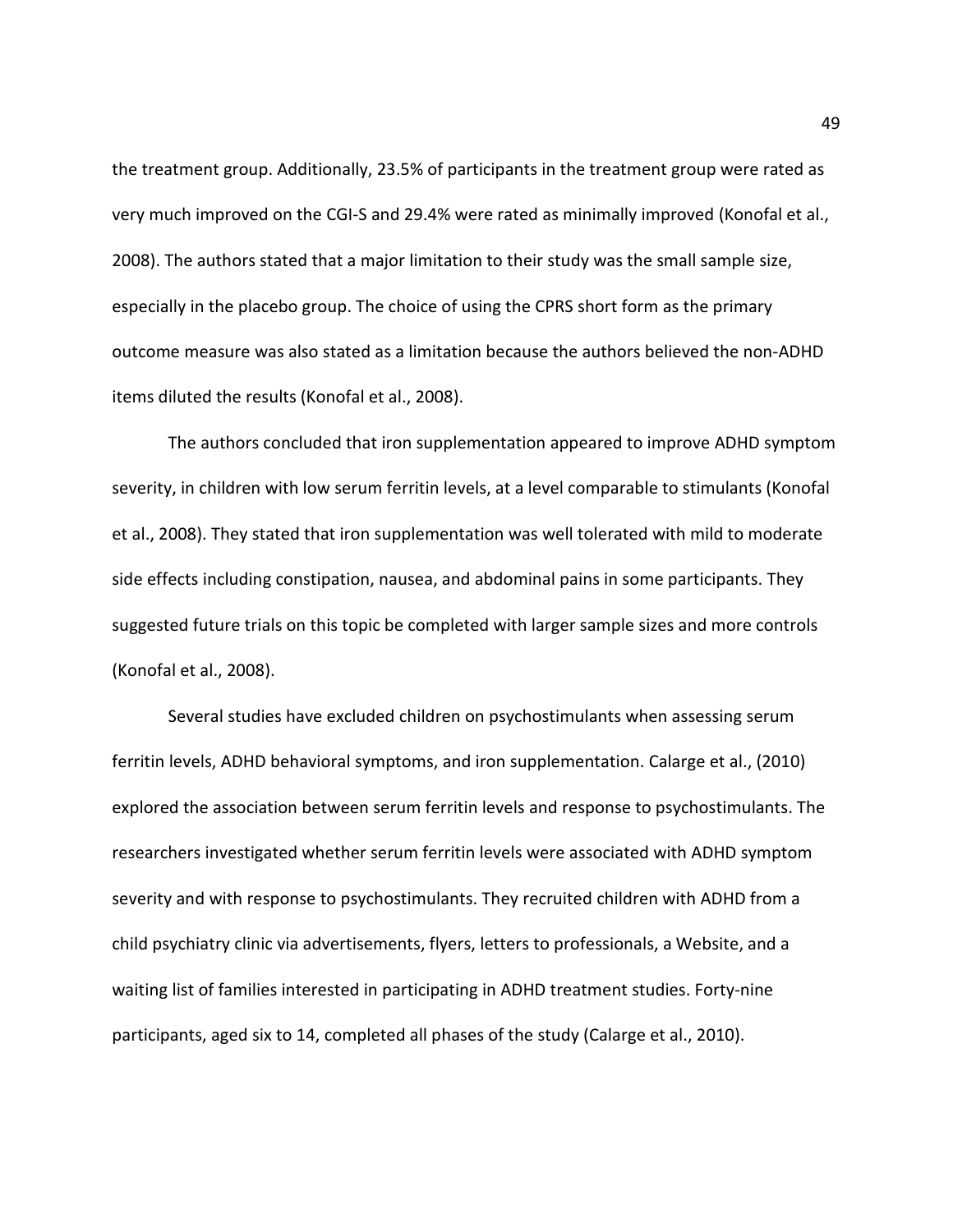Before the trial, all participants discontinued their current medications for one week (Calarge et al., 2010). During the trial, the participants were put on a weight-based dose of amphetamine for two weeks followed by three weeks of amphetamine-dose-adjustment to improve clinical response. The parents of the participants completed ratings of their child's inattention, impulsivity, and hyperactivity using the Swanson, Nolan, and Pelham Version IV (SNAP-IV) and the CPRS-Revised. These ratings were completed at baseline and throughout the trial. Serum ferritin concentration, to assess iron levels, was also measured in each participant (Calarge et al., 2010).

Results from the Calarge et al., (2010) study showed that all participants exhibited moderately severe ADHD symptoms and had an average serum ferritin level of 18.4 ng/mL. The researchers found that, at baseline, serum ferritin levels were inversely correlated with inattention, hyperactivity/impulsivity, and total ADHD symptom scores. They also found that serum ferritin levels were associated with the weight-adjusted dose of amphetamine used. This meant that the lower the participant's ferritin levels, the higher dose of amphetamine they needed for an optimized clinical response. The researchers noted a limitation to these findings was that some associations between serum ferritin concentration and symptom severity were moderated if participants were previously medicated before starting the study (Calarge et al., 2010).

The authors stated that the significant association between serum ferritin levels and sensitivity to psychostimulants was an important discovery (Calarge et al., 2010). They noted that iron supplementation decreased ADHD symptoms in children but wondered if it allowed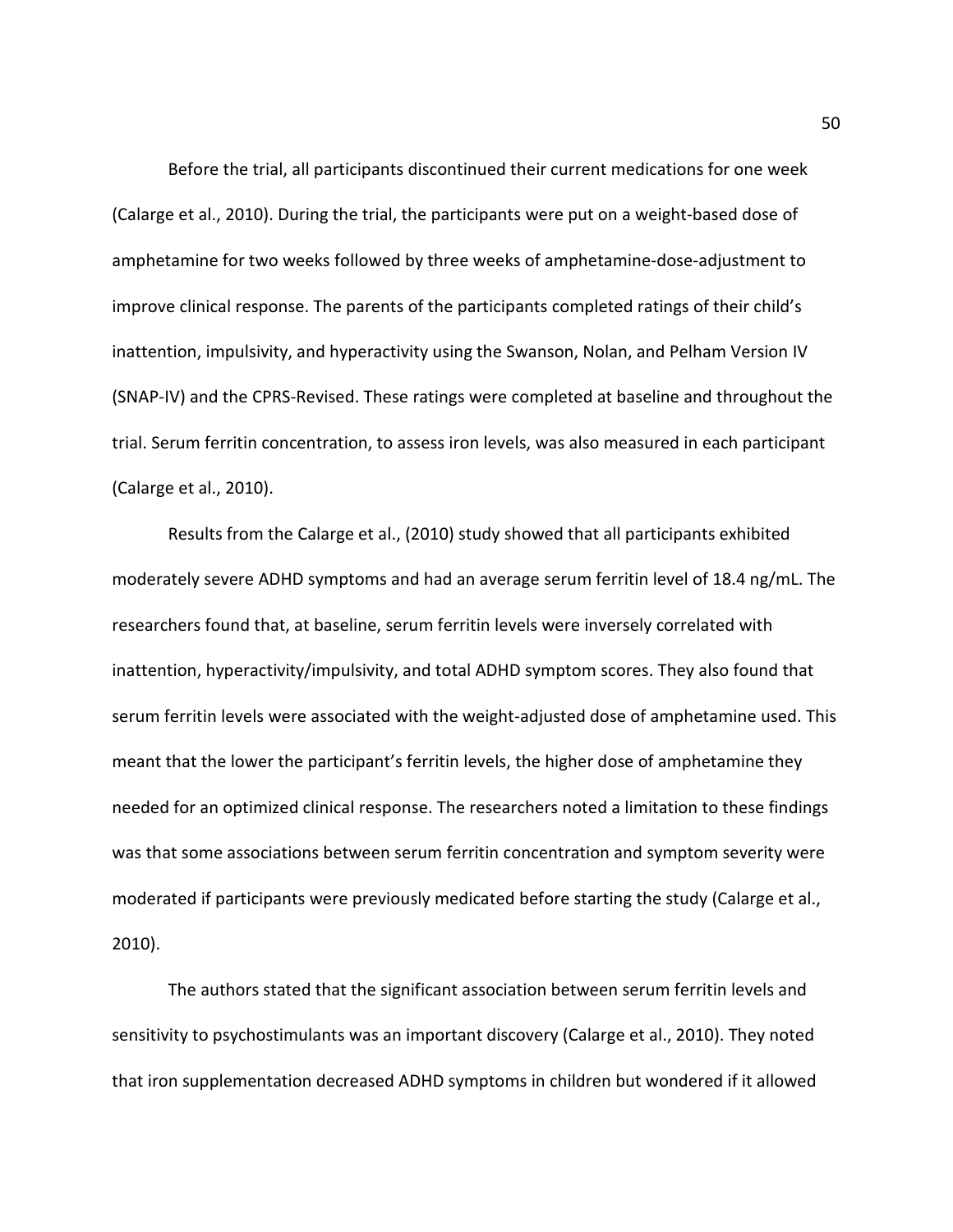lower doses of psychostimulants. They suggested further research in this area especially in light of the increased use of psychostimulants and potential side effects (Calarge et al., 2010).

In 2017, Panahandeh et al., investigated whether adding an iron supplement with psychostimulants decreased ADHD symptoms in a study of 42 children with ADHD. The children recruited from a child psychiatry clinic in southwest Iran, were between the ages of five to 15, had serum ferritin levels under 30 ng/mL, were non-anemic, and did not have other psychiatric disorders or acute medical problems (Panahandeh et al., 2017).

The participants were randomly assigned to either the treatment or control group. The treatment group received ferrous sulfate as an iron supplement and methylphenidate once a day for eight weeks. The control group only received methylphenidate once a day for eight weeks. Serum ferritin levels collected for each participant estimated iron levels at baseline and at the end of treatment. Symptom severity was measured at baseline and the end of treatment using the Child Symptom Inventory-4 (CSI-4) completed by participants' parents (Panahandeh et al., 2017).

Panahandeh et al., (2017) noted no significant differences in CSI-4 scores between the treatment and control groups at baseline. After two months, CSI-4 scores significantly decreased for both groups but more so in the treatment group. CSI-4 scores regarding inattention and hyperactivity/impulsivity, and total CSI-4 scores were significantly lower in the treatment group compared to the control group at the end of the trial. The authors noted few limitations in the study that included a small sample size, iron levels estimated by only serum ferritin, and using a fixed dose of ferrous sulfate/kg body weight (Panahandeh et al., 2017). The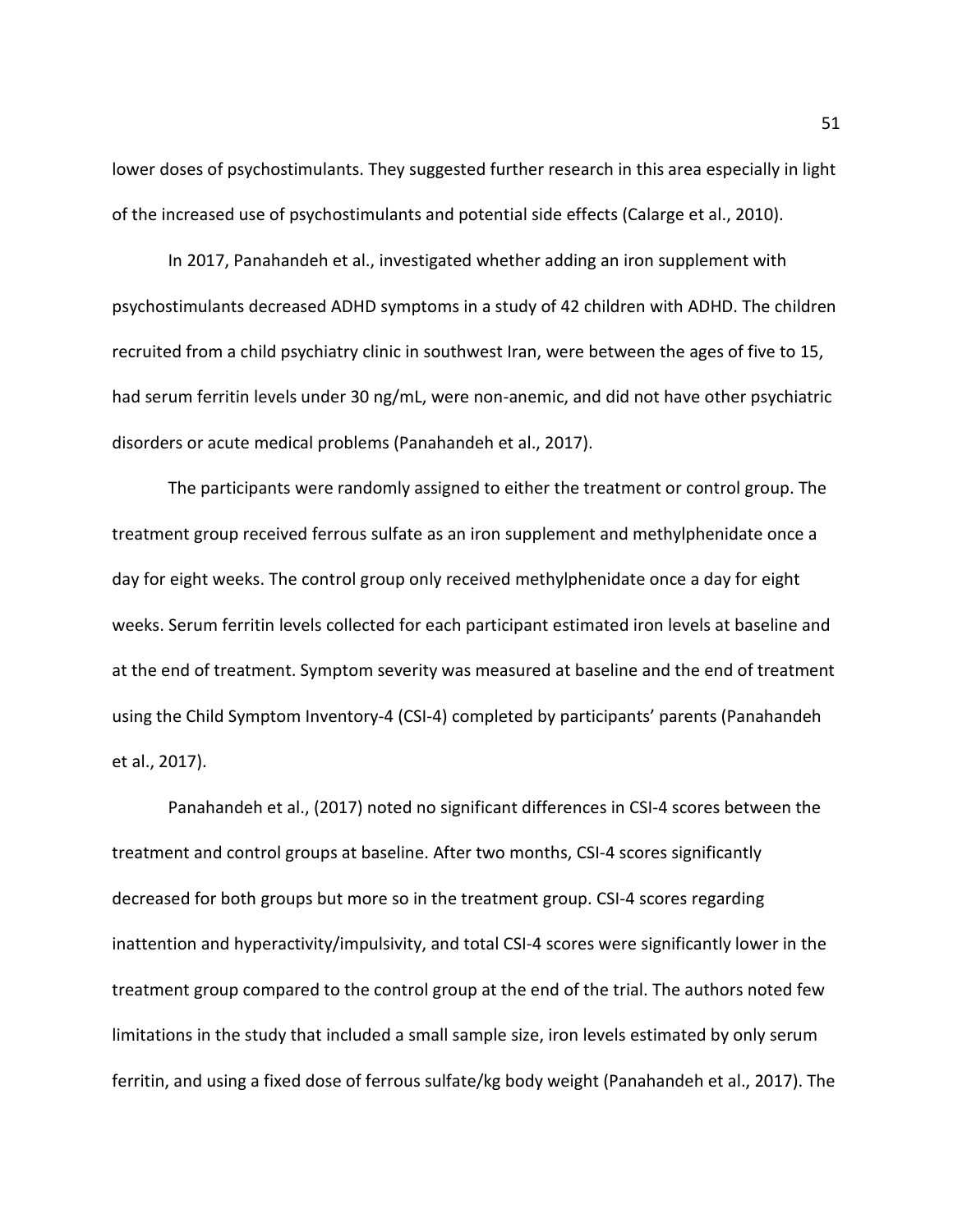conclusive results showed that adding ferrous sulfate as an iron supplement to methylphenidate significantly increased serum ferritin levels and decreased ADHD symptom severity in children with ADHD who had low ferritin levels (Panahandeh et al., 2017).

Improving iron levels through iron supplementation could also improve school performance. Soemantri et al., (1985) investigated how iron supplementation affected measures of school performance. The researchers recruited children from three primary schools in Kalibawang, Indonesia. The children were above the 80th percentile in weight and height and had no hematological-related diseases, severe illnesses, nutrition deficiency, physical handicaps, or neurological abnormalities (Soemantri et al., 1985). This likely excluded some children with ADHD although the authors did not specifically say. In total, 119 children participated and completed the study; 78 were iron-deficient anemic and 41 were non-anemic (Soemantri et al., 1985).

Before iron supplementation, blood samples were collected from participants to check for anemia (Soemantri et al., 1985). An IQ test, educational achievement and concentration tests, and behavioral measures were conducted with each participant prior to the trial. Participants were randomly assigned to an iron supplement or placebo group. The iron supplement group received 10 mg/kg per day of ferrous sulfate for three months while the control group received a placebo tablet. After the three months, the participants again completed blood tests, an educational achievement test, a concentration test and behavioral measurements (Soemantri et al., 1985).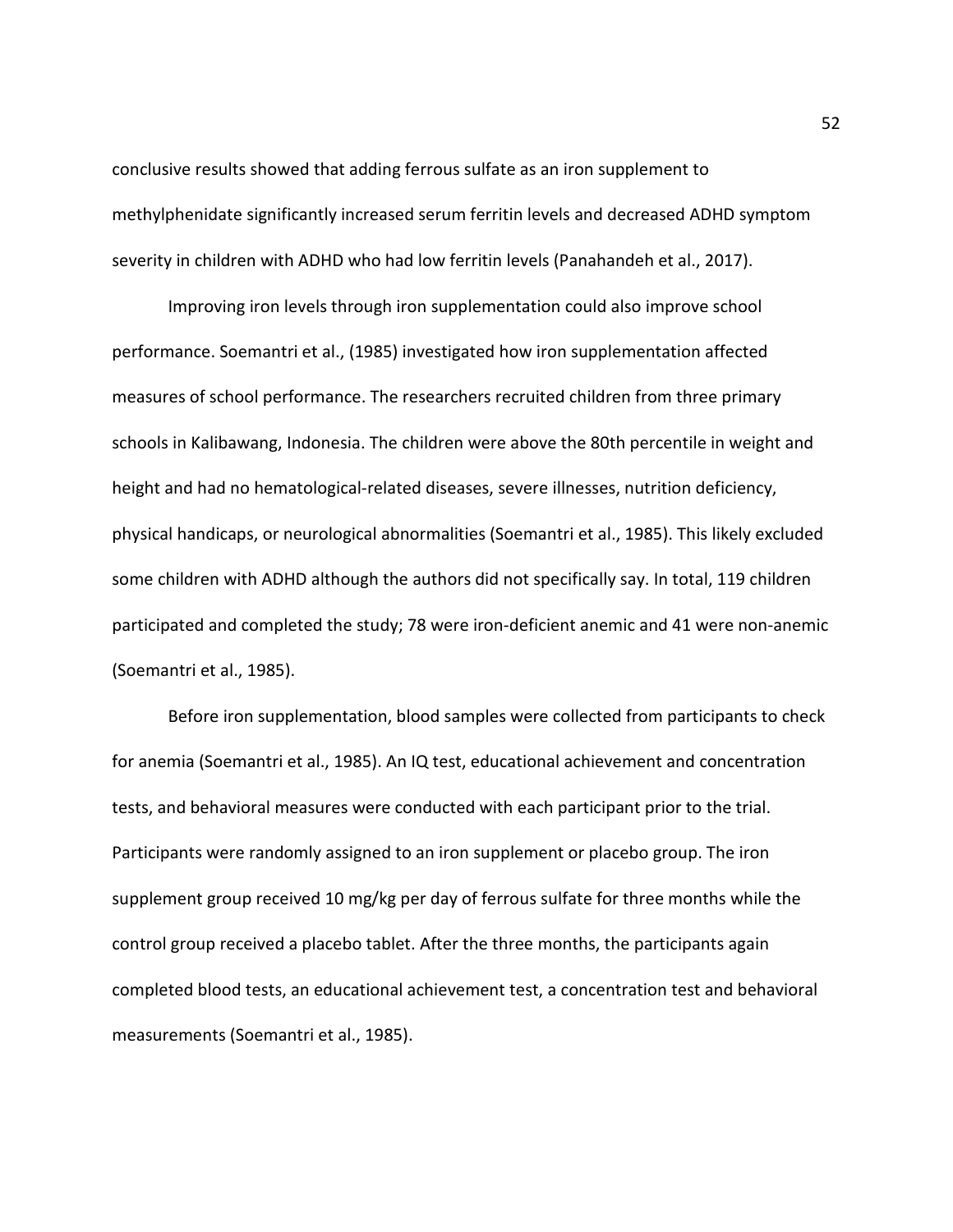The researchers found no significant differences in IQ measurements between the participants with and without anemia (Soemantri et al., 1985). They also found that, after treatment, participants with anemia in the iron supplement group demonstrated blood measurement increases that indicated increased iron levels. Regarding academic achievement, participants in the treatment group had significantly higher increases in test scores compared to the control group regardless of anemia status. Additionally, children with anemia in the treatment group had larger increases in test scores compared to the children without anemia who were also in the treatment group. However, children without anemia demonstrated significantly higher achievement scores compared to the children with anemia after treatment was completed regardless of study group (Soemantri et al., 1985).

Soemantri et al., (1985) concluded that even though iron supplementation improved academic performance in anemic children, the three month period was not enough time to make up for the learning deficits the children already experienced (Soemantri et al., 1985). They also stated that the association between iron deficiency and poor school performance should be recognized regardless of cause, especially since the association could be easily prevented (Soemantri et al., 1985).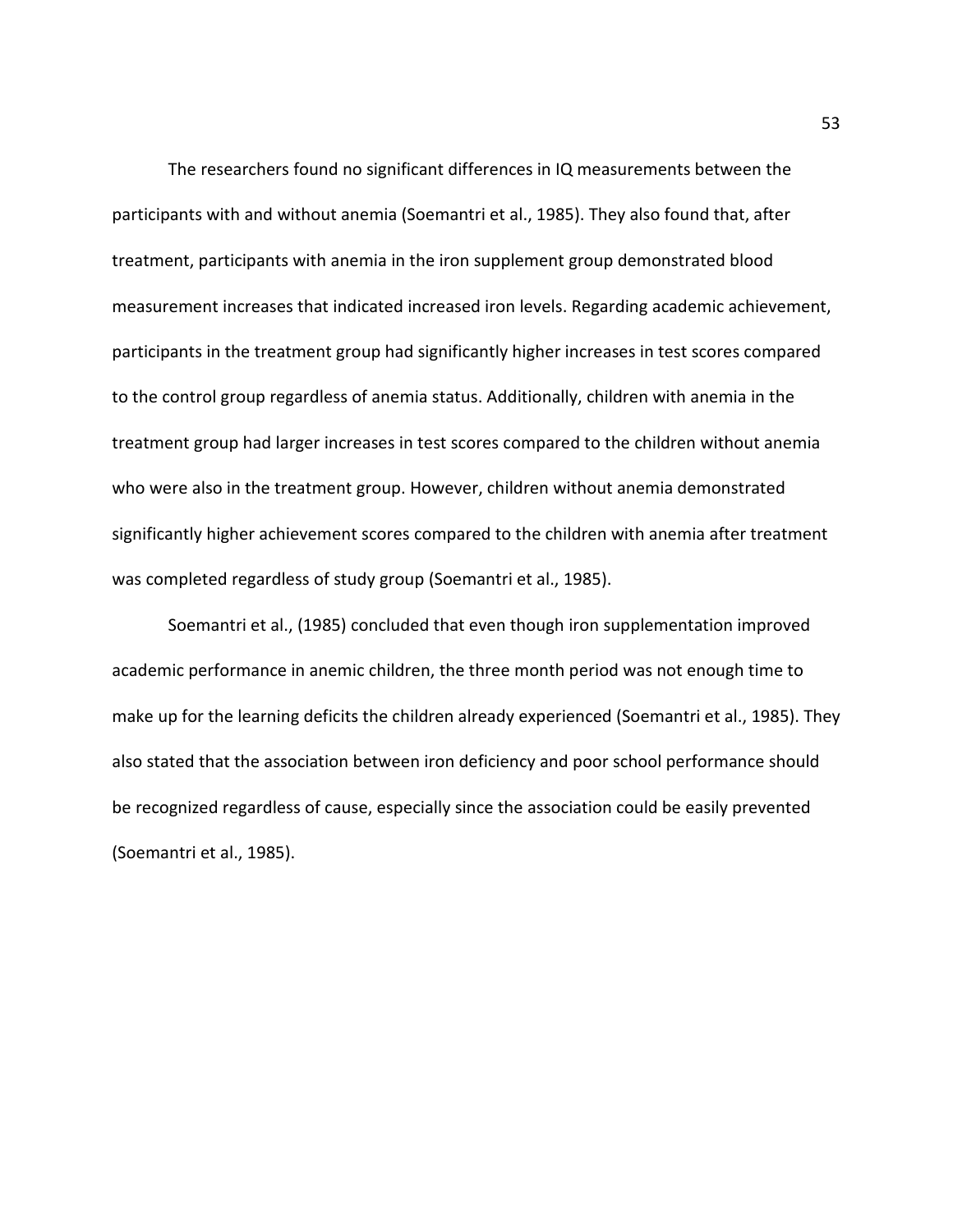#### **Chapter III: Discussion and Conclusion**

## **Summary of Literature**

Numerous studies examined the benefits of following specific diets as alternative treatments to improve school performance in children with ADHD. Understanding the overall dietary characteristics of children with ADHD and the effects of artificial food colors (AFC) and iron levels helps narrow down which diet has the largest positive effect on ADHD symptoms and school performance. Studies found that children with ADHD showed significant differences in eating patterns and nutritional quality compared to children without ADHD (Ptacek et al., 2014; Azadbakht & Esmaillzadeh, 2012; Wang et al., 2019). Children with ADHD had lower adherence to a traditional breakfast, lunch, and dinner schedule which resulted in more frequent eating and consuming foods with poorer nutrition quality (Ptacek et al., 2014). Subjects had increased high sugar and high fat food intake and fewer consumed fruits, vegetables, and proteins compared to children without ADHD (Ptacek et al., 2014; Azadbakht & Esmaillzadeh, 2012; Wang et al., 2019). More specifically, children with ADHD tended to follow sweet and fast food dietary patterns which contained ice cream, refined grains, sweet desserts, sugar, soft drinks, processed meat, commercially produced fruit juices, pizza, snacks, sauces, and soft drinks (Azadbakht & Esmaillzadeh, 2012).

Certain dietary qualities and patterns were found to affect school performance and behavior. Researchers discovered that children who had poorer overall diets were more likely to fail academic assessments compared to children with better overall diets (Florence et al., 2008; Park et al., 2012). Additionally, the sweets and fast food dietary patterns in children with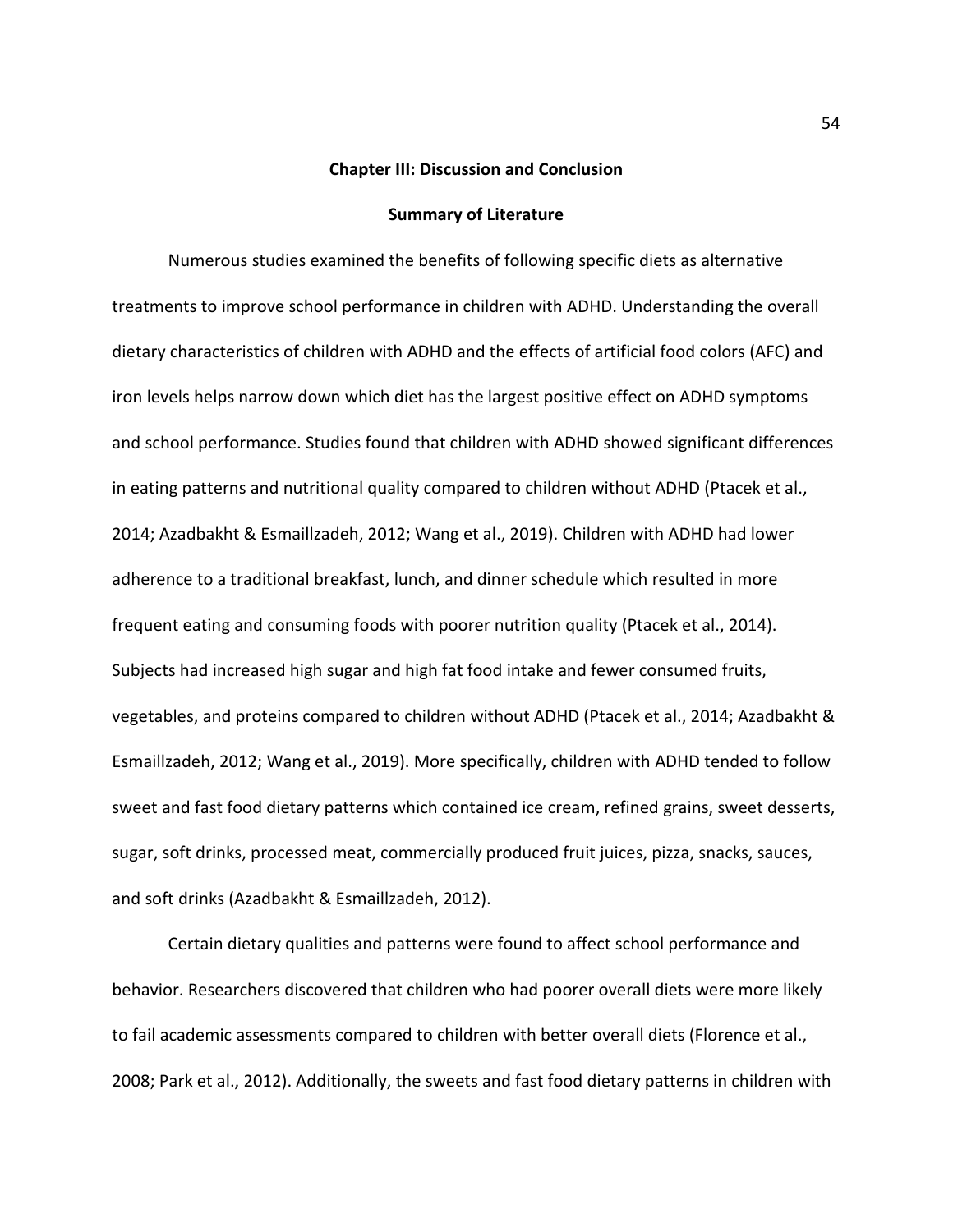ADHD highlighted many components that were associated with poorer academic performance. Specifically, researchers found that children who consumed fewer fruit and vegetables and more fats were significantly more likely to fail academic assessments (Florence et al., 2008). Results for children with ADHD specifically, found that a high intake of desserts, fried food, and salt correlated with increased learning, attention, and behavior problems compared to subjects who reported a balanced diet, regular meals, and increased intake of dairy and vegetables (Park et al., 2012). Artificial food colors (AFC) are one of the common additives in dietary patterns associated with poor school performance.

How many AFC are consumed by children? AFC in many different foods and beverages are commonly consumed by children. Batada and Jacobson (2016) found that 43.2% of food products marketed to children contained AFC. In just two cans of an orange beverage, children consumed 90 mg of AFC without considering the AFC in the rest of their diet (Stevens et al., 2014). Additionally, researchers noted that the amount of AFC consumed could vary by children's overall diet (Stevens et al., 2014; Stevens et al., 2015). For example, if a child consumed two cans of orange pop, one bowl of all berries Cap'n Crunch cereal, a few handfuls of M&Ms, and a slice of red velvet cake with red icing, the child would have consumed more than 200 mg of AFC (Stevens et al., 2015). Therefore it could be hypothesized that children with ADHD consume a greater daily amount of AFC since they more commonly follow dietary patterns high in additives and AFC.

Knowing how AFC affect children with ADHD plays a role in determining if a dietary alternative to treatment should be considered. Studies found that some children demonstrated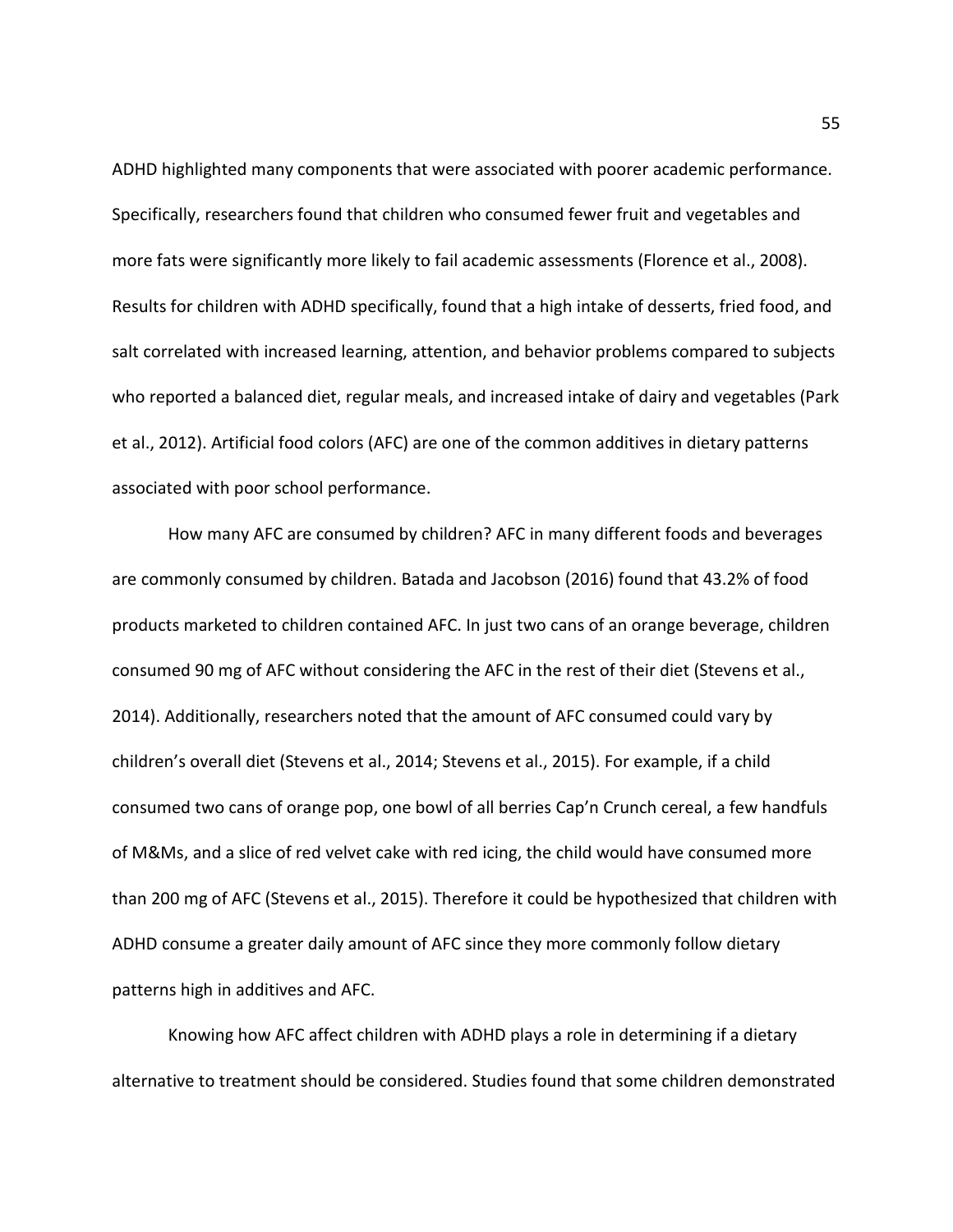significantly worse behavioral symptoms when consuming AFC (K.S. Rowe & K.L. Rowe, 1994; Schab & Trinh, 2004; Bateman et al., 2004). It was calculated that behavioral changes observed due to AFC could represent one-third to one-half of the children's behavior incidents when unmedicated (Schab & Trinh, 2004). Additionally, behaviors presented differently in different age groups (K.S. Rowe & K.L. Rowe, 1994). However, researchers noted that AFC diets were restrictive and suggested identifying children who are AFC-responsive before recommending this type of diet, especially since not all children negatively reacted to AFC (Schab & Trinh, 2004).

Further studies examined any positive effects of AFC diets on behaviors of children with ADHD. The authors found that AFC free diets had small but significant effects on behaviors of some children with ADHD (McCann et al., 2007; Pollock & Warner, 1990; Conners et al., 1976; Nigg et al., 2012; Sonuga-Barke et al., 2013). They also found substantial differences between children's' responses to AFC and an AFC free diet were present especially in children with food sensitivities (McCann et al., 2007; Sonuga-Barke et al., 2013). However, one meta-analysis noted that a reliable effect size was not established when analysis was restricted to studies with only FDA-approved food colors, meaning that these results were most likely due to studies outside the United States which may have included additional AFC (Nigg et al., 2012). Additionally, authors noted that restriction diets, such as an AFC free diet, could reduce the nutrient intake of children and recommended that dietary counselling be considered before attempting this type of diet (Conners et al., 1976; Pollock & Warner, 1990).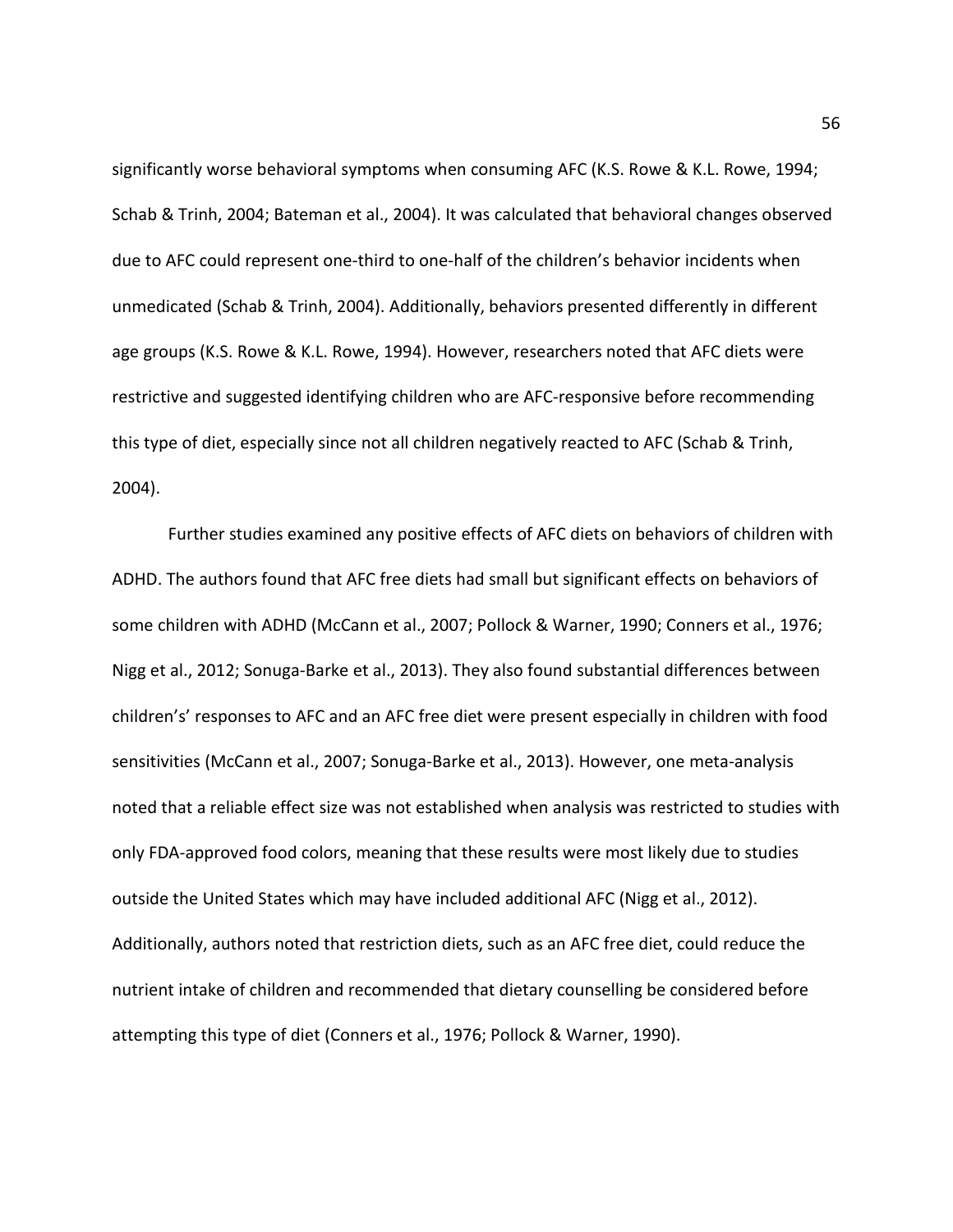Iron levels were another dietary consideration with the potential to affect symptom severity and school performance in children with ADHD. Children with ADHD have demonstrated poor nutrient blood levels compared to children without ADHD (Wang et al., 2019). Iron, measured by nutrient blood serum ferritin levels, was significantly lower in some children with ADHD compared to children without ADHD (Konofal et al., 2004; Berner et al., 2014; Juneja et al., 2010). Researchers found that approximately one-third of children with ADHD had extremely low serum ferritin levels (Konofal et al., 2004; Berner et al., 2014). However, results were inconsistent. Other studies found no significant differences in serum ferritin levels of children with ADHD compared to children without (Millichap et al., 2006; Percinel et al., 2016). These contrasting studies found that children with ADHD had serum ferritin levels in the normal range and only 7% had extremely low serum ferritin levels (Millichap et al., 2006; Percinel et al., 2016). Additionally, Millichap et al., (2006) noted that all serum ferritin studies were limited because serum ferritin levels were largely dependent on age, gender, race, and socioeconomic factors, and the large range of normal levels. This also makes it difficult to directly compare studies. Despite contrasting results, most researchers concluded that the association between iron levels and ADHD symptom severity should continue to be researched along with iron supplementation as alternative ADHD treatment options (Konofal et al., 2004; Berner et al., 2014; Millichap et al., 2006).

The way iron levels affect children with ADHD determines whether iron supplementation should be considered as an alternative treatment. The effects of increased iron levels in children with ADHD showed inconsistent results. Some studies found that serum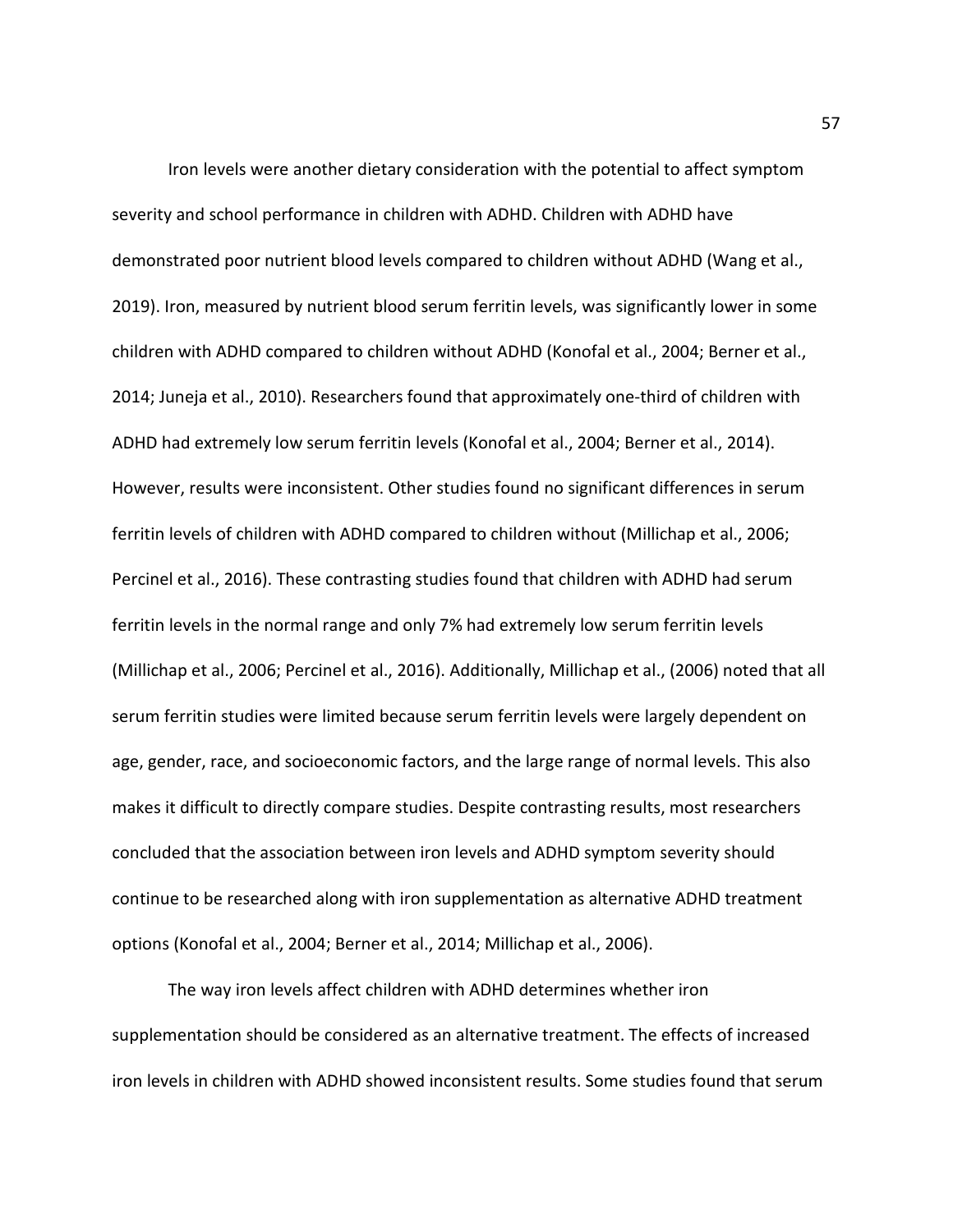ferritin levels were inversely correlated with ADHD symptom severity (Konofal et al., 2004; Berner et al., 2014; P. Oner & O. Oner, 2007; O. Oner et al., 2008; Juneja et al., 2010). In some children, low iron levels explained up to 30% of ADHD symptom severity (Konofal et al., 2004). However, low iron levels had varied and inconsistent effects for oppositional, inattentive, and hyperactivity symptoms among studies (Percinel et al., 2016; P. Oner & O. Oner, 2007; O. Oner et al., 2008; Juneja et al., 2010). Researchers also speculated that the presence of a comorbid condition may have increased the behavioral effects from low iron levels, thus the significant associations may have been due to the comorbid disorder and not the ADHD (P. Oner & O. Oner, 2007; Juneja et al., 2010). Additionally, other researchers found no significant association between iron levels and ADHD symptom severity or IQ among children with ADHD and controls or among ADHD subtypes (Millichap et al., 2006; Donfrancesco et al., 2013). Overall, the findings led authors to hypothesize that iron supplementation may have varied or no effect on symptom severity in children with ADHD.

Low serum ferritin levels were associated with increased dosage of amphetamine to manage ADHD symptoms in children (Calarge et al., 2010). However, it was hypothesized that iron supplementation may decrease ADHD symptoms and allow for a lower dosage of psychostimulants (Calarge et al., 2010). Many authors found that iron supplementation decreased symptom severity and increased academic performance in children with ADHD (Konofal et al., 2005; Konofal et al., 2008; Panahandeh et al., 2017; Soemantri et al., 1985). Konofal concluded that iron supplementation improved ADHD symptom severity at a level comparable to that of stimulants (Konofal et al., 2008). In children with low serum ferritin levels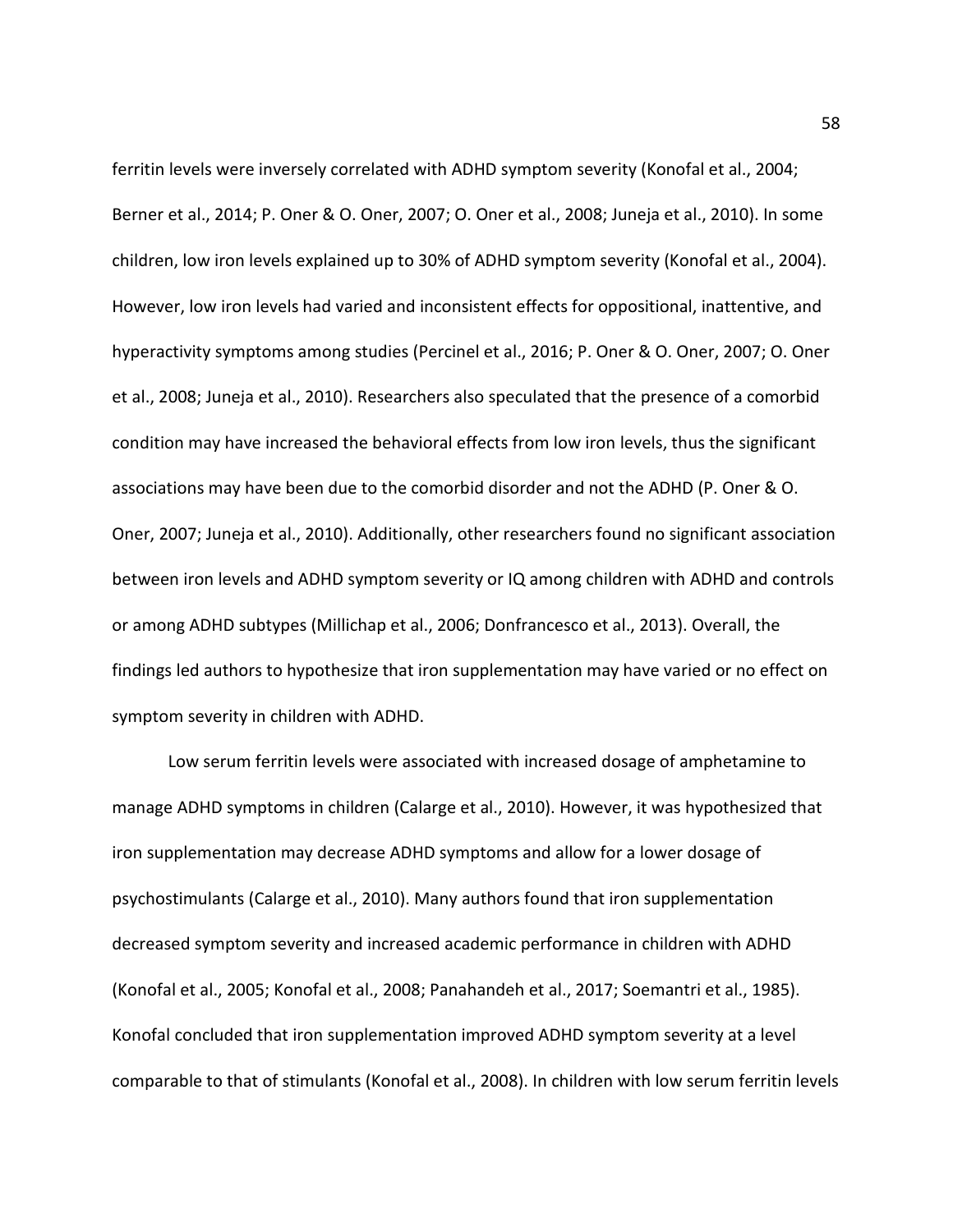who take psychostimulants, iron supplementation could increase serum ferritin levels and decrease ADHD symptom severity (Panahandeh et al., 2017). Additionally, iron supplementation was well tolerated with mild side effects making it a dietary alternative (or additive) that could be considered for ADHD treatment in children with low serum ferritin levels (Konofal et al., 2008).

#### **Professional Applications**

Understanding the effects of artificial food colors (AFC) and iron levels on children with ADHD and the potential benefits of AFC exclusion diets and iron supplementation could be applicable on national, state wide, and individual levels in regards to education. Nationally, findings on this topic could aid in reforming school-provided breakfast, lunch, and snack options. AFC and iron levels not only affected the behaviors and academic results in some children with ADHD but also affected typically developing children. AFC exclusion diets and iron supplementation improved the behaviors and academic achievement in children with and without ADHD. National reform on school nutrition programs should exclude foods with high levels of AFC and substitute more iron rich food options. This may reduce the achievement gap for special education students with ADHD and for low income students who may have poor nutrition.

On a state-wide or district level, the research on AFC and iron levels could be used to develop and guide education about nutrition habits for children and parents, especially for those identified with ADHD. The benefits of increased iron levels and the impact of AFC consumption could be included as a main component in nutritional teachings as it is easy to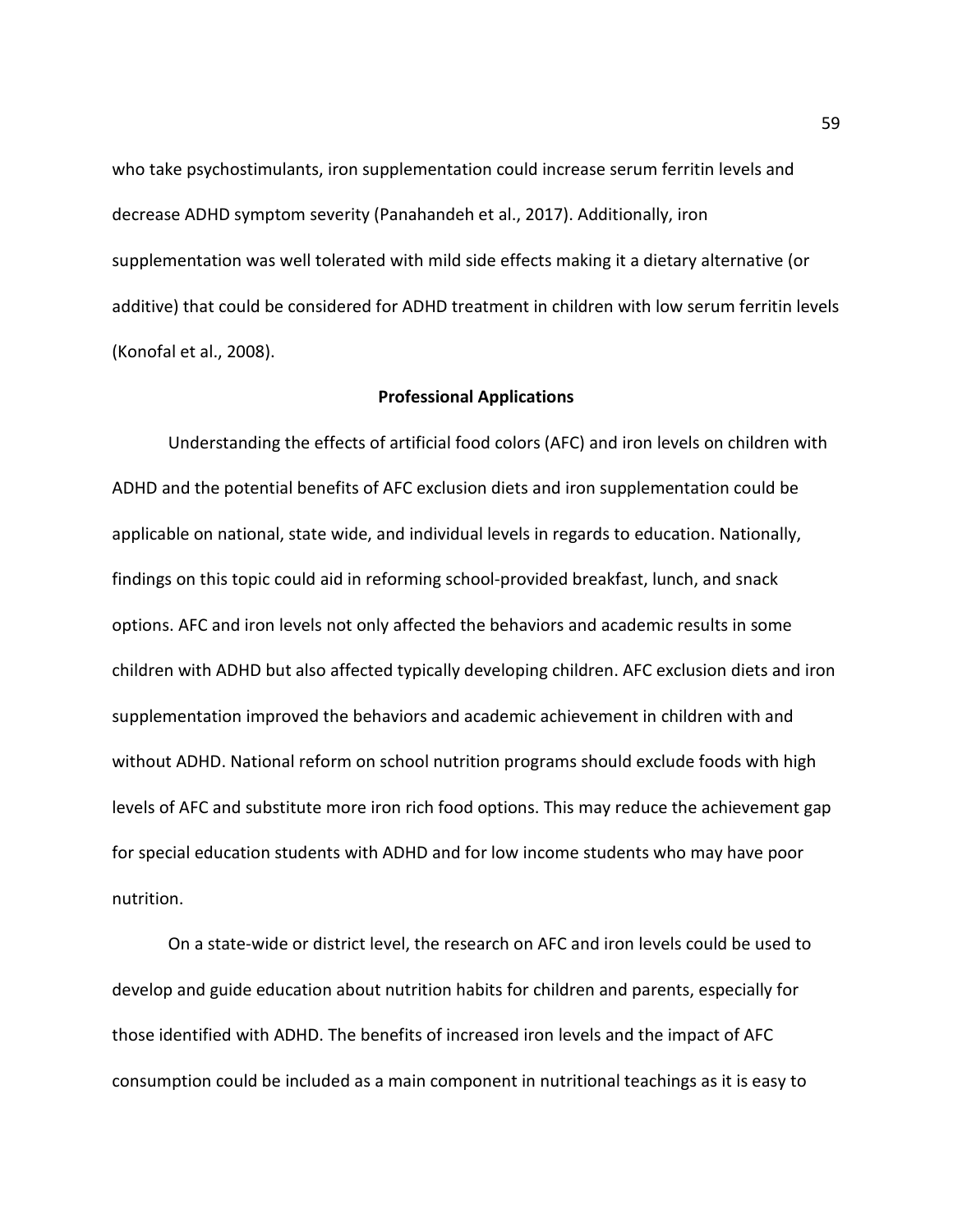monitor without consulting a doctor. Regarding AFC, the amount present in food products has increased drastically over the years. Europe now requires warning labels on foods that contain AFC. While the United States does not yet require this, individual states or school districts could require teaching this information to help children and parents make informed food intake decisions; thus potentially improving children's' academics and behavior.

The research results are also applicable for parents, teachers, and educational staff. For parents, as previously mentioned, information on the effects and benefits of AFC exclusion diets and iron supplementation could help them make informed decisions about their child's diet. This information could also aid parents, teachers, and educational staff in understanding the potential causes of symptom severity in ADHD. Additionally, if the association between ADHD symptom severity and AFC and/or iron levels was established for individual students, parents, teachers, and educational staff could address the causes of the child's symptoms (poor academics and disruptive behaviors) instead of targeting symptom management.

For teachers and educational staff, the study results could inform decisions on choosing the best snack options for students. Special education departments could make informed decisions about which food items to provide as incentives. Additionally, teachers and educational staff are frequently chosen first by parents for behavior and academic solutions regardless of ADHD diagnosis or if the child is medicated. Educators and staff who are well informed of treatment options to address ADHD can share the information with parents who could consult with physicians to consider options for their child. This knowledge could be especially important for parents who may be against prescribed medication for their child.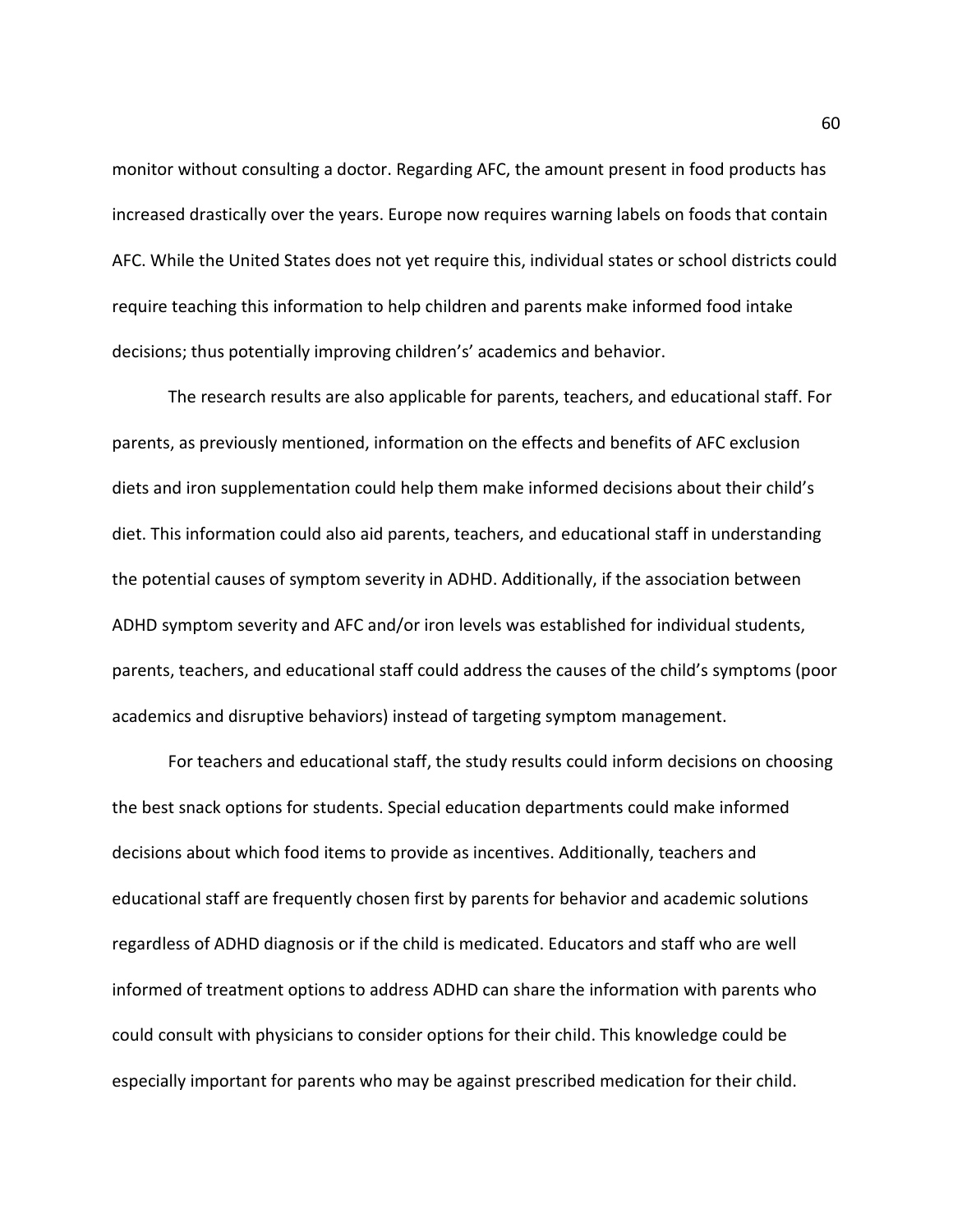#### **Limitations of the Research**

This paper was limited by search parameters and limitations within the pool of research. During my search, I excluded most studies over 20 years old. With the increased prevalence and levels of AFC in food products, I wanted research to reflect current AFC consumption data. Additionally, the association between iron levels and ADHD symptoms is a relatively new hypothesis with most studies published in the past 15 years. I also excluded studies that excluded children with ADHD from the participant pool. Since the main focus of this paper was on children with ADHD, it was crucial that research studies generalized to that population. Additionally, studies were excluded if the focus diet was a restriction or elimination diet. These diets also eliminated AFC from children's diets but eliminated several additional additives, which would have made it difficult to determine if the association was directly correlated with AFC. Finally, I excluded studies whose main participants were infants, adults, or university students. The diets and ADHD symptoms for these individuals differs from school-age children thus creating a potential topic for another paper.

My research was also limited by research available in the pool of research. In regards to AFC studies, very little new research was conducted in this area. This forced me to review some studies over 20 years old, which potentially limited generalizing the results to current times. Research could also not be limited to studies within the United States. Not enough studies were conducted in the United States to gain an accurate understanding of the effects of AFC, iron levels, and the associated diets for children with ADHD. Finally, not enough studies were available targeting purely ADHD participants to gain an accurate understanding of this topic.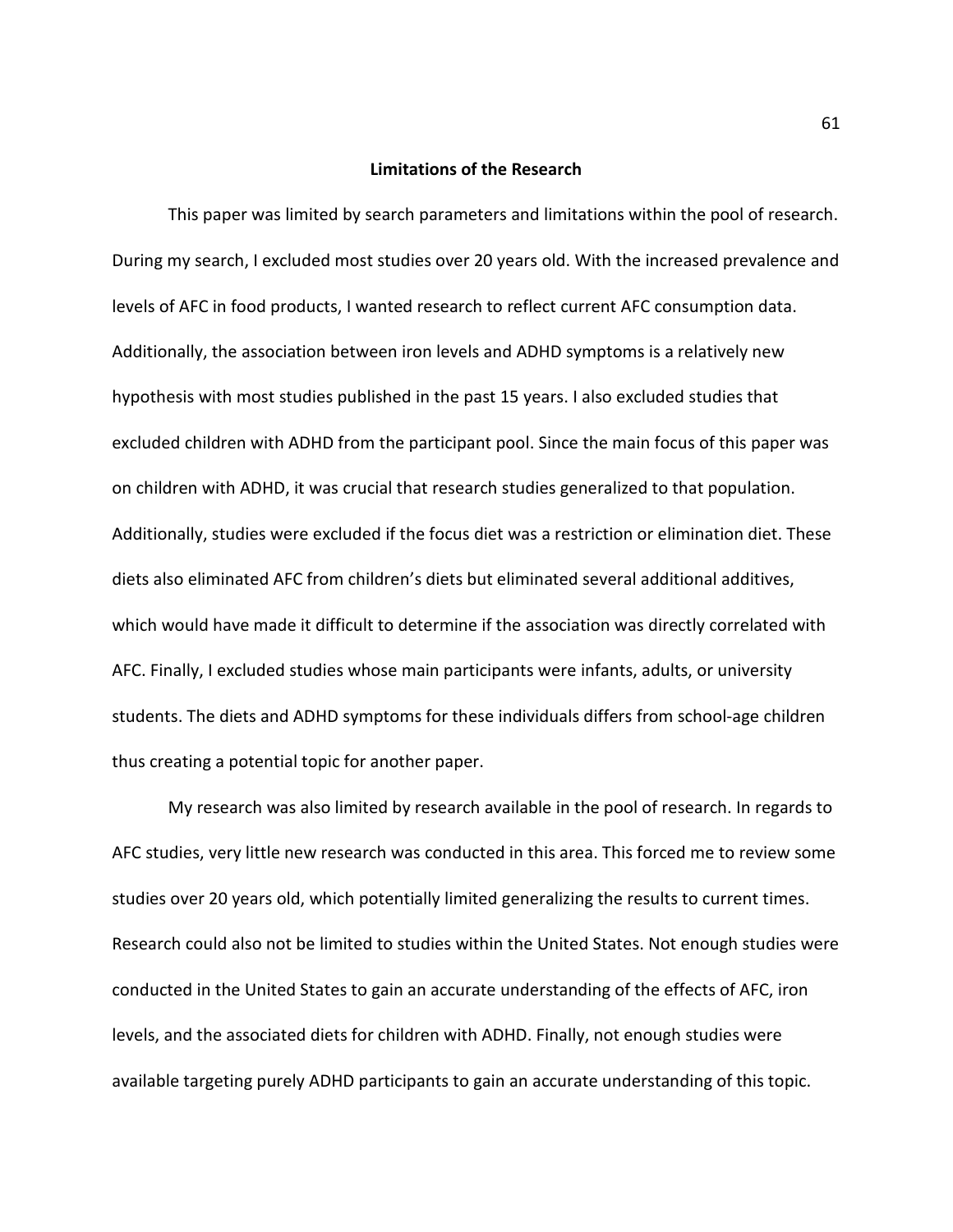Thus reviewed studies were broadened to include children with ADHD and comorbid disorders and general population samples that did not specifically exclude children with ADHD.

#### **Implications for Future Research**

The findings from this review highlight several areas for continued and potential research. To start, the effects of AFC and AFC exclusion diets on ADHD should be revisited. Levels of AFC found in food products have steadily increased yet few recent studies on this topic have been conducted in the United States (US) in the last 20 years. Additionally, research should be done regarding the effects of AFC approved by the Food and Drug Administrative (FDA); this would provide valuable information on the effects of AFC specifically in the US.

The effects of iron levels and iron supplementation on ADHD should also continue to be researched. Studies on this topic are relatively new with inconclusive results. More studies should be done to better determine if an association is present and whether iron supplementation could be a beneficial treatment option for some children with ADHD. Furthermore, studies should be conducted using larger sample sizes and differing populations. This would help determine if children with ADHD have lower iron levels than non-disabled children or if this association was mainly due to other geographical factors.

Finally, research on the effects of AFC, iron levels, and the associating diets should be conducted with varying populations such as those in different disability categories, age groups, genders, etc. Results from such research could give information on which associations are present in other populations or to compare the associations among populations.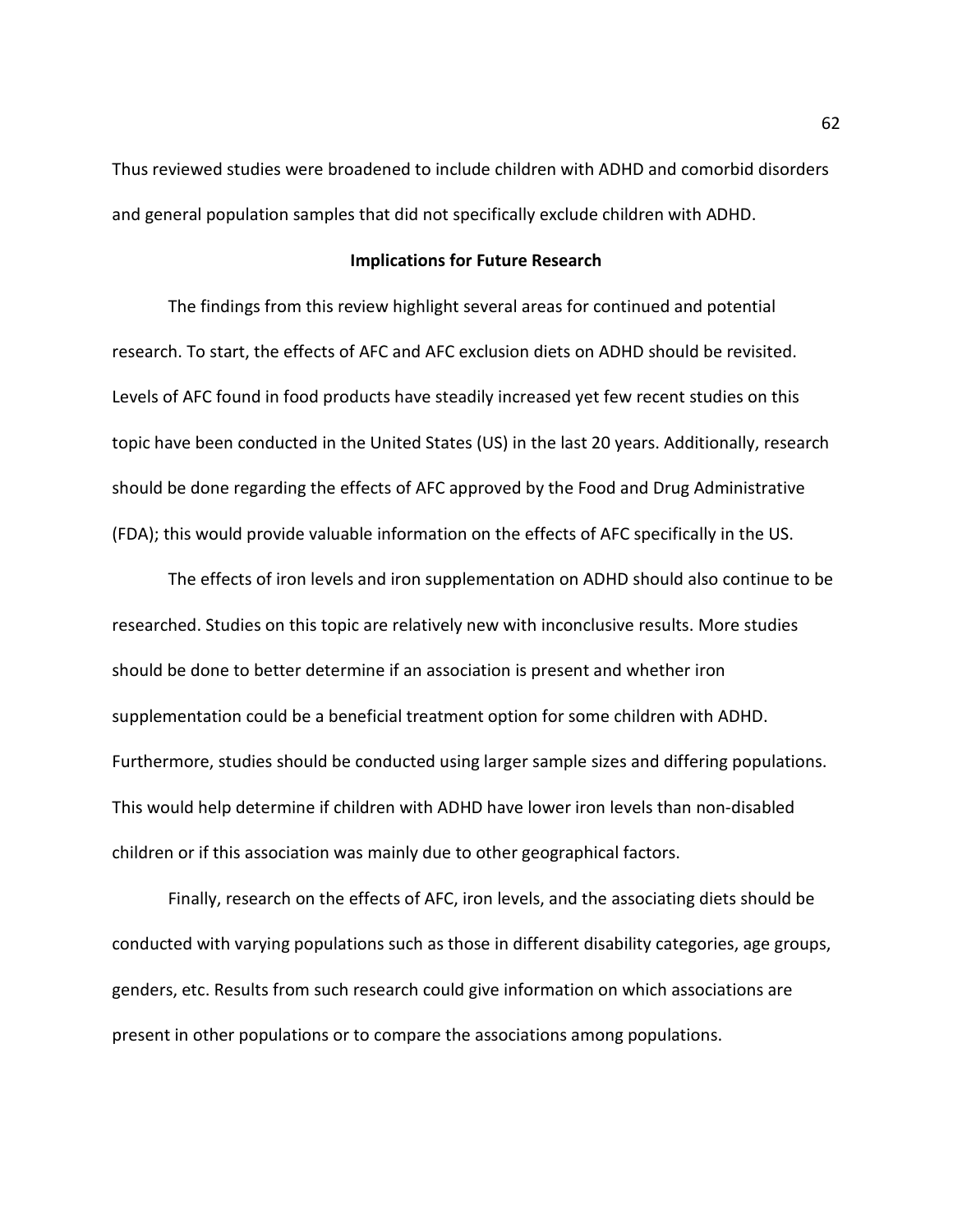### **Conclusion**

In conclusion, some children with ADHD can benefit from following an AFC exclusion diet or from taking iron supplements. Beneficial results include decreased ADHD symptom severity and improved academic performance. However, the effect sizes of these dietary alternatives on children with ADHD were typically lower than the effect size of children who take psychostimulants. Additionally, many children who benefitted from following the dietary alternatives were either pre-screened for sensitivities to AFC or had abnormally low iron levels. There was not enough data to support that the diets would be beneficial for all children with ADHD. The benefits to following an AFC exclusion diet or taking iron supplements for the treatment of ADHD in children would currently be based on case-by-case trials.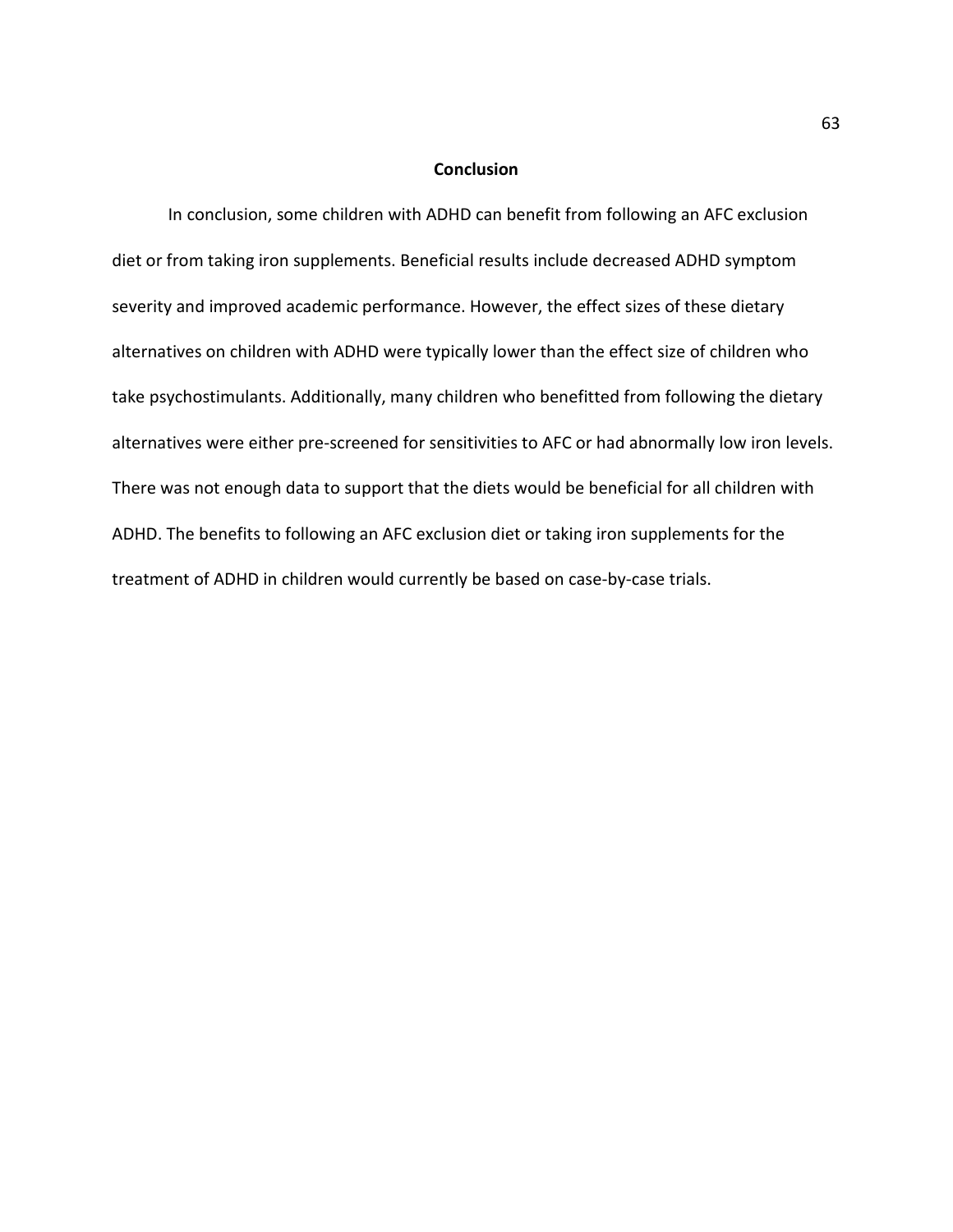#### References

- Al-Moghamsi, E. Y., & Aljohani, A. (2018). Elementary school teachers' knowledge of attention deficit/hyperactivity disorder. *Journal of family medicine and primary care*, *7*(5), 907– 915. doi: 10.4103/jfmpc.jfmpc\_183\_18
- Azadbakht, L., & Esmaillzadeh, A. (2012). Dietary patterns and attention deficit hyperactivity disorder among Iranian children. *Nutrition, 28*(3), 242-249.

doi:10.1016/j.nut.2011.05.018

- Batada, A., & Jacobson, M. F. (2016). Prevalence of artificial food colors in grocery store products marketed to children. *Clinical pediatrics, 55*(12), 1113-1119. doi:10.1177/0009922816651621
- Bateman, B., Warner, J. O., Hutchinson, E., Dean, T., Rowlandson, P., Gant, C., ... & Stevenson, J. (2004). The effects of a double blind, placebo controlled, artificial food colourings and benzoate preservative challenge on hyperactivity in a general population sample of preschool children. *Archives of disease in childhood*, *89*(6), 506-511.

doi:10.1136/adc.2003.031435

- Berner, A., Kamal, M., Bener, H. Z., & Bhugra, D. (2014). Higher prevalence of iron deficiency as strong predictor of attention deficit hyperactivity disorder in children. *Annals of medical and health sciences research*, *4*(3), 291-297.
- Boorady, R. (2020, July 25). *The side effects of ADHD medications*. Child Mind Institute. https://childmind.org/article/side-effects-of-adhd-medication/.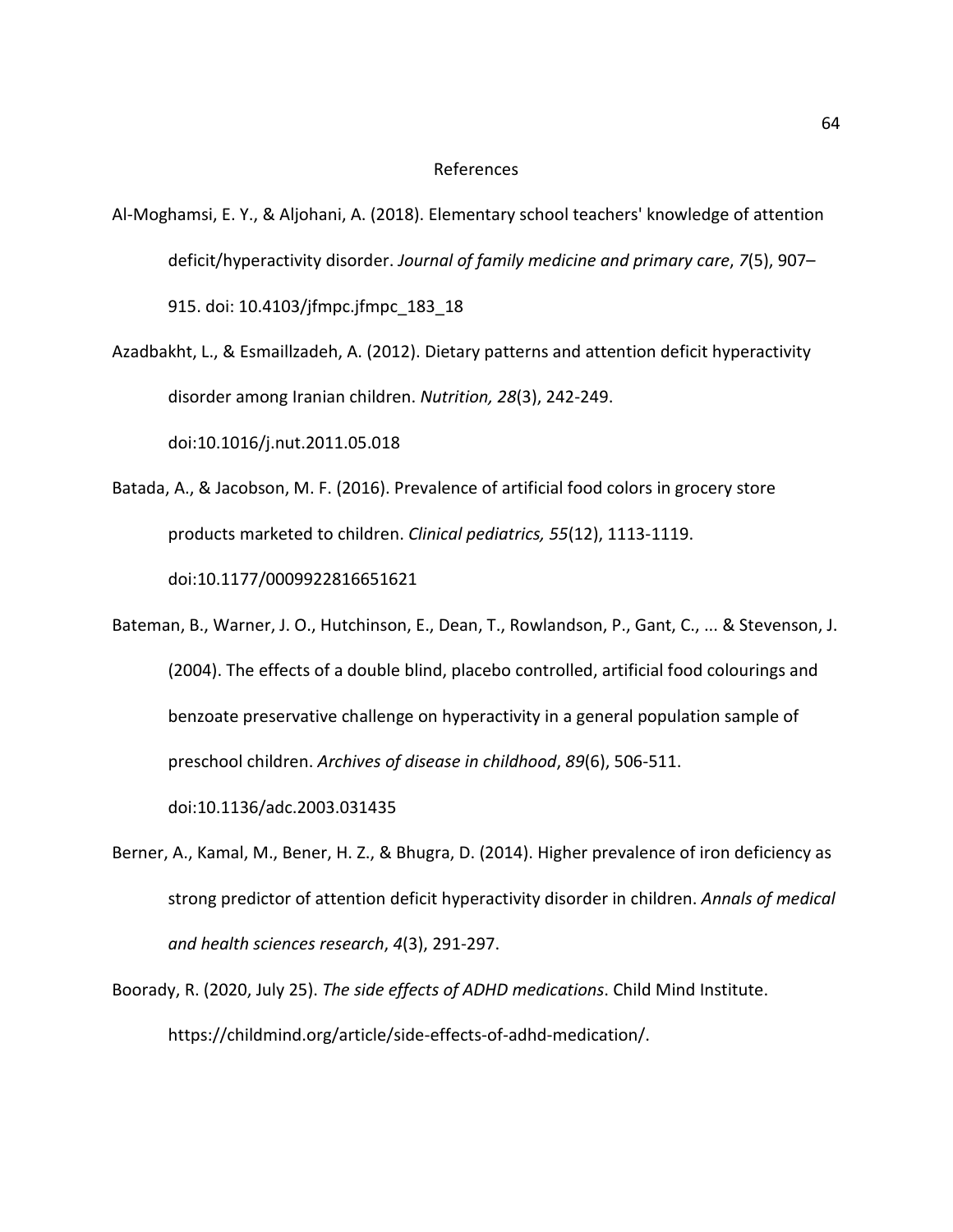- Calarge, C., Farmer, C., DiSilvestro, R., & Arnold, L. E. (2010). Serum ferritin and amphetamine response in youth with attention-deficit/hyperactivity disorder. *Journal of child and adolescent psychopharmacology*, *20*(6), 495-502. doi:10.1089/cap.2010.005
- Canadian Paediatric Society. (2003). Alternative treatments for attention deficit hyperactivity disorder. *Paediatrics & child health, 8*(4), 243–246. doi: 10.1093/pch/8.4.243
- Centers for Disease Control and Prevention. (2020, June 12). *Learn about attentiondeficit/hyperactivity disorder (ADHD)* https://www.cdc.gov/ncbddd/adhd/index.html
- Coletti, D. J., Pappadopulos, E., Katsiotas, N. J., Berest, A., Jensen, P. S., & Kafantaris, V. (2012). Parent perspectives on the decision to initiate medication treatment of attentiondeficit/hyperactivity disorder. *Journal of child and adolescent psychopharmacology*, *22*(3), 226–237. doi: 10.1089/cap.2011.0090
- Conners, C. K., Goyette, C. H., Southwick, D. A., Lees, J. M., & Andrulonis, P. A. (1976). Food additives and hyperkinesis: a controlled double-blind experiment. *Pediatrics, 58*(2), 154- 166.
- Donfrancesco, R., Parisi, P., Vanacore, N., Martines, F., Sargentini, V., & Cortese, S. (2013). Iron and ADHD: time to move beyond serum ferritin levels. *Journal of attention disorders*, *17*(4), 347-357. doi:10.1177/1087054711430712

Florence, M. D., Asbridge, M., & Veugelers, P. J. (2008). Diet quality and academic performance. *Journal of School Health, 78*(4), 209-215. doi:10.1111/j.1746- 1561.2008.00288.x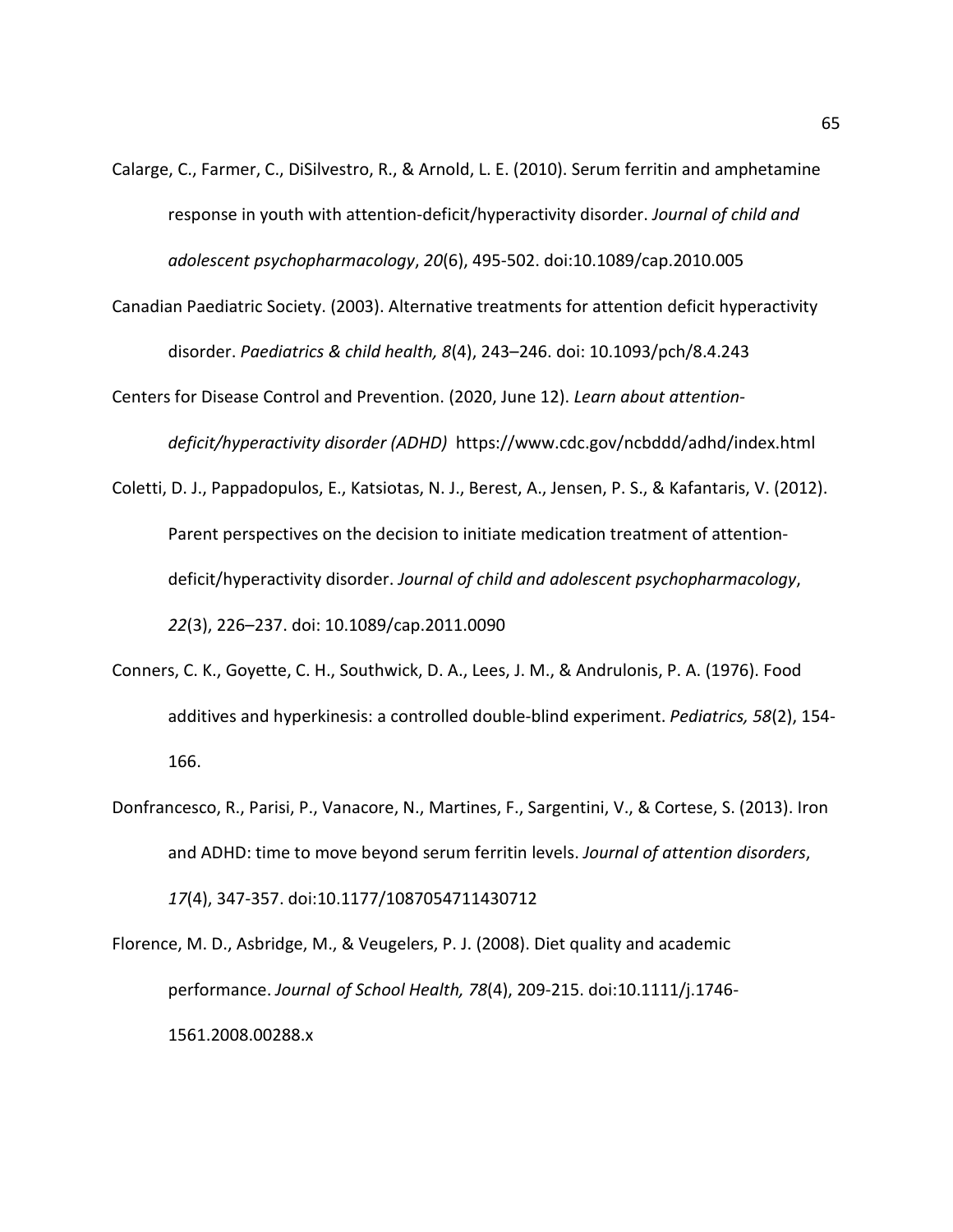- Juneja, M., Jain, R., Singh, V., & Mallika, V. (2010). Iron deficiency in indian children with attention deficit hyperactivity disorder. *Indian pediatrics*, *47*(11), 955-958. doi:10.1007/s13312-010-0160-9
- Konofal, E., Cortese, S., Lecendreux, M., Arnulf, I., & Mouren, M. C. (2005). Effectiveness of iron supplementation in a young child with attention-deficit/hyperactivity disorder. *Pediatrics*, *116*(5), e732-e734. doi:10.1542/peds.2005-0715
- Konofal, E., Lecendreux, M., Arnulf, I., & Mouren, M. (2004). Iron deficiency in children with attention-deficit/hyperactivity disorder. *Archives of Pediatrics & Adolescent Medicine, 158*(12), 1113-1115. doi:10.1001/archpedi.158.12.1113
- Konofal, E., Lecendreux, M., Deron, J., Marchand, M., Cortese, S., Zaïm, M., ... & Arnulf, I. (2008). Effects of iron supplementation on attention deficit hyperactivity disorder in children. *Pediatric neurology*, *38*(1), 20-26. doi:10.1016/j.pediatrneurol.2007.08.014
- McCann, D., Barrett, A., Cooper, A., Crumpler, D., Dalen, L., Grimshaw, K., ... & Sonuga-Barke, E. (2007). Food additives and hyperactive behaviour in 3-year-old and 8/9-year-old children in the community: A randomised, double-blinded, placebo-controlled trial. *The lancet*, *370*(9598), 1560-1567. doi:10.1016/S0140-6736(07)61306-3
- Millichap, J. G., Yee, M. M., & Davidson, S. I. (2006). Serum ferritin in children with attentiondeficit hyperactivity disorder. *Pediatric neurology*, *34*(3), 200-203. doi:10.1016/j.pediatrneurol.2005.09.001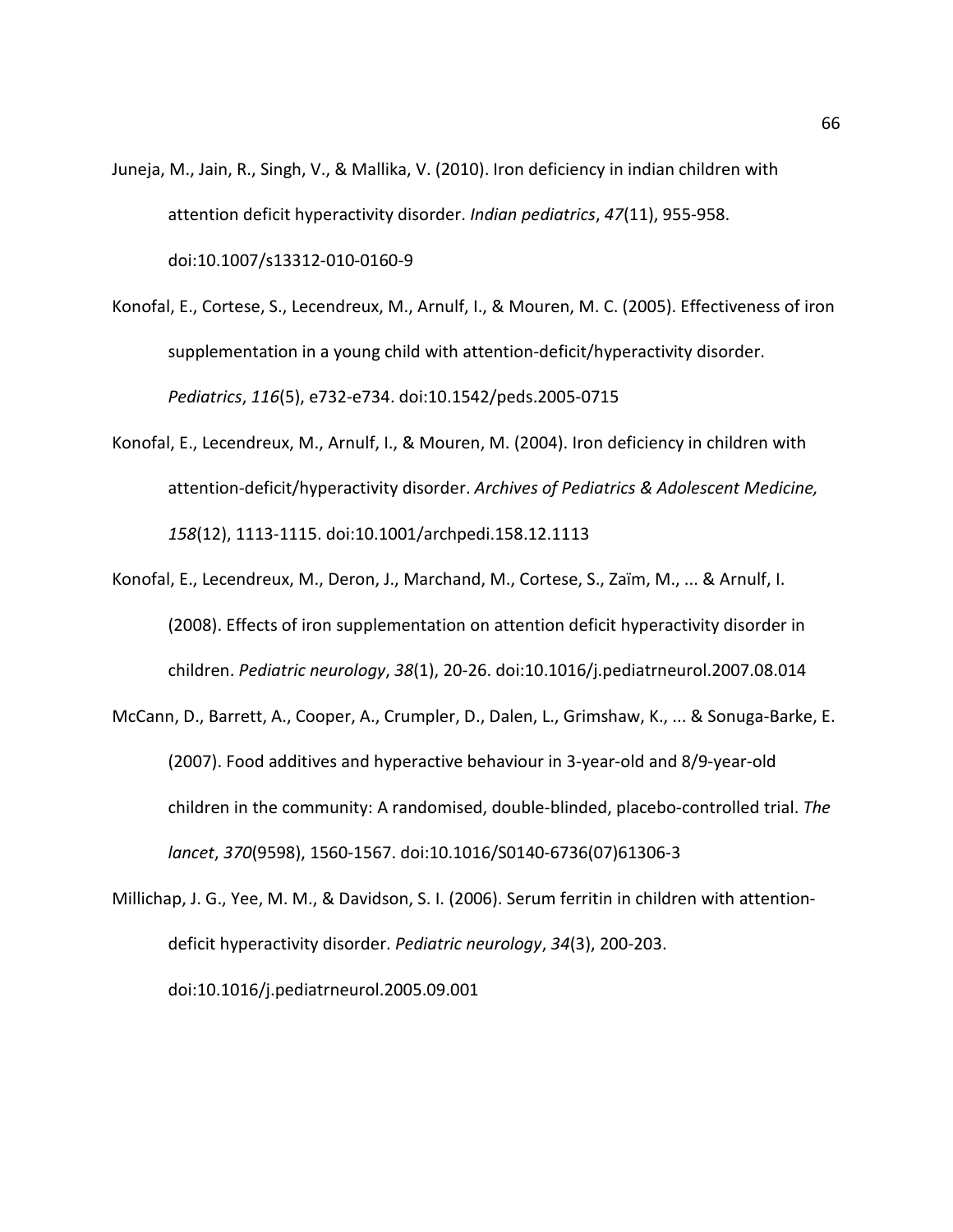- National Institute of Mental Healthy. (2017, November). *Attention-deficit/hyperactivity disorder (ADHD)*. https://www.nimh.nih.gov/health/statistics/attention-deficit-hyperactivitydisorder-adhd.shtml
- Nigg, J. T., Lewis, K., Edinger, T., & Falk, M. (2012). Meta-analysis of attentiondeficit/hyperactivity disorder or attention-deficit/hyperactivity disorder symptoms, restriction diet, and synthetic food color additives. *Journal of the American Academy of Child & Adolescent Psychiatry*, *51*(1), 86-97. doi:10.1016/j.jaac.2011.10.015
- Oner, O., Alkar, O. Y., & Oner, P. (2008). Relation of ferritin levels with symptom ratings and cognitive performance in children with attention deficit–hyperactivity disorder. *Pediatrics International, 50*(1), 40-44. doi:10.1111/j.1442-200X.2007.02496.x
- Oner, P., & Oner, O. (2007). Relationship of ferritin to symptom ratings children with attention deficit hyperactivity disorder: Effect of comorbidity. *Child psychiatry and human development*, *39*(3), 323-330. doi:10.1007/s10578-007-0095-0
- Panahandeh, G., Vatani, B., Safavi, P., & Khoshdel, A. (2017). The effect of adding ferrous sulfate to methylphenidate on attention-deficit/hyperactivity disorder in children. *Journal of Advanced Pharmaceutical Technology & Research*, *8*(4), 138.

doi:10.4103/japtr.JAPTR\_45\_17

Park, S., Cho, S. C., Hong, Y. C., Oh, S. Y., Kim, J. W., Shin, M. S., ... & Bhang, S. Y. (2012). Association between dietary behaviors and attention-deficit/hyperactivity disorder and learning disabilities in school-aged children. *Psychiatry research*, *198*(3), 468-476. doi:10.1016/j.psychres.2012.02.012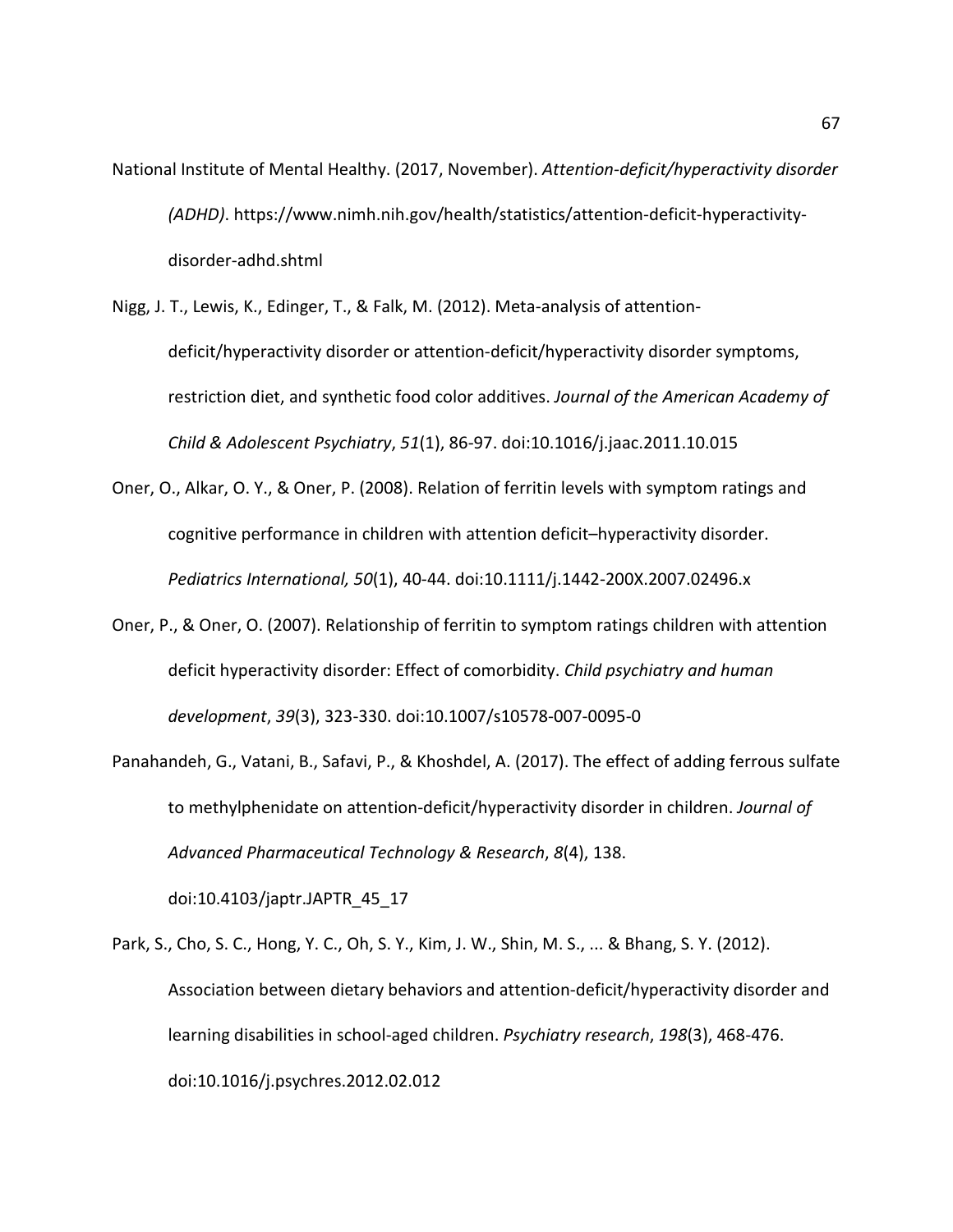- Percinel, I., Yazici, K. U., & Ustundag, B. (2016). Iron deficiency parameters in children and adolescents with attention-deficit/hyperactivity disorder. *Child Psychiatry & Human Development*, *47*(2), 259-269. doi:10.1007/s10578-015-0562-y
- Pollock, I., & Warner, J. O. (1990). Effect of artificial food colours on childhood behaviour. *Archives of disease in childhood*, *65*(1), 74-77. doi:10.1136/adc.65.1.74
- Ptacek, R., Kuzelova, H., Stefano, G. B., Raboch, J., Sadkova, T., Goetz, M., & Kream, R. M. (2014). Disruptive patterns of eating behaviors and associated lifestyles in males with ADHD. *Medical science monitor: international medical journal of experimental and clinical research*, *20*, 608. doi:10.12659/MSM.890495
- Rowe, K. S., & Rowe, K. J. (1994). Synthetic food coloring and behavior: a dose response effect in a double-blind, placebo-controlled, repeated-measures study. *The journal of pediatrics*, *125*(5), 691-698.
- Schab, D. W., & Trinh, N. T. (2004). Do artificial food colors promote hyperactivity in children with hyperactive syndromes? A meta-analysis of double-blind placebo-controlled trials. *Journal of Developmental and Behavioral Pediatrics, 25*(6), 423-434. doi:10.1097/00004703-200412000-00007

Soemantri, A. G., Pollitt, E., & Kim, I. (1985). Iron deficiency anemia and educational achievement. *The American Journal of Clinical Nutrition*, *42*(6), 1221-1228. doi:10.1093/ajcn/42.6.1221

Sonuga-Barke, E. J., Brandeis, D., Cortese, S., Daley, D., Ferrin, M., Holtmann, M., ... & Dittmann, R. W. (2013). Nonpharmacological interventions for ADHD: systematic review and meta-